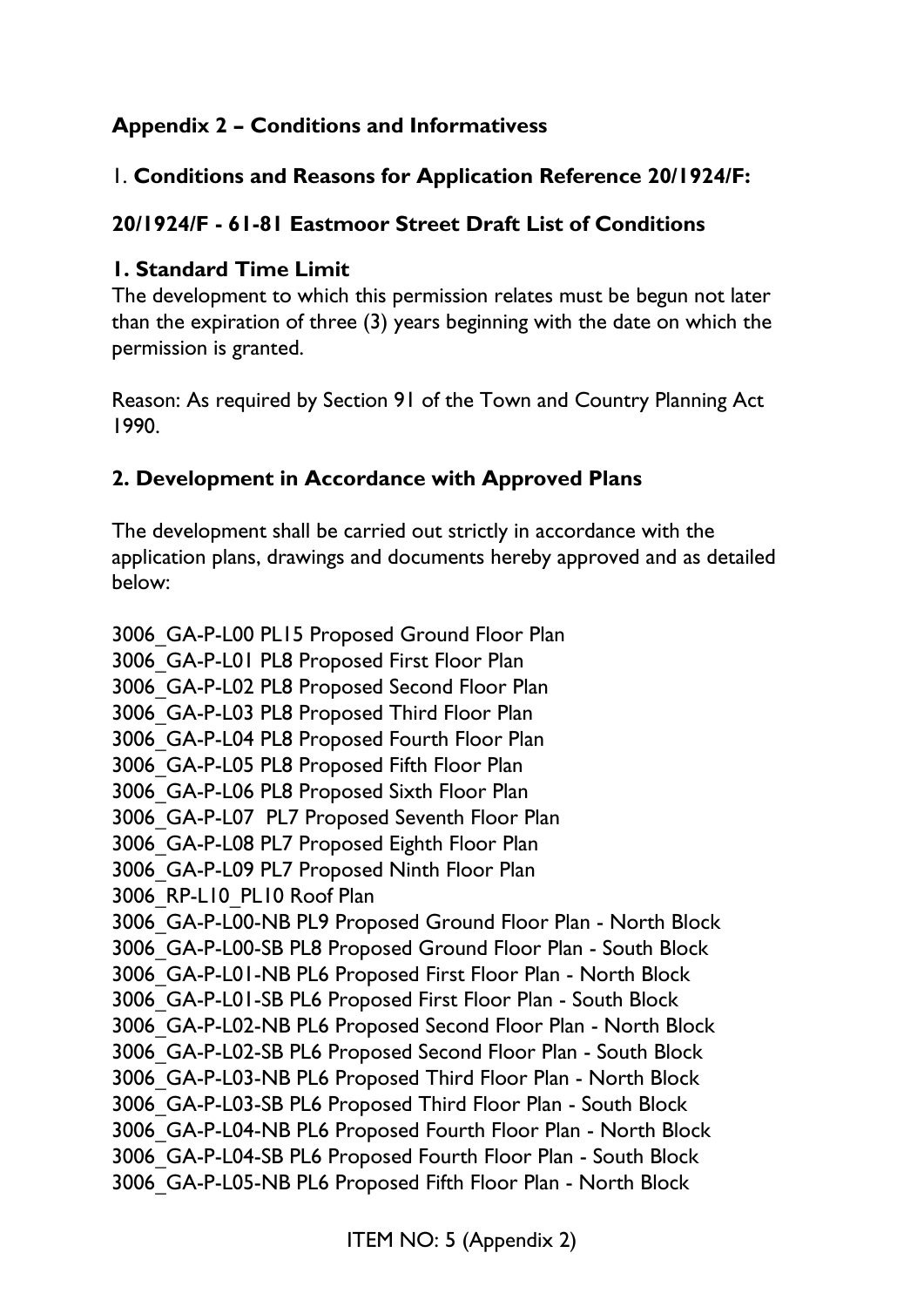3006\_GA-P-L05-SB PL6 Proposed Fifth Floor Plan - South Block 3006\_GA-P-L06-NB PL6 Proposed Sixth Floor Plan - North Block 3006\_GA-P-L06-SB PL6 Proposed Sixth Floor Plan - South Block 3006\_GA-P-L07-NB PL6 Proposed Seventh Floor Plan - North Block 3006\_GA-P-L07-SB PL6 Proposed Seventh Floor Plan - South Block 3006\_GA-P-L08-NB PL6 Proposed Eighth Floor Plan - North Block 3006\_GA-P-L09-NB PL6 Proposed Ninth Floor Plan - North Block 3006\_EX-SP-L00 OS Site Location Plan 3006\_GA-SP-L00 Block Plan 3006\_GA-P-L01-WCH PL3 Proposed Wheelchair Layouts 3006\_GA-P-CA-PL-01 PL1 Core A Plot Layouts 01 3006\_GA-P-CA-PL-02 PL1 Core A Plot Layouts 02 3006\_GA-P-CA-PL-03 PL1 Core A Plot Layouts 03 3006\_GA-P-CA-PL-04 PL1Core A Plot Layouts 04 3006\_GA-P-CB-PL-01 PL1 Core B Plot Layouts 01 3006\_GA-P-CB-PL-02 PL1 Core B Plot Layouts 02 3006\_GA-P-CB-PL-03 PL1 Core B Plot Layouts 03 3006\_GA-P-CC-PL-01 PL1 Core C Plot Layouts 01 3006\_GA-P-CC-PL-02 PL1 Core C Plot Layouts 02 3006\_GA-P-CC-PL-03 PL1 Core C Plot Layouts 03 3006\_GA-P-CC-PL-04 PL1 Core C Plot Layouts 04 3006\_GA-P-CC-PL-05 PL1 Core C Plot Layouts 05 3006\_GA-P-CC-PL-06 PL1 Core C Plot Layouts 06 3006\_GA-P-CD-PL-01 PL1Core D Plot Layouts 01 3006\_GA-P-CD-PL-02 PL1Core D Plot Layouts 02 3006\_GA-P-CD-PL-03 PL1 Core D Plot Layouts 03 3006\_GA-P-CD-PL-04 PL1 Core D Plot Layouts 04 3006\_GA-P-CD-PL-05 PL1Core D Plot Layouts 05 3006\_GA-E01 PL8 Proposed East and West Elevations 3006\_GA-E02 PL7 Proposed Link North and South Elevations 3006\_GA-E03 PL8 Proposed North and South Elevations 3006\_GA-E-L-01 PL1 Proposed Long Elevations 3006\_GA-S01 PL7 Proposed Sections A-A & B-B 3006\_GA-S02 PL6 Proposed Sections C-C & D-D 3006\_GA-S03 PL5 Proposed Sections E-E & F-F Air Quality Assessment Archaeology Assessment BREEAM 2018 Pre-Assessment Report V1 by Jaw Sustainability dated 29.06.2020 Car Park Management Plan Circular Economy Statement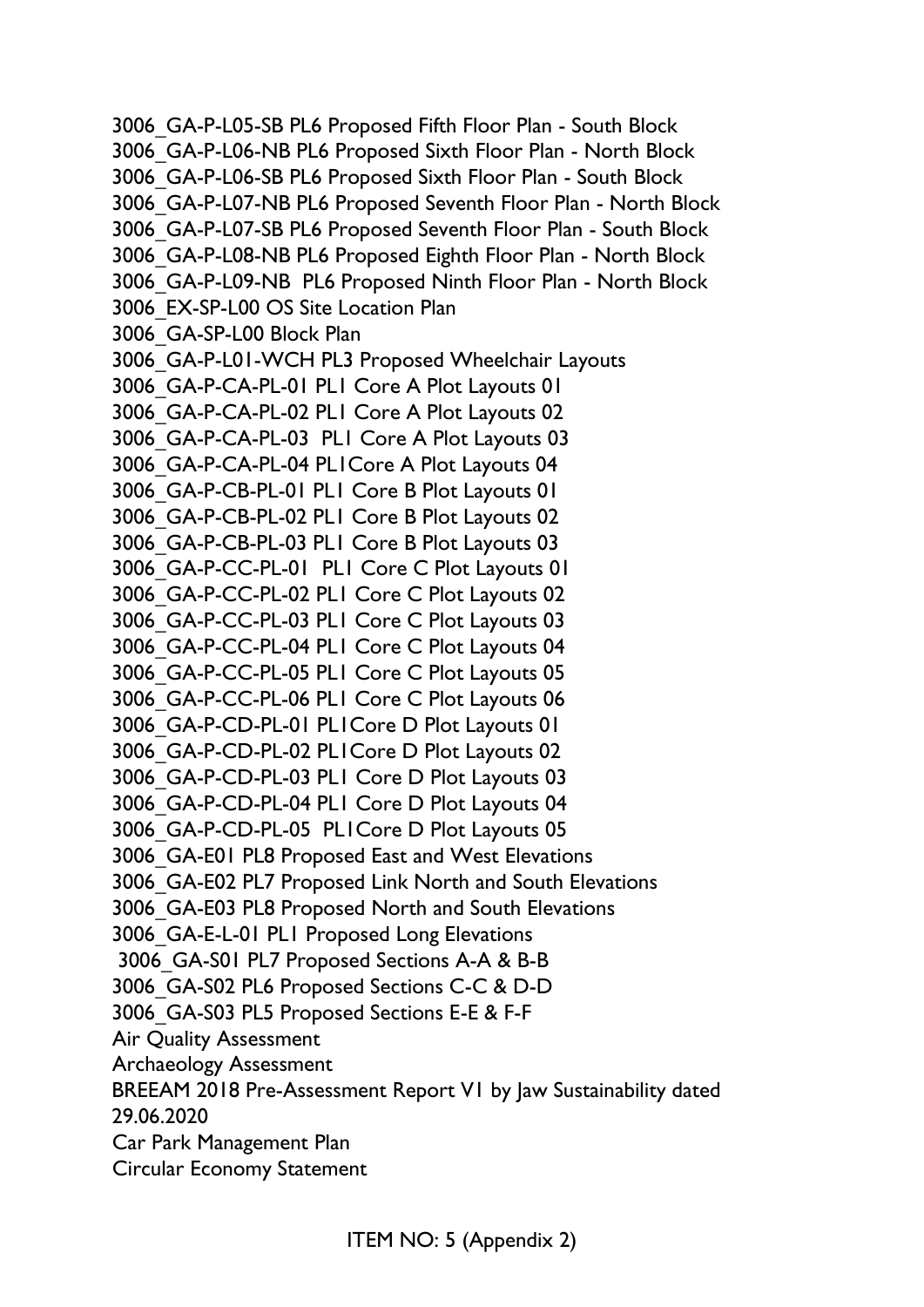Daylight Sunlight Overshadowing Assessment Daylight Sunlight Overshadowing Assessment Addendum (November 2020) Delivery and Servicing Management Plan Design and Access Statement Design and Access Statement Addendum (November 2020) Employment Statement and Relocation Strategy Energy Strategy Report by Jaw Sustainability  $(7<sup>th</sup>$  January 2021) Updated Energy Strategy Report and supporting documents (January 2021) Fire Strategy dated June 2021 Flood Risk Assessment Flood Risk Assessment – Rev B (August 2020) Flood Risk and Surface Water Drainage Addendum (October 2020) Framework Travel Plan Health Impact Assessment Heritage Townscape and Visual Impact Assessment Updated Townscape Heritage and visual Impact Assessment report (January 2021) Land Contamination Assessment Updated Landscape Strategy Studio Bosk Ltd dated June 2021 Life Cycle Carbon Assessment V01by Jaw Sustainability (26<sup>th</sup> June 2020) Updated Life Cycle Carbon Assessment – version 2 and supporting documents (January 2021) Noise Assessment Noise Assessment Addendum (November 2020) Noise Assessment – Technical response to Consultee Technical Report (October 2020) Outline Construction Logistics Plan Updated Outline Construction Logistics Plan – Rev A (November 2020) Overheating Assessment V01 by Jaw Sustainability (29<sup>th</sup> March 2020) Overheating Assessment V02 by Jaw Sustainability  $(5<sup>th</sup>$  January 2021) Updated Overheating Assessment – version 2 (January 2021) Planning Statement Preliminary Ecological Appraisal and Preliminary Roost Assessments prepared by The Ecology Partnership (June 2020) Schedule of Accommodation dated 28.05.2021 Statement of Community Involvement Sustainability Statement by Jaw Sustainability dated January 2021 Transport Assessment Tree Survey and Arboricultural Impact Assessment Utilities and Services Statement Viability Assessment and Affordable Housing Statement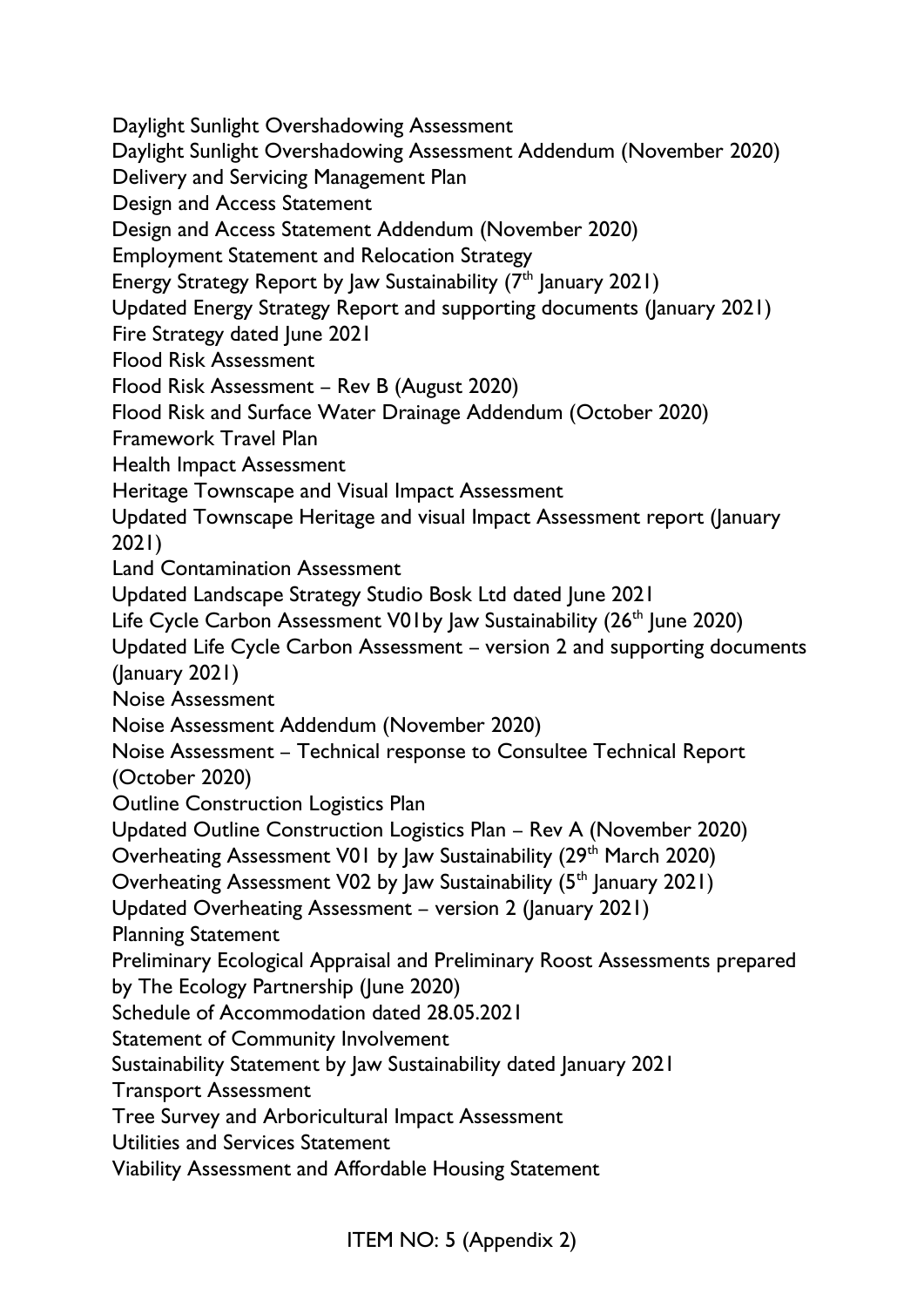Updated Financial Viability Appraisal dated April 2021 Updated Financial Viability Appraisal dated June 2021 Land at Nos. 6, 61-81 and Coopers Yard, Eastmoor Street and Nos. 6 & 10 Westmoor Street - Response to Sustainability Memorandum M&E Initial Report Rev B by Taylor Project Services LLP (January 2021)

Reason: In the interests of good planning and to ensure that the development is carried out in accordance with the approved documents, plans and drawings submitted with the application and is acceptable to the local planning authority.

### **3. Demolition and Construction Management Plan**

No development shall commence until a Demolition / Construction Method Statement has been submitted to and approved in writing by the Local Planning Authority for a management scheme to control and minimise emissions of pollutants from and attributable to the demolition on the site and construction of the development. This should include a risk assessment and a method statement in accordance with the control of dust and emissions from Construction and Demolition Best Practice Guidance published by the Greater London Authority. The scheme shall set out the secure measures, which can, and will, be put in place.

The method statement shall include details of:

- Site hoarding
- •Wheel washing including location and equipment to be used

•Dust suppression methods to be used including details of equipment during the different stages of the development

• Confirmation if a mobile crusher will be used on site and if so, a copy of the permit and indented dates of operation

•Site plan identifying location of site entrance, exit, wheel washing, hard standing, hoarding (distinguishing between solid hoarding and other barriers such as Heras and Monarflex sheeting), stock piles, dust suppression, location of water supplies and location of nearest neighbouring receptors •Haulage routes

•Likely noise levels to be generated from plant

•Details of any noise screening measures

•Proposals for monitoring noise and procedures to be put in place where agreed noise levels are exceeded

•Where works are likely to lead to vibration impacts on surrounding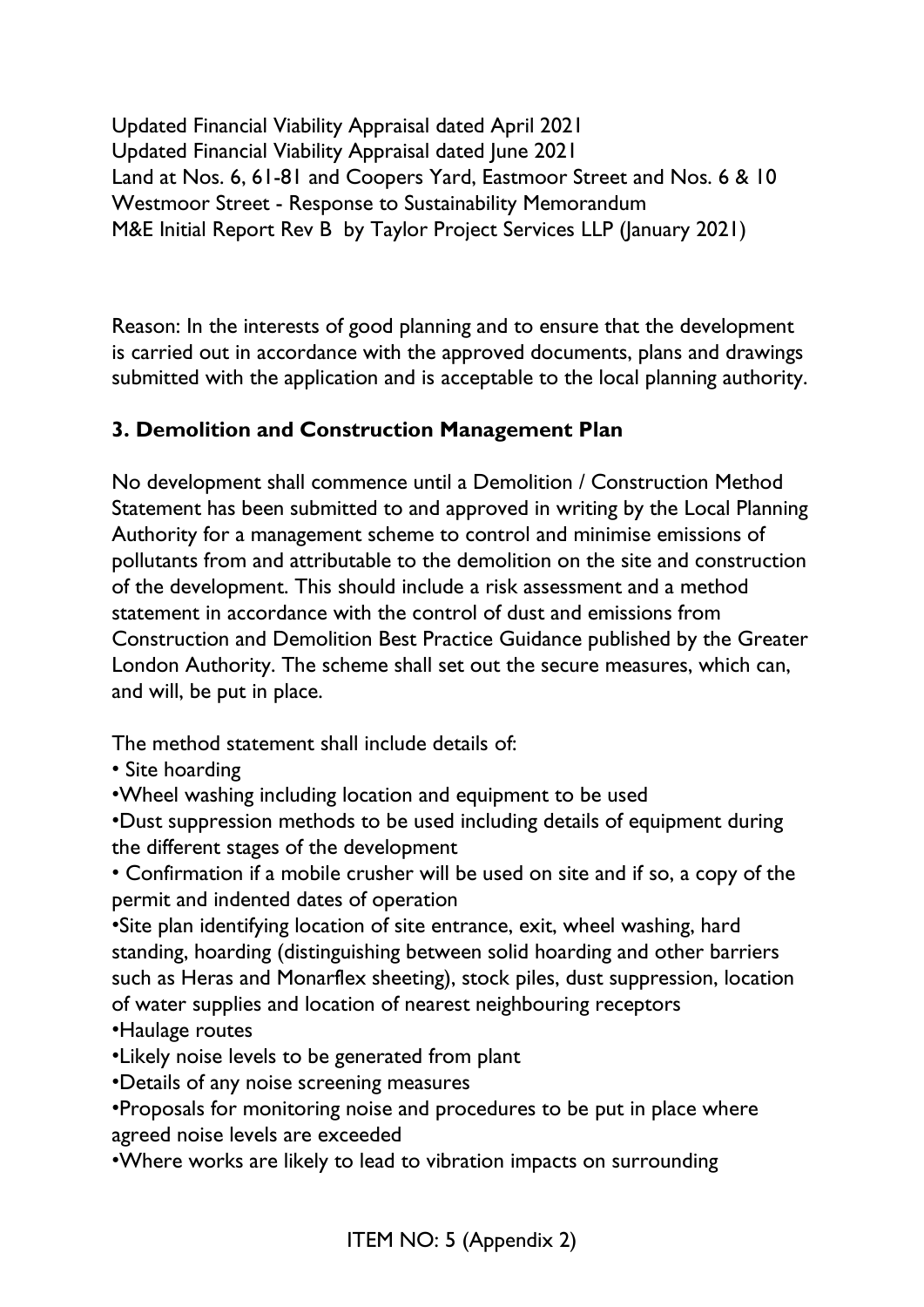residential properties, proposals for monitoring vibration and procedures to be put in place if agreed vibration levels are exceeded. Note: it is expected that vibration over 1mm/s measured as a peak particle velocity would constitute unreasonable vibration.

• Adherence to Considerate Constructors scheme

Reference shall be made to:

The Councils' Construction Site Noise Code of Practice [http://www.royalgreenwich.gov.uk/downloads/417/pollution\\_control\\_-](http://www.royalgreenwich.gov.uk/downloads/417/pollution_control_-_construction_information_and_advice) [\\_construction\\_information\\_and\\_advice](http://www.royalgreenwich.gov.uk/downloads/417/pollution_control_-_construction_information_and_advice) BRE four part Pollution Control Guides 'Controlling particles and noise pollution from construction sites'

b. The construction process shall be carried out in accordance with the approved details.

Reason: In order to safeguard the amenities, health and safety of neighbouring properties and occupiers and of the area generally, and to ensure compliance with Policies D14 and SI 1 the London Plan (2021) and the Mayor of London" Sustainable Design and Construction SPG 2014 and policy E(a) of the Royal Greenwich Local Plan: Core Strategy with Detailed Policies (2014)

### **4. Hours of Demolition and Construction**

The demolition, earth removal, piling work and any mechanical building operations required to implement the development shall only be carried out between the hours of: Monday to Friday 08:00 - 18:00 Saturdays 08:00 - 13:00 And not at all on Sunday and Public and Bank Holidays Reason: To safeguard the amenities of neighbouring properties and the area generally and ensure compliance with Policy D14 of the London Plan (2021) and Policies E(a) and E(c) of the Royal Greenwich Local Plan: Core Strategy with Detailed Policies (adopted July 2014).

### **5. Demolition/Construction Travel Plan**

No development shall commence until a detailed site-specific Construction Travel Plan incorporating measures to promote and maximise the use of sustainable travel (including public transport, walking, cycling and use of the river) and monitoring arrangements for the construction of the development has been submitted to, and approved by, the Local Planning Authority.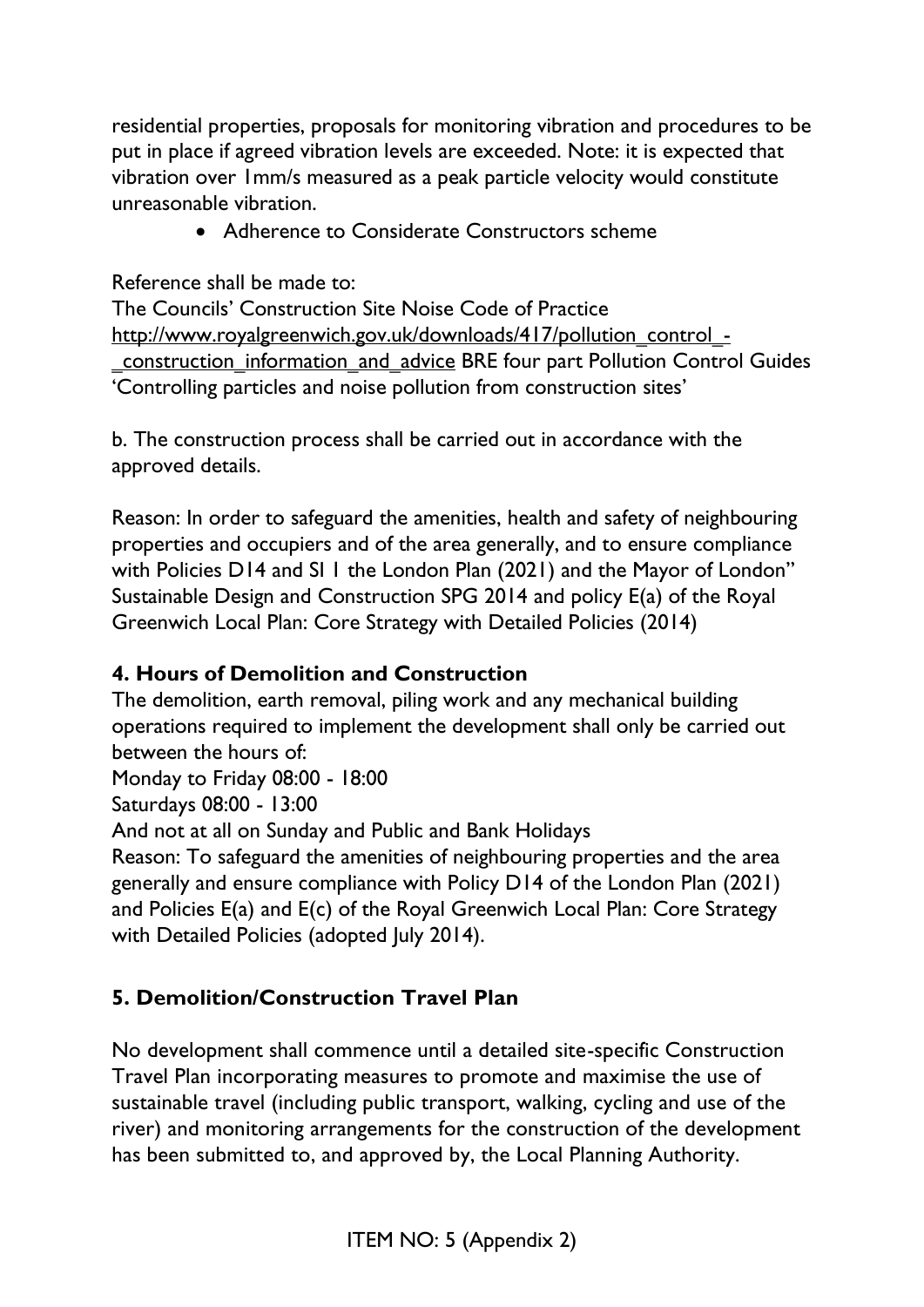The Demolition / Construction Travel Plan shall be implemented in accordance the approved details.

Reason: To promote sustainable travel, safeguard residential amenity and pedestrian and traffic safety and ensure compliance with Policy T4 of the London Plan (2021) and Policies E(c) and IM4 of the Royal Greenwich Local Plan: Core Strategy with Detailed Policies (2014)

# **6. Construction Logistics Plan**

No development shall commence until a detailed Construction Logistics Plan (CLP) has been submitted to, and approved in writing by, the Local Planning Authority in consultation with Transport for London.

The CLP shall include the following:

a) Measures to dissuade construction workers from parking in the vicinity of the development;

b) Measures that are to be implemented to reduce the impact of the proposed construction on the surrounding transport network and how the Mayor's Vision Zero principles will be met;

c) Measures to include any potential conflicts with the proposed walking and cycling improvements along the A206 should the timescale for these works overlap with the construction of the development;

d) Confirmation that contact has been made with the operators of safeguarded wharves to assess the potential for the use of water freight in the supply chain and details of the outcome of such discussions.

The development shall be implemented in full accordance with the approved CLP.

Reason: In order to safeguard pedestrian and traffic safety, to and to ensure compliance with Policies T4 and T7 of the London Plan (2021) and Policies E(c) and IM4 of the Royal Greenwich Local Plan: Core Strategy with Detailed Policies (2014).

# **7. Contaminated Land**

Prior to the commencement of the development approved by this planning permission, the following components of a scheme to deal with the risks associated with contamination of the site shall each be submitted to and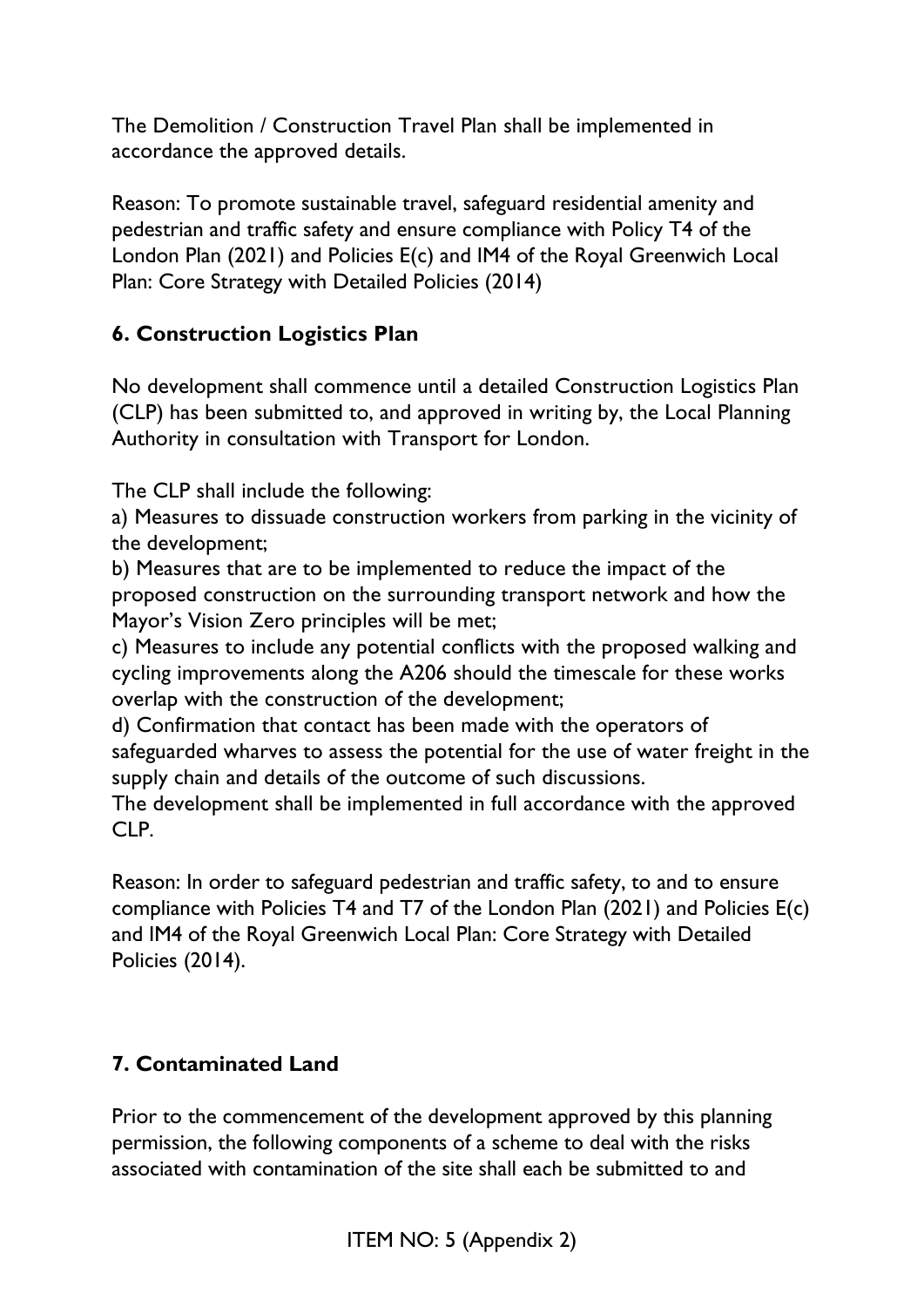approved, in writing, by the Local Planning Authority:

- A preliminary risk assessment which has identified:
	- all previous uses;
	- potential contaminants associated with those uses;
	- a conceptual model of the site indicating sources, pathways and receptors;
	- potentially unacceptable risks arising from contamination at the site.

Should the preliminary risk assessment identify the need for further investigation:

- A site investigation scheme, based on (1) to characterise the site and; provide information for a detailed assessment of the risk to all receptors that may be affected, including those off site.
- The results of the site investigation and the detailed risk assessment referred to in (2) and, based on these, an options appraisal and remediation strategy giving full details of the remediation measures required and how they are to be undertaken.
- A verification plan providing details of the data that will be collected in order to demonstrate that the works set out in the remediation strategy in (3) are complete and identifying any requirements for longer-term monitoring of pollutant linkages, maintenance and arrangements for contingency action.

Reason: Potential sources of contamination associated with historical uses of the site should be further investigated to ensure that there is not an unacceptable risk to health and controlled waters in line with the aims of the National Planning Policy Framework (NPPF), policy SD1 of the London Plan (2021) and Policies E(e) of the Royal Borough of Greenwich Local Plan: Core Strategy with Detailed Policies (2014);

# **8. Contamination (Verification Report)**

Prior to occupation of the development, a verification report demonstrating completion of the works set out in the approved remediation strategy and the effectiveness of the remediation shall be submitted to and approved, in writing, by the Local Planning Authority.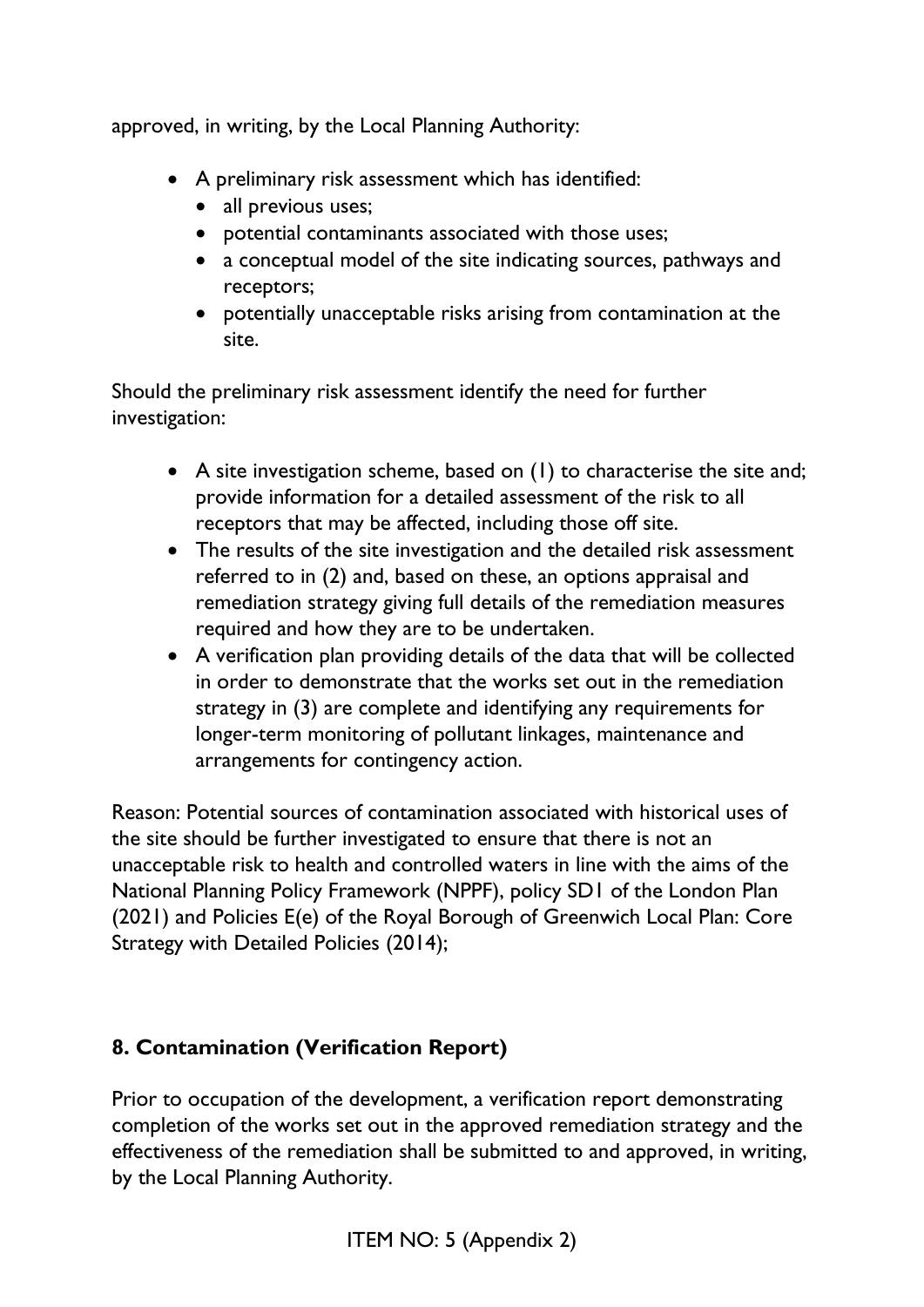The report shall include results of sampling and monitoring carried out in accordance with the approved verification plan to demonstrate that the site remediation criteria have been met. It shall also include any plan (a long-term monitoring and maintenance plan) for longer-term monitoring of pollutant linkages, maintenance and arrangements for contingency action, as identified in the verification plan, and for the reporting of this to the Local Planning Authority.

Reason: Should remediation be deemed necessary, the applicant should demonstrate that any work has been carried out effectively and the environmental and health risks and risks to controlled waters have been satisfactorily managed so that the site is deemed suitable for use; in accordance with the aims of the National Planning Policy Framework (NPPF), policies SD1 and SI 5 of the London Plan (2021) and policies E(e) of the Royal Borough of Greenwich Local Plan: Core Strategy with Detailed Policies (2014);

# **9. Contamination Not Previously Identified**

If, during development contamination not previously identified is found to be present at the site then no further development shall be carried out until the developer has submitted a remediation strategy to the Local Planning Authority detailing how this unsuspected contamination shall be dealt with and obtained written approval from the Local Planning Authority. The remediation strategy shall be implemented as approved.

Reason: To ensure any unsuspected contamination is addressed in accordance with the aims of the National Planning Policy Framework (NPPF), policies SD1 and SI 15 London Plan (2021) Contaminated Land and Policies E(e) of the Royal Borough of Greenwich Local Plan: Core Strategy with Detailed Policies (2014);

### **10. Unexploded Ordnance**

i) Prior to the commencement of development, a Preliminary Risk Assessment to identify the risks associated with unexploded ordnance (UXO) threat of the site shall be submitted to and approved, in writing, by the Local Planning Authority.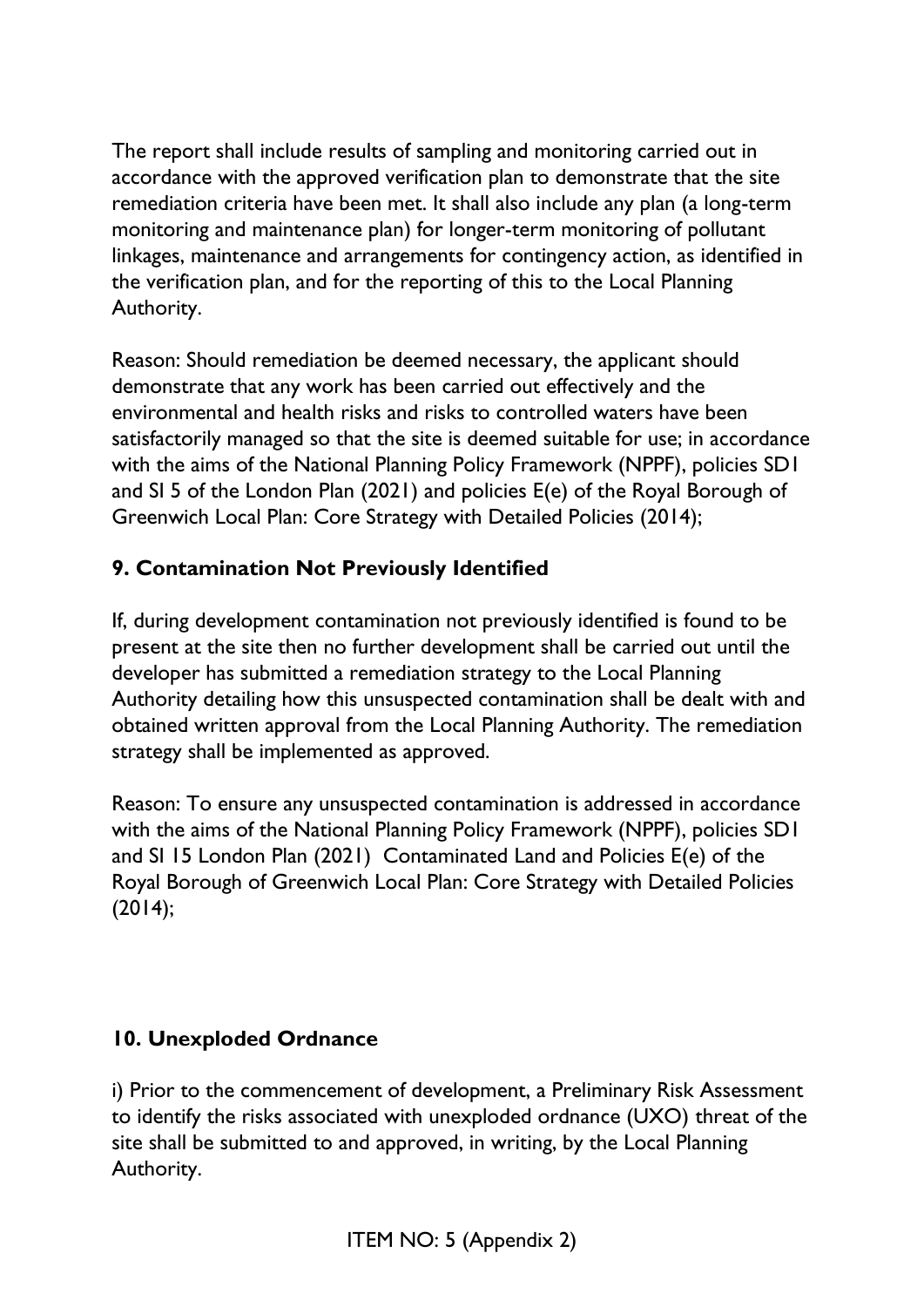Any Preliminary Risk Assessment of UXO hazards must be undertaken in compliance with current guidance for managing UXO risks (e.g.C681). The investigation shall include, but not be limited to

- Home Office WWII Bomb Census Maps;
- WWII and post-WWII aerial photography;
- Official Abandoned Bomb Register;
- LCC Bomb Damage maps;
- Information gathered from the National Archives at Kew:
- Historic UXO information.

ii) Should the preliminary risk assessment identify the need for further investigation, the following shall be submitted to and approved, in writing, by the Local Planning Authority.

A Detailed Risk Assessment and Intrusive UXO Survey, based on (i) to characterise the site and; provide information for a detailed assessment of the risk to all receptors that may be affected, including those off site.

Following the results and outcomes of the Preliminary and Detailed Risk Assessments, a Risk Mitigation Plan giving full details of the mitigation measures required and how they are to be undertaken. This requires the provision of both a Mitigation Implementation and Verification Plan.

Details attaining to Operational UXO Emergency Response Plan; and UXO Safety & Awareness Briefings – must also be provided.

The identified mitigation must be carried out in accordance with the approved details.

Once the works approved within part (ii) above have been completed, the below shall be submitted to and approved, in writing, by the Local Planning Authority.

A Verification Report to demonstrate that the works set out in (ii) have been completed, along with any requirements for longer-term monitoring of risks, maintenance and arrangements for contingency action.

Reason: To ensure that appropriate arrangements are in place in the event of the discovery of UXO in the interests of public safety and to ensure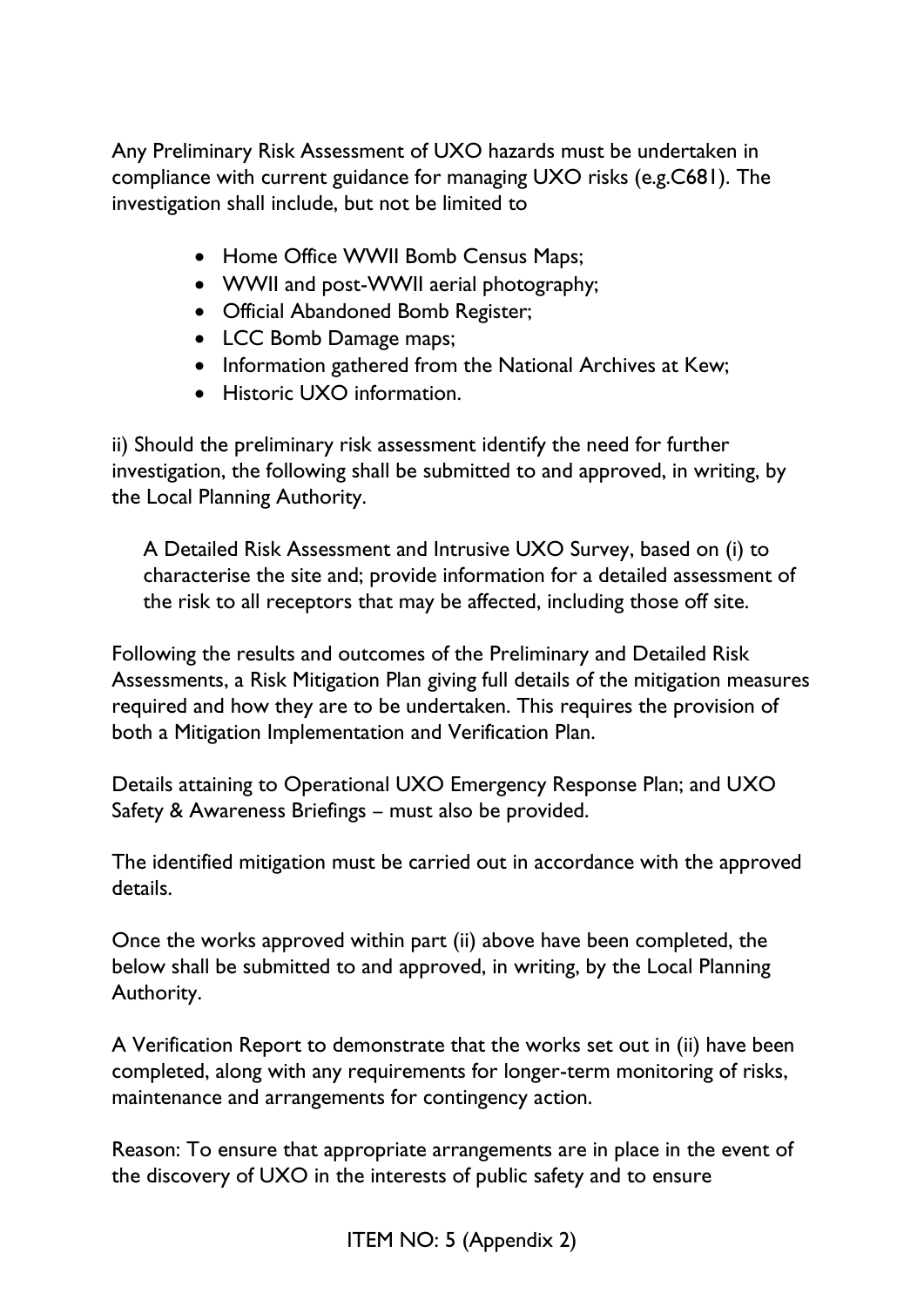compliance with policies, SD1, D11 of the London Plan (2021) and Policy E(e) of the Royal Greenwich Local Plan: Core Strategy with Detailed Policies (July 2014).

# **11. Piling**

Piling or any other foundation designs using penetrative methods shall not be permitted other than with the express written consent of the local planning authority, which may be given for those parts of the site where it has been demonstrated that there is no resultant unacceptable risk to groundwater. The development shall be carried out in accordance with the approved details.

Reasons: To ensure that any below ground construction works are carried out in a manner suitable to prevent contamination of groundwater within the underlying Secondary Aquifer in line with the aims of the National Planning Policy Framework (NPPF), policies SD1 and SI 5 of the London Plan (2021) and Policies E(e) of the Royal Borough of Greenwich Local Plan: Core Strategy with Detailed Policies (2014);

# **12. Piling Method Statement**

Notwithstanding Condition 11 above no piling shall take place until a Piling Method Statement (detailing the depth and type of piling to be undertaken and the methodology by which such piling will be carried out, including measures to prevent and minimise the potential for damage to subsurface sewerage infrastructure, and the programme for the works) has been submitted to and approved in writing by the Local Planning Authority in consultation with Thames Water. Any piling must be undertaken in accordance with the terms of the approved piling method statement.

Reason: The proposed works will be in close proximity to underground water and sewerage utility infrastructure. Piling has the potential to impact on local underground water and sewerage utility infrastructure. To minimise disturbance of any existing contamination and the protection of groundwater in the underlying Principal and Secondary Aquifers and to ensure compliance with policies SD1 and SI 5 of the London Plan (2021)and Policy E(e) of the Royal Greenwich Local Plan: Core Strategy with Detailed Policies (2014).

# **13. Infiltration of Surface Water**

Whilst the principles and installation of sustainable drainage schemes are to be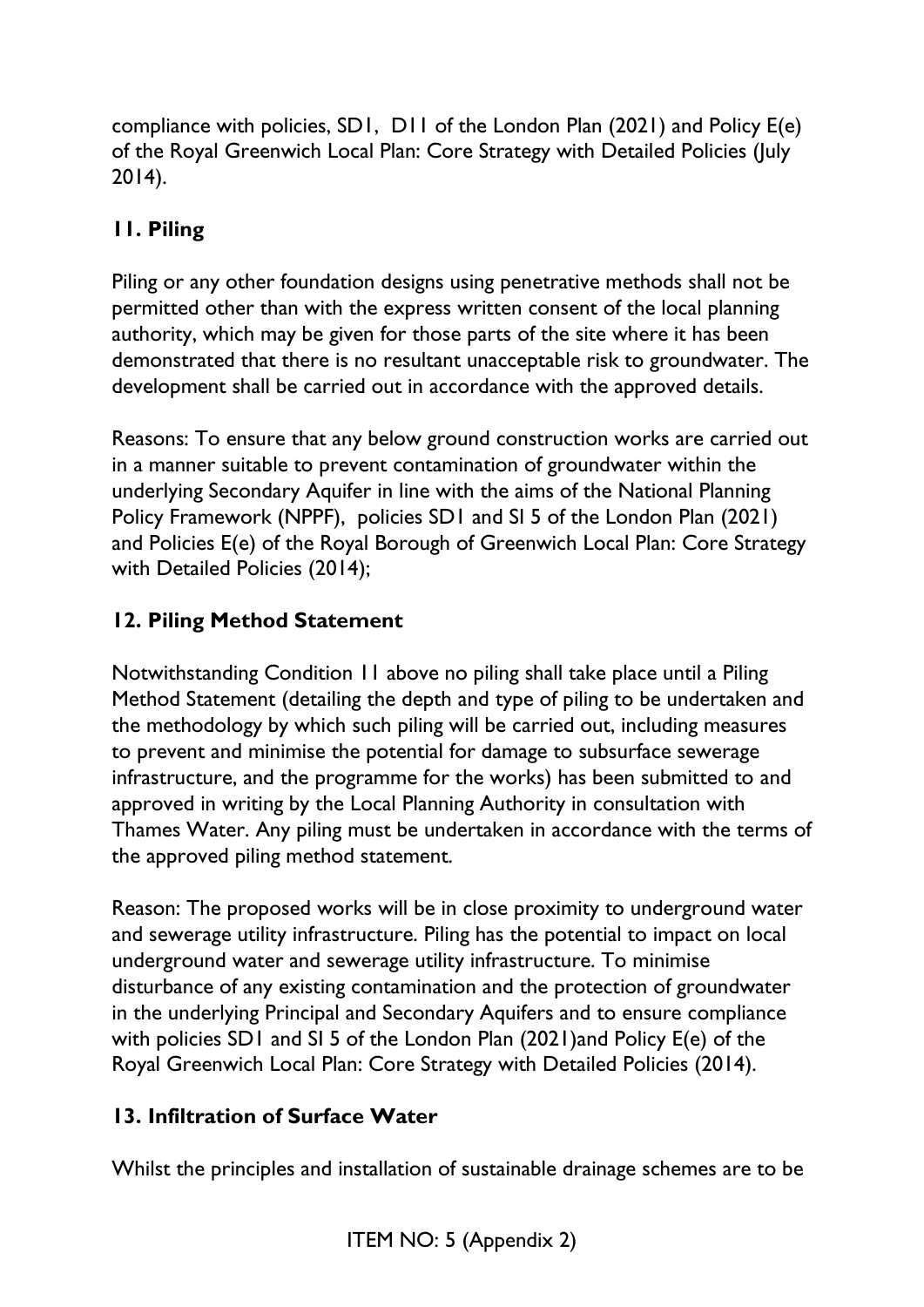encouraged, no drainage systems for the infiltration of surface water drainage into the ground are permitted other than with the express written consent of the Local Planning Authority, which may be given for those parts of the site where it has been demonstrated that there is no resultant unacceptable risk to controlled waters. The development shall be carried out in accordance with the approval details.

Reason: To protect the underlying groundwater from the risk of pollution in line with the aims of the National Planning Policy Framework (NPPF), policies SD1 and SI 5 of the London Plan (2021) and Policy E(e) of the Royal Greenwich Local Plan: Core Strategy with Detailed Policies (July 2014).

# **14. Detailed Drainage Scheme**

Prior to commencement of construction a detailed surface water drainage scheme shall be submitted to and approved in writing by the Local Planning Authority in consultation with the Lead Local Flood Authority. The scheme shall address the following matters:

- ·Provide an updated drainage layout plan confirming details of the invert level and sizes of the attenuation SuDS, the location and invert level of the HydroBrake, and post development discharge rates in accordance with the supporting calculations.
- Provide confirmation that Thames Water has consented to the proposed discharge point and discharge rates.

The approved scheme shall be implemented prior to the first occupation of the development.

Reason: To prevent the increased risk of flooding, both on and off site and to ensure compliance with policy SI 13 of the London Plan (2021).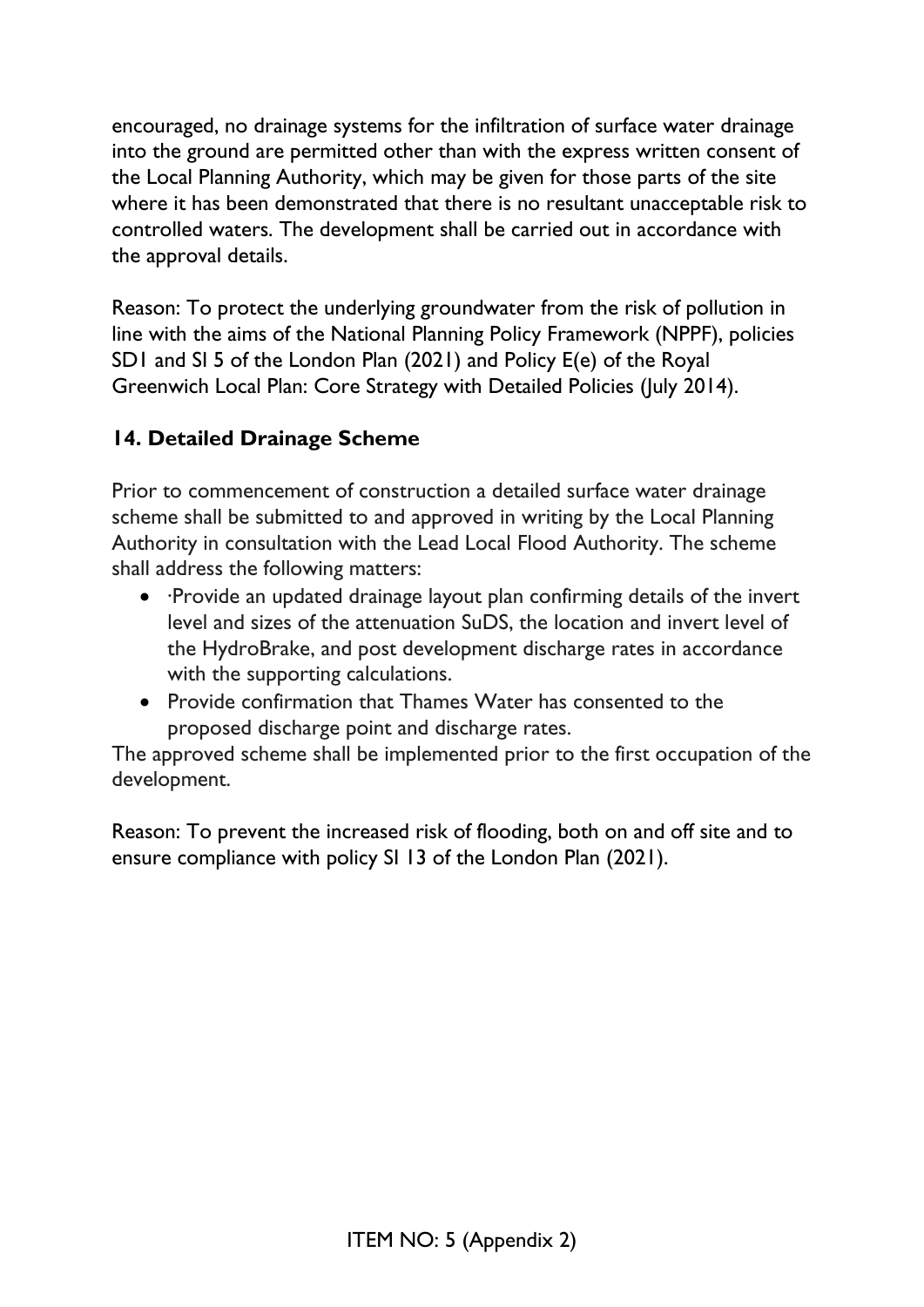# **15. Non-Road Mobile Machinery**

Prior to the commencement of the development details of all plant and machinery to be used at the demolition and construction phases shall be submitted to, and approved in writing by, the Local Planning Authority. Evidence is required to meet Stage IIIA of EU Directive 97/68/ EC for both NOx and PM. All Non-Road Mobile Machinery (NRMM) and plant to be used on the site of net power between 37kW and 560 kW must have been registered at [http://nrmm.london/.](http://nrmm.london/) Proof of registration must be submitted to the Local Planning Authority prior to the commencement of any works on site.

- 1. The NRMM used during the demolition and construction phases [as detailed above] must be carried out in accordance with the approved details.
- 2. An inventory of all Non-Road Mobile Machinery (NRMM) must be kept on site during the course of the demolitions, site preparation and construction phases. All machinery should be regularly serviced and service logs kept on site for inspection. Records should be kept on site which details proof of emission limits for all equipment. This documentation should be made available to local authority officers as required until development completion.

Reason: To protect local air quality and comply with policy S1 of the London Plan (2021) and the GLA NRMM LEZ.

### **16. Archaeology**

No demolition or development shall take place until a written scheme of investigation (WSI) has been submitted to and approved by the local planning authority in writing. For land that is included within the WSI, no demolition or development shall take place other than in accordance with the agreed WSI, which shall include the statement of significance and research objectives, and

A. The programme and methodology of site investigation and recording and the nomination of a competent person(s) or organisation to undertake the agreed works

B. The programme for post-investigation assessment and subsequent analysis, publication & dissemination and deposition of resulting material. this part of the condition shall not be discharged until these elements have been fulfilled in accordance with the programme set out in the WSI.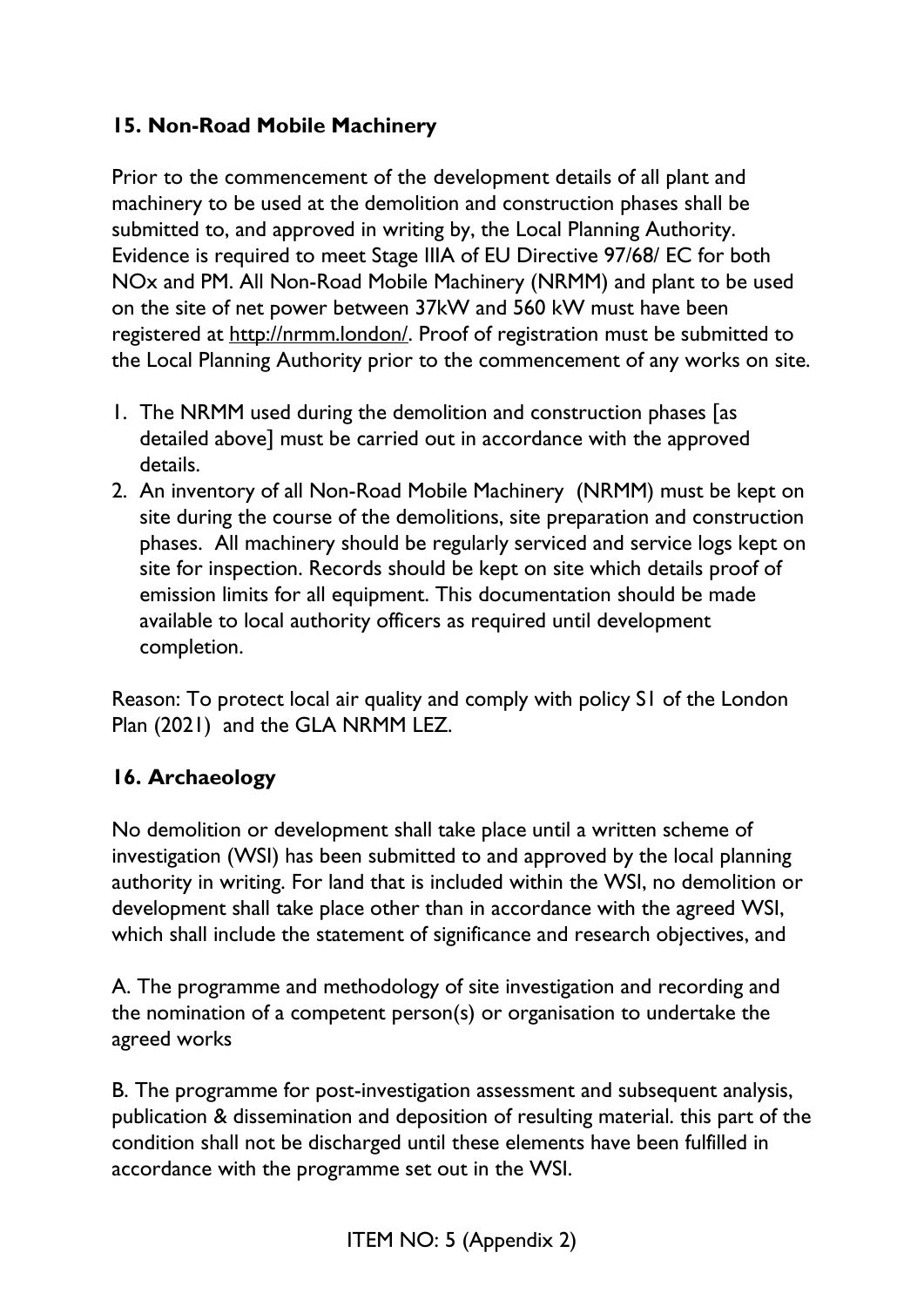Reason: Heritage assets of archaeological interest may survive on the site. The planning authority wishes to secure the provision of appropriate archaeological investigation, including the publication of results, in accordance with Section 12 of the NPPF, Policy 7.8 of the London Plan policy HC1 and Policy DH(m) of the Royal Greenwich Local Plan: Core Strategy with Detailed Policies (2014).

# **17. Vehicular Access**

No development shall commence until full details of the proposed new vehicular access have been submitted to and approved in writing by the Local Planning Authority. These details shall include specifications for all proposed surface materials and (should the scheme be implemented in advance of any development on the adjacent site to the south) details of the interface between the access within the application site and the adjacent site so as to ensure a consistent approach.

The development hereby approved shall not be occupied until the vehicular access required to serve the development hereby permitted has been constructed in full accordance with the approved details.

Reason: In order to ensure that satisfactory means of access is provided and to provide a satisfactory appearance to the new link in accordance with policy D8 of the London Plan (2021) policies IM1 and DH1 of the Royal Greenwich Local Plan: Core Strategy with Detailed Policies (2014).

### **18. Accessible and Adaptable Dwellings**

Prior to the commencement of the development, drawings illustrating that a minimum of 90% of all dwellings in the development hereby permitted comply with Building Regulation requirement M4(2) 'accessible and adaptable dwellings', have been submitted to and approved in writing by the Local Planning Authority in consultation with the Council's Housing Occupational Therapist.

The development shall be carried out and retained for the lifetime of the development in accordance with the approved details.

Reason: To accord with policy D7 of the London Plan (2021) and Policy H5 of the Royal Greenwich Core Strategy and Detailed Policies 2014.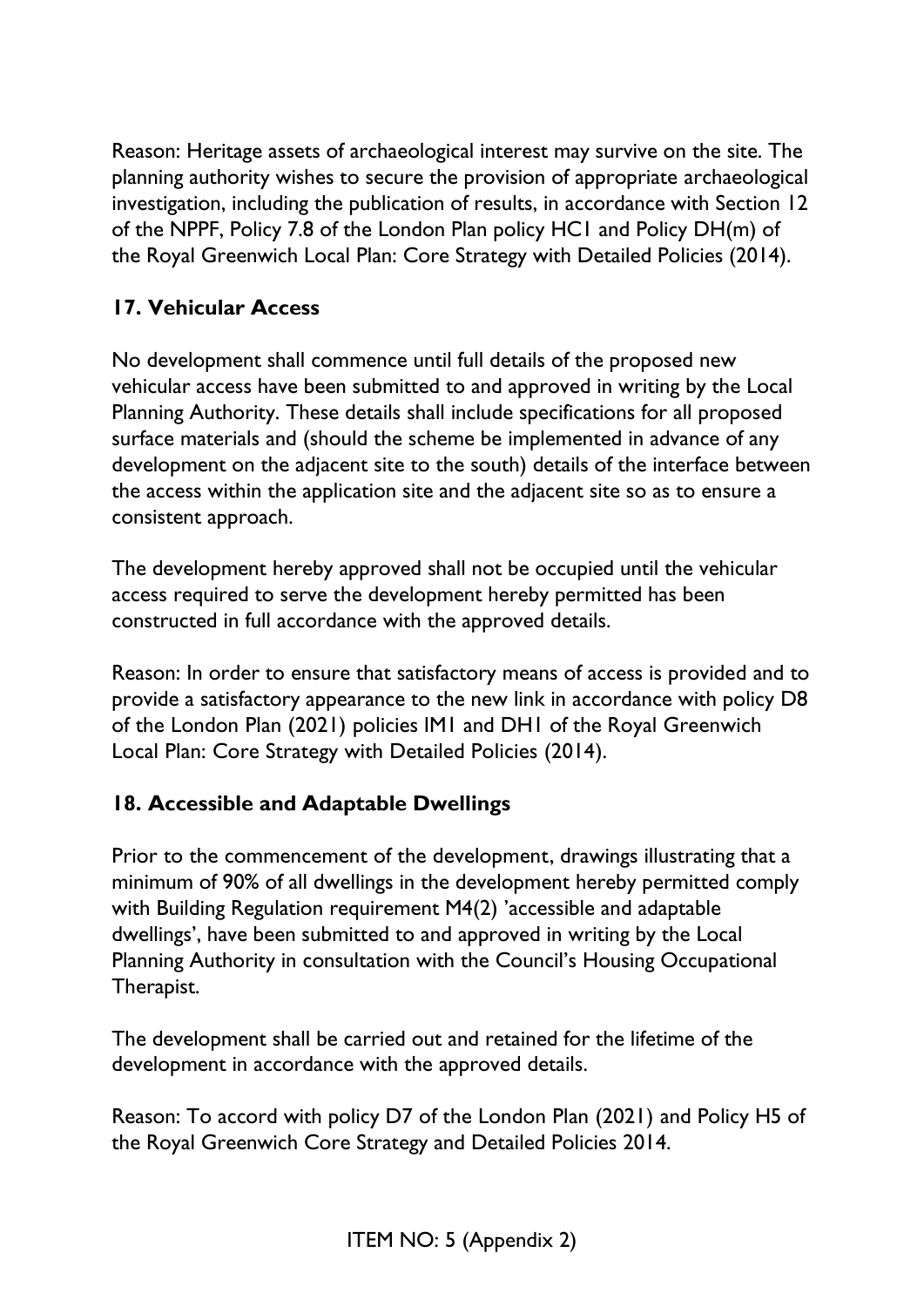# **19. Wheelchair Accessible Dwellings**

10% of all units in the development hereby permitted shall comply with Building Regulation requirement M4(3)(2)(b) 'wheelchair user dwellings' in accordance with approved drawing numbers [insert]. The applicant shall not implement any part of the development hereby permitted until full details of these units have been submitted to and approved in writing by the Local Planning Authority in consultation with the Council's Housing Occupational Therapist.

The applicant must fit out the dwellings such as to gain Greenwich Housing Occupational Therapist's approval.

Reason: To accord with policy D7 of the London Plan (2021) as amended and policy H5 of the Royal Greenwich Core Strategy and Detailed Policies 2014.

### **20. Refuse and Recycling**

Prior to the commencement of the development, full details of the refuse storage, recycling facilities and refuse collection arrangements shall be submitted to, and approved in writing by, the Local Planning Authority. Such details shall include but are not limited to:

- Separate storage areas for bulk storage and bin storage;
- Turning areas to allow the refuse trucks to move in forward motion when entering and exiting the road;
- Provision of bin storage for each non-residential unit; including location of any communal collection points for each of the units; details of any enclosures to be provided for all of the external communal collection points; details of management arrangements for movement of refuse to any collection points;

The storage and recycling facilities shall in all respects be constructed in accordance with the approved details, before the relevant part of the development is first occupied and maintained for the lifetime of the development.

Reason: In order that the Council may be satisfied with the details of the proposal and to ensure compliance with policy SI 7 of the London Plan 2021 and Policies H5 and DH1 of the Royal Greenwich Local Plan: Core Strategy with Detailed Policies (Adopted July 2014).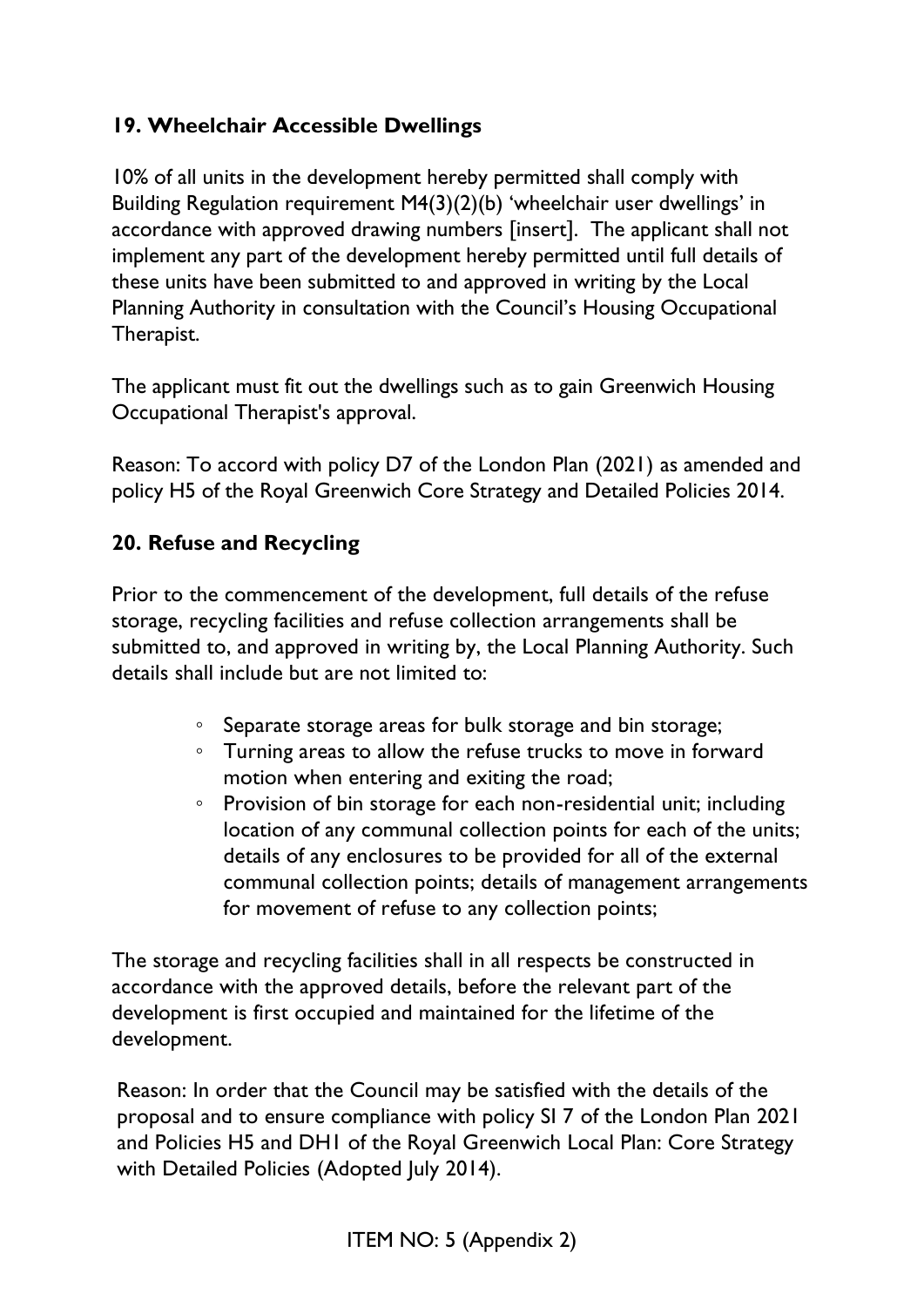## **21. Materials**

a) Details and samples for all appearing materials should be provided, including walls, roofs, windows and doors, sills and lintels, balconies, balustrades, visible pipes, grids and louvers, outdoor pavements, stairs, gates, boundary walls and fences (where required) to be used for the external surfaces of the buildings and hard surfaced areas shall have been submitted to and approved in writing by the Local Planning Authority; and

b) Details of the following features and elements of the scheme must be submitted to and approved in writing by the Local Planning Authority:

i. Brick bonding and brick, including banding and crown detail (annotated plans at a scale of not less than 1:20;

ii. External windows, spandrel panels, balconies, doors, screens, louvres, grilles and balustrading (annotated plans at a scale of not less than 1:10;

iii. Depth of window reveals and soffits (annotated plans at a scale of not less than 1:20;

v. Rainwater goods (annotated plans at a scale of not less than 1:10;

v. The details should show all joints between different materials and components, including walls, roofs, doors, windows, sills, lintels and fasciae, balconies, soffits and balustrades, external ramps, steps, pavements, boundary walls, gates, and fences.

vi. Shop fronts, entrances and openings (annotated elevations and section details at a scale of not less than 1:20;

vii. Sections of the landscaped areas of the scheme, showing the interface between soft and hard surface would work, the rainwater drainage strategy and associated technical solutions, and the interface between different pavements, the street, and the designed buildings. No visible water plant, pipes or gutters are acceptable, which were not included in the submitted drawings for this planning application.

c) Full brick is the principal material for the scheme. No brick-slip system would be acceptable, as it is considered to be of lower quality and durability and was not discussed as an option at the pre-application stage.

Reason: To ensure that the Local Planning Authority may be satisfied as to the external appearance of the building(s) and to comply with Policy D4 of the London Plan (2021), and Policies DH1 and DH(a) of the Royal Greenwich Local Plan: Core Strategy with Detailed Policies (July 2014).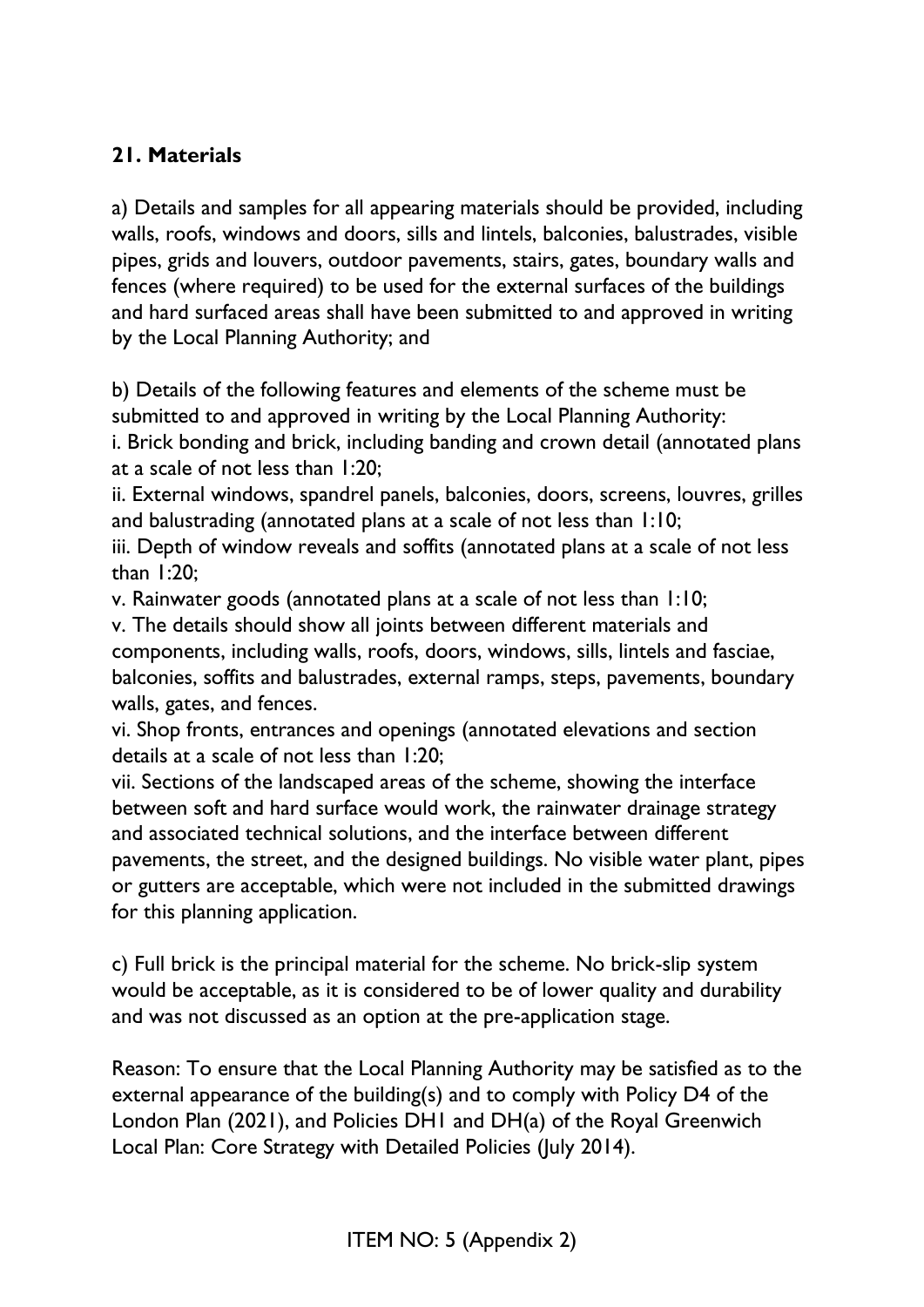#### **22. New Residential Entrances**

Prior to the commencement of development, other than demolition and groundworks, details relating to the design of all residential entrances including – entrance doors, gates, entry control system, display of postal numbers and position of letter box facility shall be submitted to and agreed in writing by the Local Planning Authority.

The agreed measures shall be implemented prior to the first occupation of the development and retained for the lifetime of the development.

Reason: In order that the Local Planning Authority may be satisfied with the external appearance of the entrances to be 'tenure blind' and contribute to social inclusion, and to ensure compliance with Policy D6 of the London Plan (2021) and Policies H5 and DH1 of the Royal Greenwich Local Plan: Core Strategy with Detailed Policies (2014).

### **23. Details of Obscure Glazing / Privacy Screens**

Prior to the commencement of development, other than demolition and groundworks, detailed drawings showing the proposed measures to protect the privacy of future occupants as as indicated in the submitted Design and Access Statement Addendum dated November 2020 shall be submitted to and approved in writing by the Local Planning Authority.

The approved measures shall be installed prior to the first occupation of the residential units hereby permitted and shall be maintained for the lifetime of the development.

In order to protect the privacy of future occupants of the development and to provide a satisfactory standard of residential amenity in accordance with policy H5 of the Royal Greenwich Local Plan: Core Strategy with Detailed Policies (2014) and the standards set out in the Mayor of London's Housing SPG.

### **24. Secured by Design**

#### 1. SBD Measures

The development hereby permitted shall incorporate security measures to minimise the risk of crime and to meet the specific security needs of the development in accordance with the principles and objectives of Secured by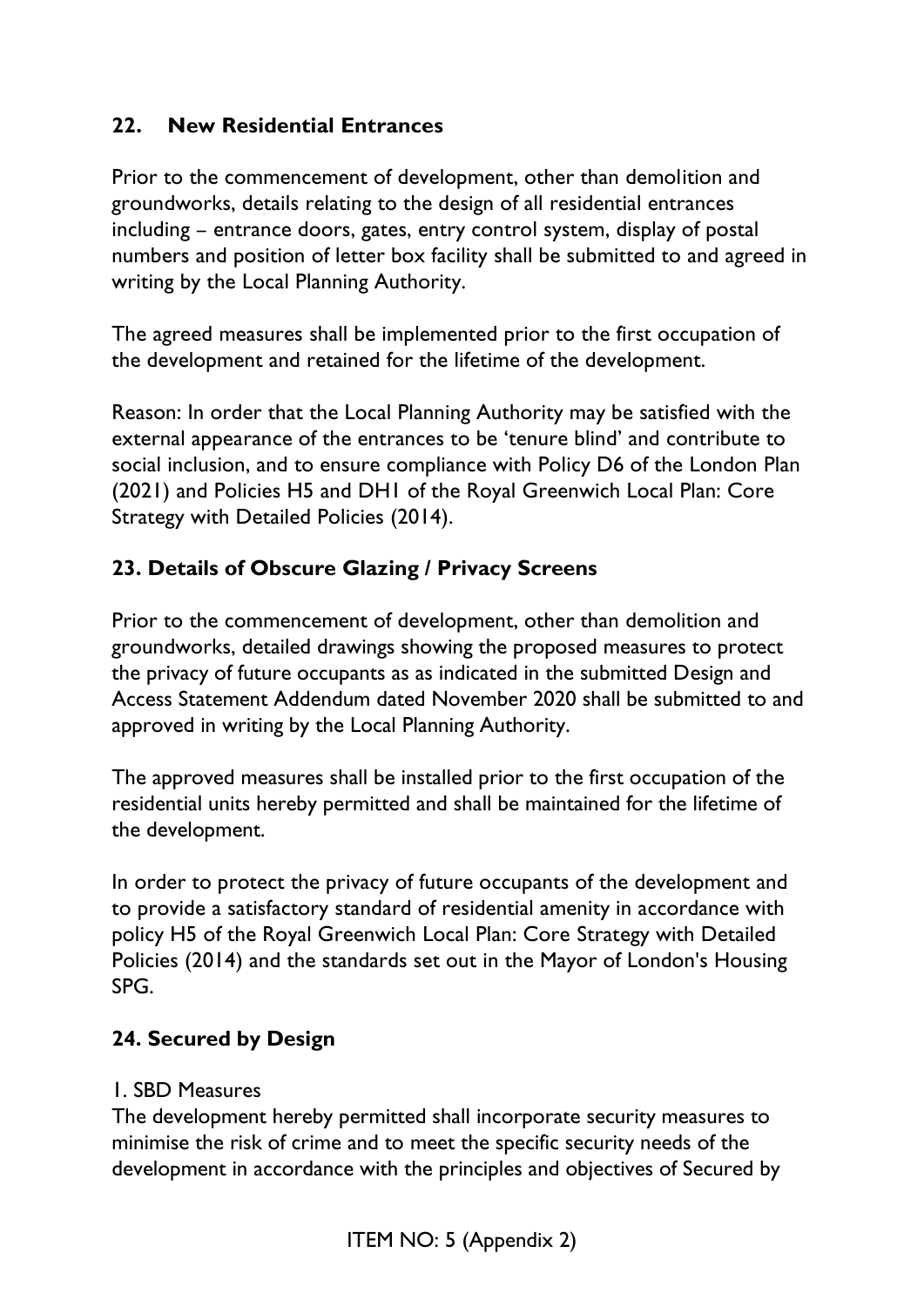Design. Details of these measures shall be submitted to and approved in writing by the local planning authority prior to commencement of the development and shall be implemented in accordance with the approved details prior to occupation.

#### 2. SBD Certification.

Prior to occupation a satisfactory Secured by Design inspection must take place. The resulting Secured by Design certificate shall be submitted to and approved by the local planning authority prior to occupation.

Reason: To ensure that Secured by Design principles are implemented into

the development in accordance with policy D11of the London Plan (2021) and policy DH1 of the Royal Greenwich Local Plan: Core Strategy with Detailed Policies (2014).

#### **25. Accessibility Arrangements**

Full details of access arrangements for each relevant part of the development for people with mobility difficulties shall be submitted to, and approved in writing by, the Local Planning Authority prior to the commencement of the relevant part of the development and such development shall be completed in accordance with such approved details. For the avoidance of doubt this shall include large scale plans illustrating the different gradients on all routes to and through the site.

Reason: To facilitate movement by those with mobility difficulties and to comply with Policies D5 and D8 of the London Plan (2021) and Policies DH1 and IM4 of the Royal Greenwich Local Plan: Core Strategy with Detailed Policies (Adopted July 2014).

### **26. Delivery and Servicing Plan**

The development shall not be occupied until a Delivery and Servicing Plan has been submitted to and approved in writing by the local planning authority.

The plan shall demonstrate the expected number and time of delivery and servicing trips to the site, with the aim of reducing the impact of servicing activity.

The plan shall include details of the proposed delivery and servicing arrangements for the following two scenarios:

• The application site site being developed out first;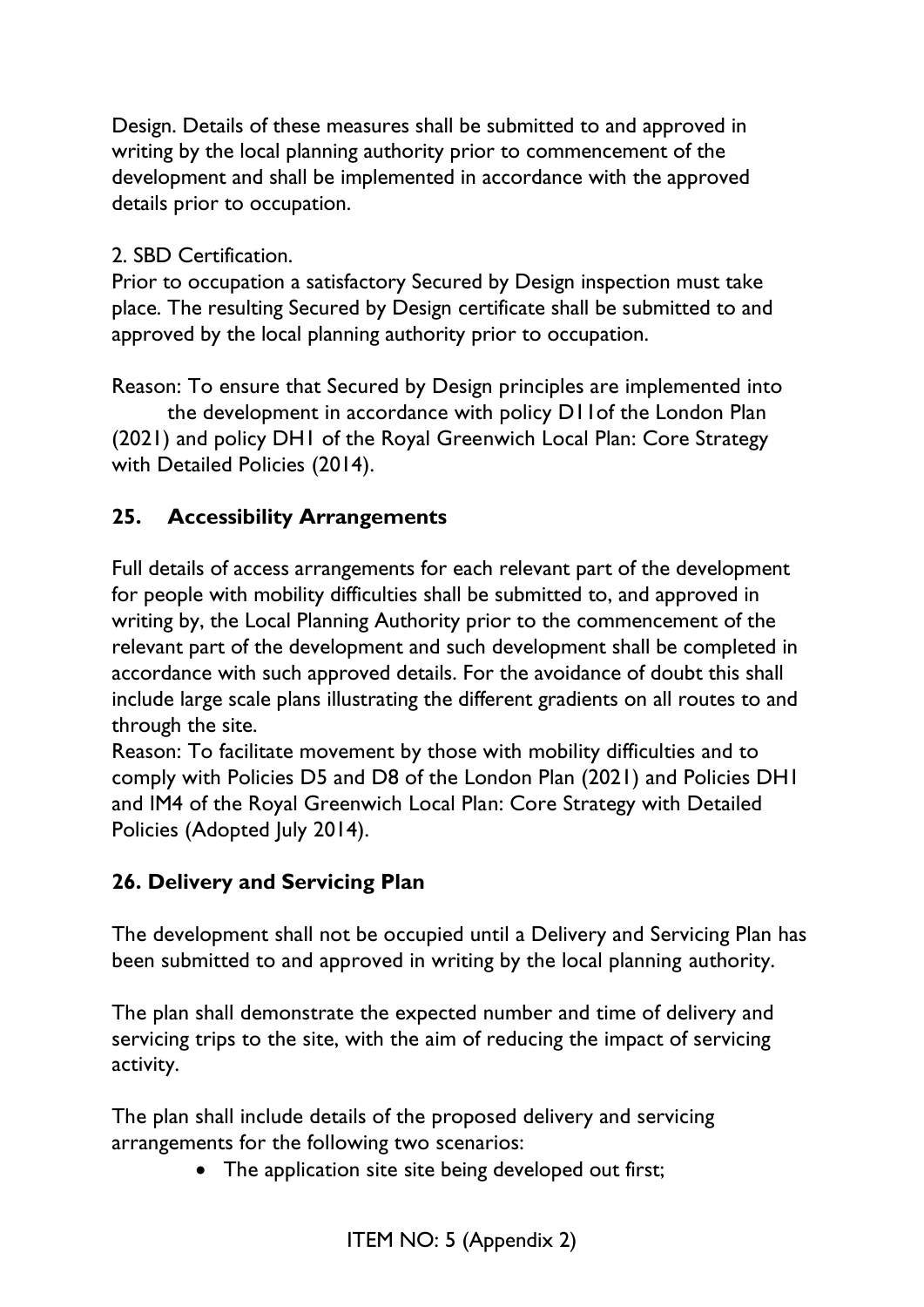• The adjoining site being developed out first.

The plan shall include details of measures for the management of vehicle movements within the proposed new access road.

The approved Delivery and Servicing Plan shall be implemented in full accordance with the approved details from the first occupation of the development and shall be adhered to for the lifetime of the development.

Reason: In order to ensure satisfactory vehicle management and to comply with policy T7 and IM3 and E1 of the Royal Greenwich Local Plan: Core Strategy with Detailed Policies (2014).

# **27. Cycle Parking Provision**

- A minimum of 396 long-stay (368 residential and 28 commercial / retail) and 39 short-stay (6 residential and 33 commercial/ retail) secure and dry cycle parking spaces shall be provided within the development as indicated on the plans hereby approved.
- No development of each Phase shall commence on site until the full details of the cycle parking facilities have been submitted to and approved in writing by the local planning authority.
- All cycle parking spaces shall be provided and made available for use prior to occupation of the relevant Phase and maintained thereafter.

Reason: To promote sustainable travel and to ensure compliance with policy T5 of the London Plan (2021) and IM4, IM(b) and IM(c) of the Royal Greenwich Local Plan: Core Strategy with Detailed Policies (Adopted July 2014).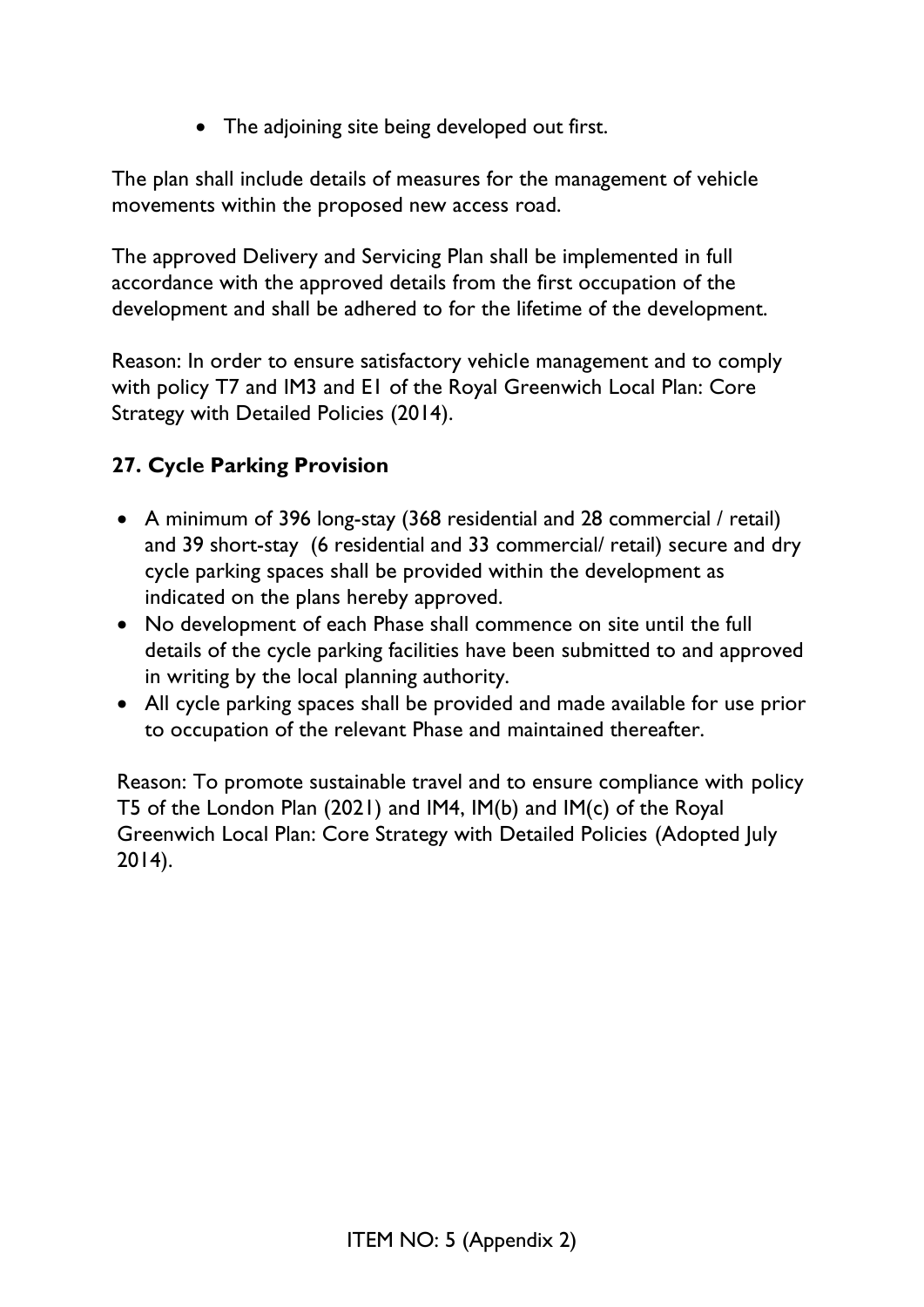## **28. Parking Design and Management Plan**

The development hereby approved shall not be occupied until a Parking Design and Management Plan has been submitted to and approved in writing by the Local Planning Authority. The Parking Design and Management Plan must include at least the following details:

i. Details of the layout and controls of means of entry to the car park and secure cycle storage areas;

ii. The proposed allocation of and arrangements for the management of parking spaces including disabled parking bays serving the residential development and details to demonstrate how a further seven percent of residential dwellings will be provided with a disabled person parking space should demand arise; iii. Conditions of use and monitoring of the parking to be provided, including the car club bays and Blue Badge parking;

iv. The provision of Electric Vehicle Charging Points (EVCP) including both active and passive provision in accordance with adopted London Plan Guidance including how passive provision will be brought to active use.

v. The enforcement of unauthorised parking;

vi. The safety and security measures to be incorporated within the development to ensure the safety of car/cycle parking areas;

The Parking Design and Management Plan as approved shall be implemented prior to occupation of the relevant part of the Development and shall thereafter be retained and maintained in accordance with the approved details for the lifetime of the development.

Reason: To ensure safe and secure off-street parking is maintained and managed to the satisfaction of the Council and to ensure compliance with Policy T6 of the London Plan (2021) and Policies IM4 and IM(c) of the Royal Greenwich Local Plan: Core Strategy with Detailed Policies (2014)

# **29. Restriction on Use of Parking Spaces**

The car parking spaces within the development hereby permitted shall be retained as disabled persons parking bays for the lifetime of the development and shall not be used for general parking.

Reason: To ensure that satisfactory parking provision is made for people with disabilities and to ensure compliance with Policy T6 of the London Plan (2021) and Policies IM4 and IM(c) of the Royal Greenwich Local Plan: Core Strategy with Detailed Policies (2014)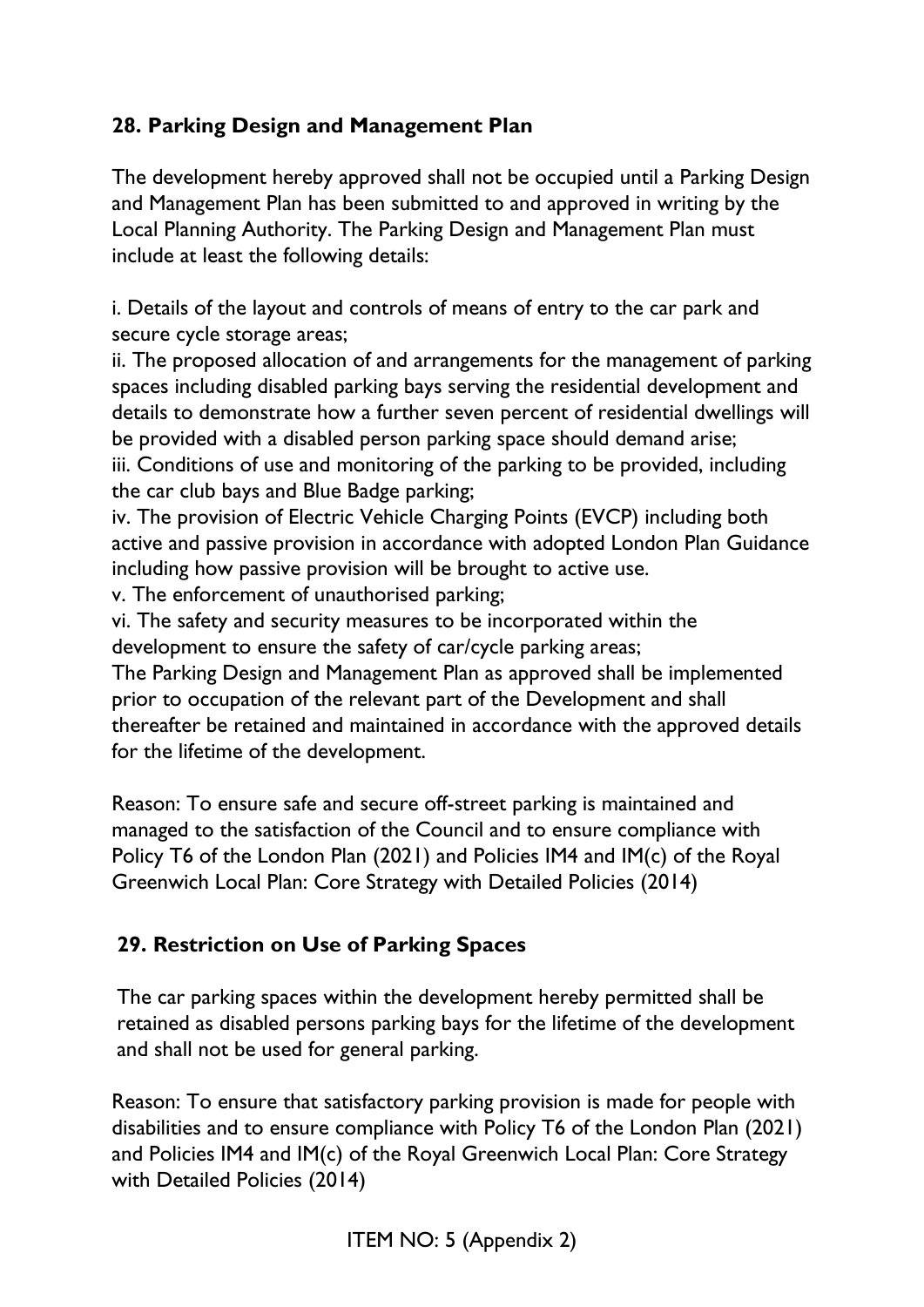# **30. Residential Travel Plan**

a) The development hereby approved shall not be occupied until such time as a detailed site specific Residential Travel Plan, in accordance with Transport for London's document 'Travel Planning for New Development in London' has been submitted to and approved in writing by the Local Planning Authority. The development shall operate in full accordance with all measures identified within the Travel Plan from first occupation.

b) The Travel Plan shall specify initiatives to be implemented by the development to promote and maximise the use of sustainable travel to and from the site by a variety of non-car means (including public transport, walking and cycling), shall set targets and shall specify a monitoring and review mechanism to ensure compliance with the Travel Plan objectives.

c) Within the timeframe specified by (a) and (b), evidence shall be submitted to the Local Planning Authority to demonstrate compliance with the monitoring and review mechanisms agreed under parts (a) and (b).

The Travel Plan shall in all respects be implemented in accordance with the details approved pursuant to this condition.

Reason: In order that the Local Planning Authority may be satisfied as to the practicality, viability and sustainability of the Travel Plan for the site and to promote sustainable travel in accordance with Policies T6 and SI 1 of the London Plan (2021) and Policy IM4 of the Royal Greenwich Local Plan: Core Strategy with Detailed Policies (2014).

### **31. Framework Commercial Travel Plan**

a) The development hereby approved shall not be occupied until such time as a detailed site-specific Framework Commercial Travel Plan for that part, in accordance with Transport for London's document 'Travel Planning for New Development in London' has been submitted to and approved in writing by the Local Planning Authority. The development shall operate in full accordance with all measures identified within the Travel Plan from first occupation. b) The Travel Plan shall specify initiatives to be implemented by the development to promote and maximise the use of sustainable travel to and from the site by a variety of non-car means (including public transport, walking and cycling), shall set targets and shall specify a monitoring and review mechanism to ensure compliance with the Travel Plan objectives. c) Within the timeframe specified by (a) and (b), evidence shall be submitted to the Local Planning Authority to demonstrate compliance with the monitoring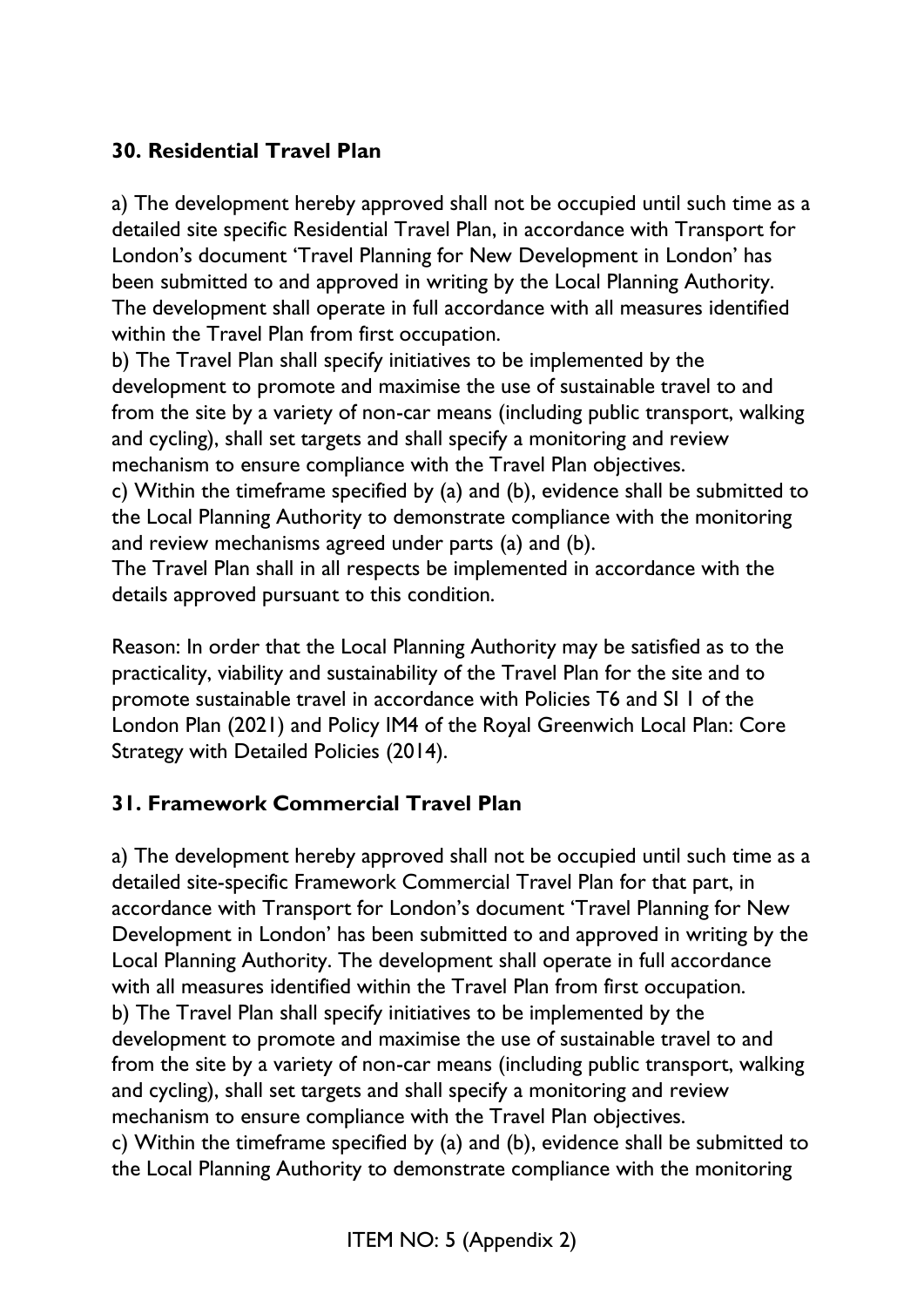and review mechanisms agreed under parts (a) and (b). The Travel Plan shall in all respects be implemented in accordance with the details approved pursuant to this condition.

Reason: In order that the Local Planning Authority may be satisfied as to the practicality, viability and sustainability of the Travel Plan for the site and to promote sustainable travel in accordance with Policies T6 and SI 1 of the London Plan (2021) and Policy IM4 of the Royal Greenwich Local Plan: Core Strategy with Detailed Policies (2014).

# **32. Implementation of the Flood Risk Assessment**

The development permitted by this planning permission shall only be carried out in accordance with the approved flood risk assessment Ardent Consulting Engineers (dated August 2020, Reference: 195870-01) and the following mitigation measures detailed within it:

- Finished floor levels set no lower than 6.400 metres above Ordnance Datum (AOD)
- Flood resistant measures
- Flood resilience measures

The mitigation measures shall be fully implemented prior to occupation and subsequently in accordance with the timing / phasing arrangements embodied within the scheme...

Reason: To mitigate against the consequences and probability of flooding and to ensure compliance with policy SI 12 of the London Plan (2021) and Policies E2 and E3 of the Royal Greenwich Local Plan: Core Strategy with Detailed Policies (Adopted July 2014).

# **33. Flood Evacuation Plan**

Notwithstanding the approved Flood Risk Assessment, prior to the first occupation of the development a detailed Flood Evacuation Plan detailing how occupants will be made aware of flood risks, the implementation of flood warning systems and the proposed evacuation procedures for the development shall be submitted to and approved in writing by the Local Planning Authority.

The measures included in the approved Flood Evacuation Plan shall be put in place prior to the first occupation of the development and maintained for the lifetime of the development.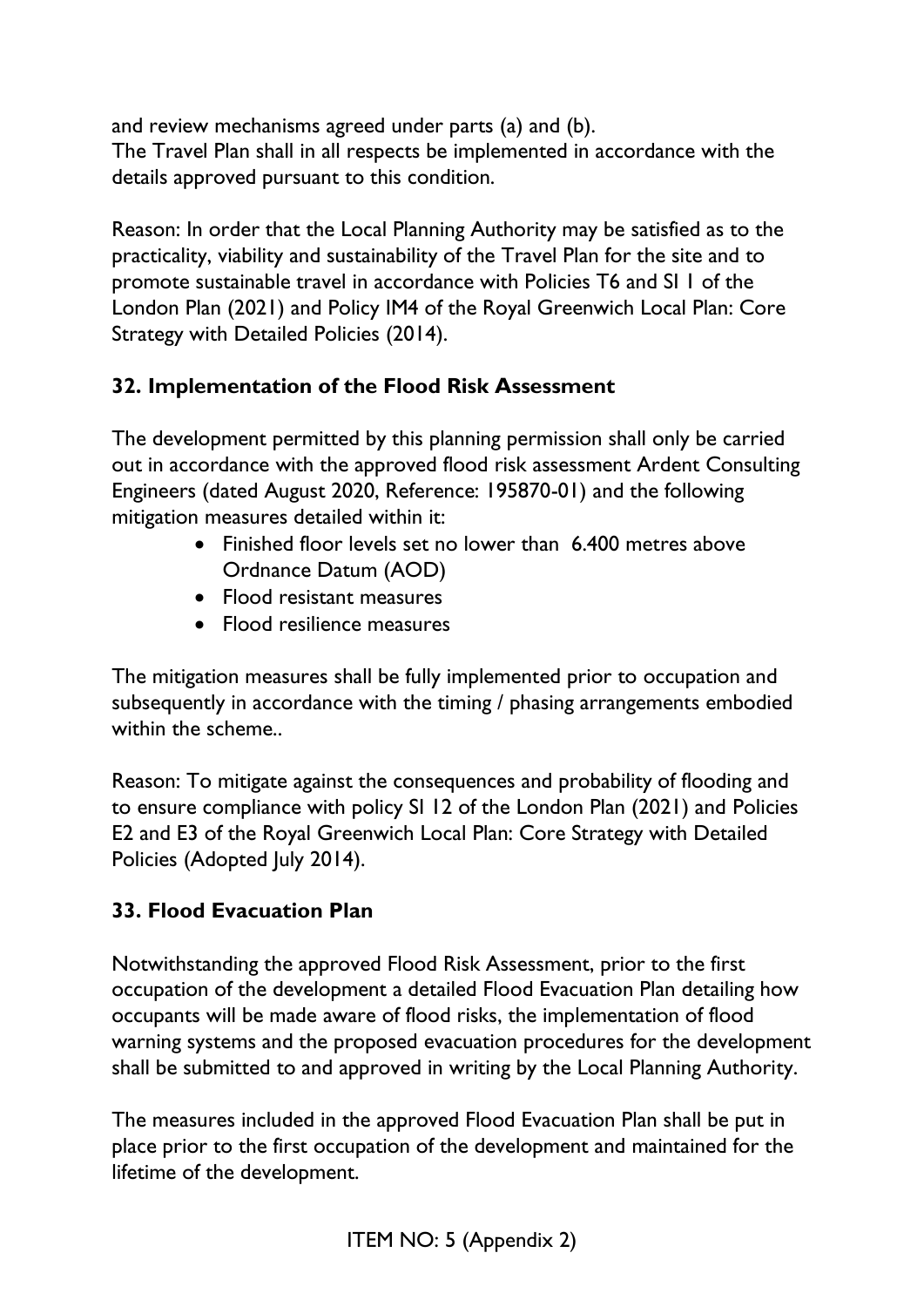Reason: To mitigate against the consequences of flooding and to ensure compliance with policy SI 12 of the London Plan (2021) and Policies E2 and E3 of the Royal Greenwich Local Plan: Core Strategy with Detailed Policies (Adopted July 2014).

## **34. Water Efficiency**

- No development shall commence, including both residential and nonresidential units, until Water Efficiency calculations, prepared by suitably qualified assessor, has been submitted to and approved in writing by the local planning authority to demonstrate that the detailed design of the development is designed to meet water efficiency standards with a maximum water use target of 105 litres of water per person per day for the residential and BREEAM Excellent standard for the 'Wat 01' BREEAM water category for the non-residential.
- Prior to occupation of each residential unit within the development, evidence that the approved dwellings have incorporated water saving and monitoring measures that is in line with Part A shall have beeen submitted to the Local Planning Authority and approved in writing.
- Prior to occupation of each non-residential unit within the development, evidence that the approved non-residential spaces have incorporated water saving and monitoring measures that will prevent the undue consumption of water in line with Part A shall have been submitted to the Local Planning Authority and approved in writing..

Reason: To ensure the sustainable use of water, in accordance with the approved sustainability statement and policy SI5 of London Plan (2021) and Policy DH1 Design of Royal Greenwich Local Plan: Core Strategy with Detailed Policies (July 2014) and Royal Borough of Greenwich Greener Greenwich SPD (2014).

### **35. BRE Green Guide**

A. Prior to commencement of the development, details demonstrating that all building materials to be used on the residential and non-residential components of the development comply with the BRE Green Guide to Housing Specification categories A, B or C shall be submitted to and approved by the Local Planning Authority. If any part of the development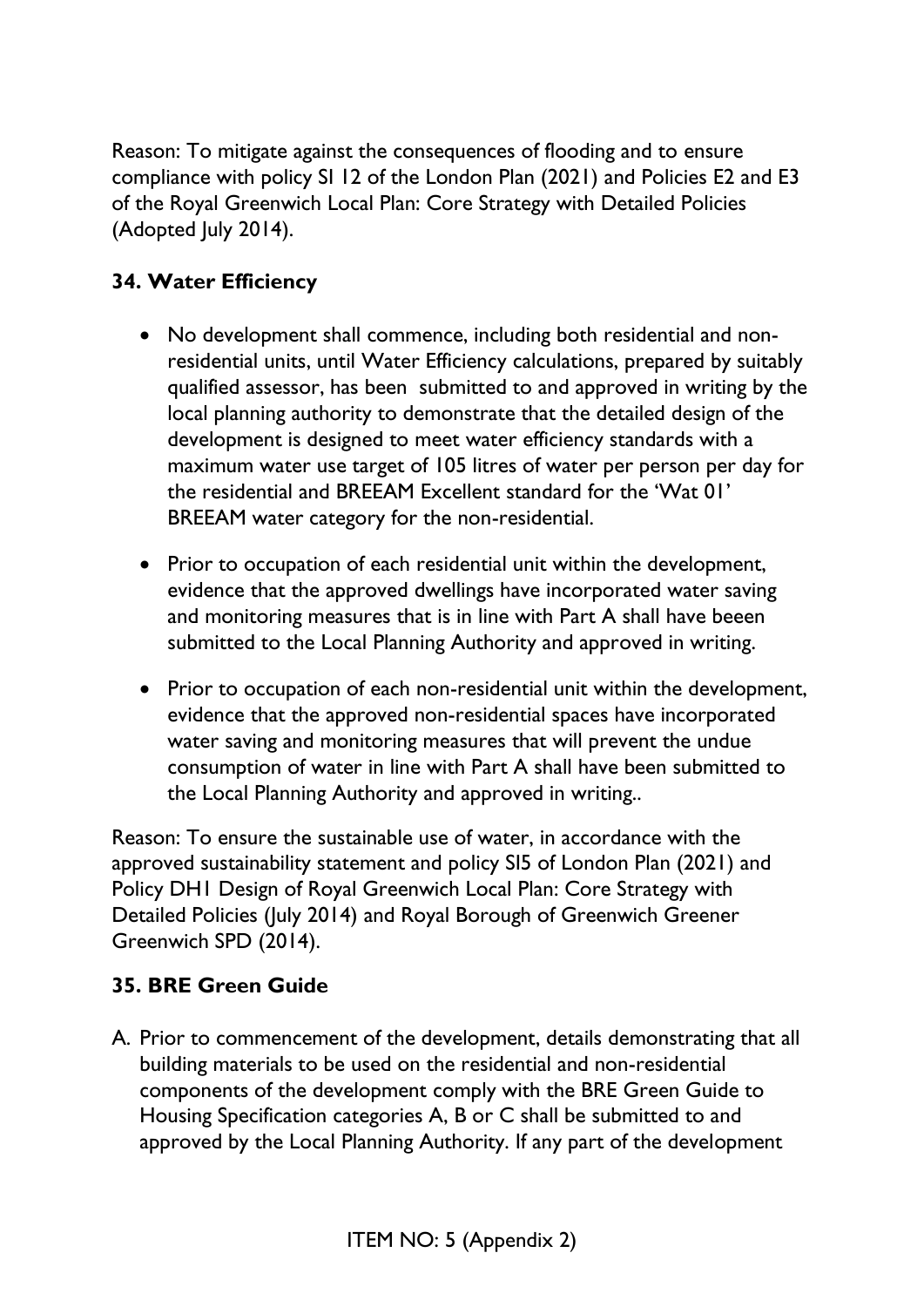falls below the C category, proposed measures will be identified to seek to achieve the required categories.

- B. Six months prior to the fit out of the new residential buildings within the development, details demonstrating that the external and internal building materials to be used within the new residential buildings comply with the BRE Green Guide Specification categories A+ to C shall be submitted to an approved by the Local Planning Authority.
- C. Six months prior to the fit out of the new non-residential buildings within the development, details demonstrating that the external and internal building materials to be used within the new non-residential buildings comply with the BRE Green Guide Specification categories A+ to C shall be submitted to an approved by the Local Planning Authority.

The development shall be carried out in accordance with the details as approved.

Reason: To comply with Policy D3 of the London Plan (2021) and Policy IM4 of the Royal Greenwich Local Plan: Core Strategy with Detailed Policies (2014).

### **36. Rainwater Recycling**

- Prior to commencement of the development, a report on the feasibility of rainwater recycling system for irrigation requirements shall be submitted to and approved by the Local Planning Authority.
- Within six months from completion of the installation of the rainwater recycling system, evidence of commissioning and evidence that the rainwater recycling system has been installed in accordance with the details approved under Part A should be submitted to the Local Planning Authority for written approval.

The development shall be carried out in accordance with the details as approved, shall be maintained as such thereafter and shall not be amended without the prior written consent of the Local Planning Authority.

Reason: To reduce the amount of potable water consumed from the water mains supply and contribute towards the sustainable use of water to comply with Policy D8, SI13 of the London Plan (2021) and Policy DH1 of the Royal Greenwich Local Plan: Core Strategy with Detailed Policies (2014).

### **37. Sustainable Design and Construction Standards**

• Prior to the first occupation of each residential unit within the development, the approved dwellings shall incorporate sustainability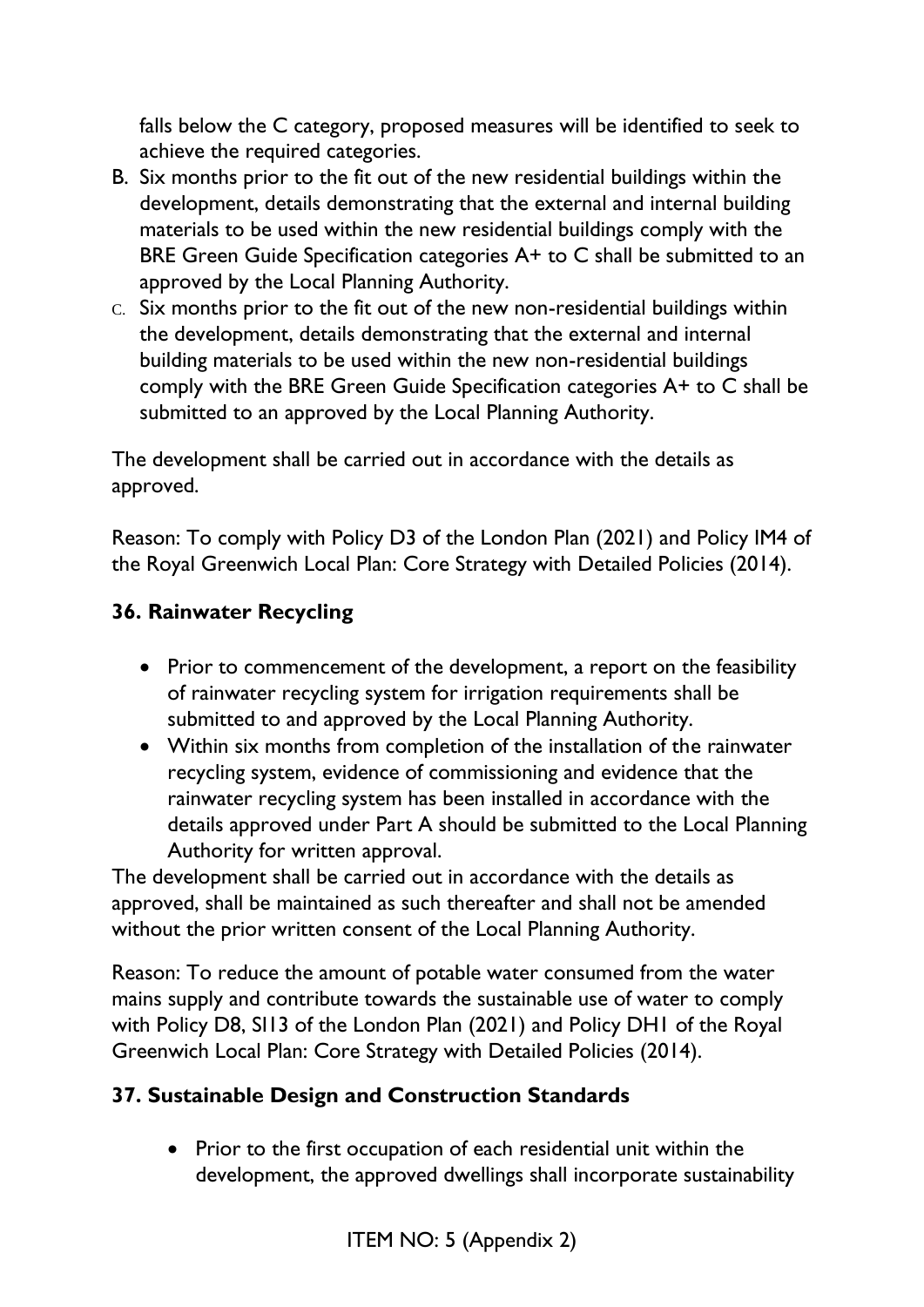measures as detailed in the Sustainability Statement prepared by Jaw Sustainability  $(6<sup>th</sup>$  January 2021) and supplementary information.

• Upon the first use of the non-residential spaces within the development, the approved spaces shall incorporate sustainability measures as detailed in the Sustainability Statement prepared by Jaw Sustainability  $(6<sup>th</sup>$  January 2021) and supplementary information.

Reason: In the interest of addressing climate change and to secure sustainable development in accordance with policies D3, SI1, SI2, SI3, SI4, SI7, SI12 and SI13 of the London Plan 2021, Policy DH1 Design of Royal Greenwich Local Plan: Core Strategy with Detailed Policies (July 2014) and Royal Borough of Greenwich, Greener Greenwich SPD (2014).

# **38. Whole lifecycle carbon assessment**

- A. Prior to commencement of the development, including both residential and non-residential units, other than site preparation, remediation and / or the formation of accesses, a Whole Life-Cycle Carbon Assessment (WLCCA) shall be prepared in accordance with London Plan Policy SI2 and the draft Whole Life-Cycle Carbon Assessments guidance (as updated) and submitted to the GLA and Local Planning Authority for written approval. In preparing the WLCCA, the applicant should consider reporting the embodied carbon of products linked to mechanical, electrical and public health (MEP) systems in line with CIBSE TM65 or other appropriate guidance as appropriate.
- B. Prior to the first occupation of each phase within the development, hereby approved, the post-construction tab of the GLA's whole life carbon assessment template should be completed accurately and in its entirety in line with the GLA's Whole Life Carbon Assessment Guidance. The post-construction assessment should provide an update of the information submitted at planning submission stage, including the whole life carbon emission figures for all life-cycle modules based on the actual materials, products and systems including MEP systems used. This should be submitted to the GLA at:

**[ZeroCarbonPlanning@london.gov.uk](mailto:ZeroCarbonPlanning@london.gov.uk) along with any supporting evidence** as per the guidance and Local Planning Authority for information.

Reason: In the interests of sustainable development and ensure the carbon emissions resulting from the materials, construction and MEP and the use of a building over its entire life have been appropriately reduced in line with London Plan Policy SI2.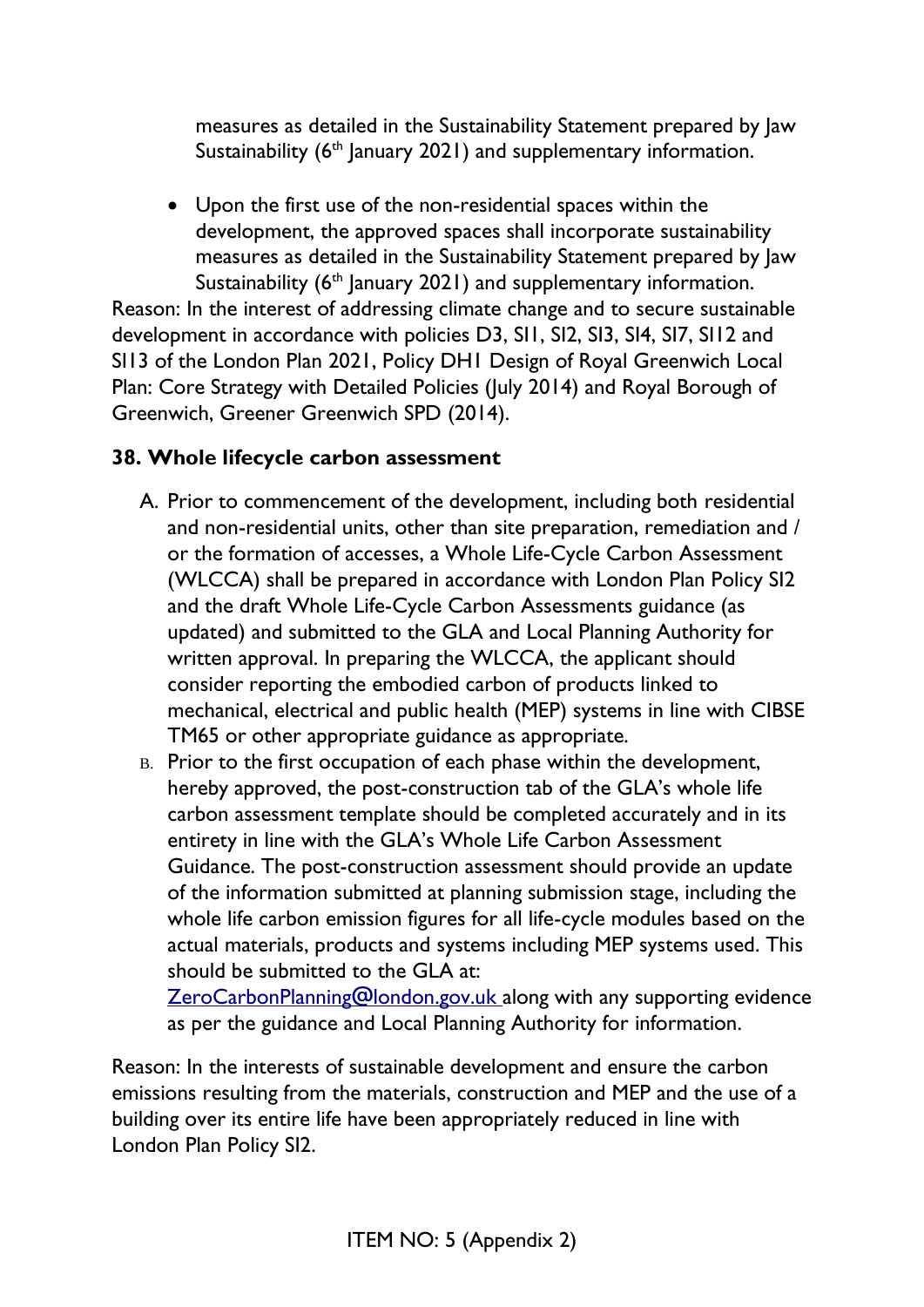## **39. BREEAM New Construction Standards**

The new non-residential spaces within the development shall be registered with Building Research Establishment (BRE), achieve a high BREEAM NC Very Good BREEAM as detailed in the BREEAM 2018 Pre-Assessment Report V1 prepared by Jaw Sustainability (29<sup>th</sup> June 2020) and make reasonable endeavours to achieve Excellent (based on the latest related BREEAM Technical guidance or subsequent BREEAM version).

i. Within three months of the completion of the new non-residential units, Interim BREEAM (or subsequent scheme) Assessment, copy of the summary score sheets and related Design Certificates all verified by the BRE shall have been submitted to and approved in writing by the Local Planning Authority. .

ii. Within three months from the date of first use of the new nonresidential units, Post Construction BREEAM (or subsequent scheme) Stage Assessment, copy of the summary score sheets and related Certification all verified by the BRE with a copy of a signed legal green fit-out agreement confirming that the approved non-residential units within each block have been designed and fitted out to beyond best practice energy demand reduction measures, and incorporate energy efficient systems for heating and cooling and water efficient equipment that will conform to the energy strategy approved as part of Condition 41 (Energy Strategy for Non-Residential) shall have been submitted to and approved in writing by the Local Planning Authority confirming the BREEAM standard and measures have been implemented within three months from the date of first use of the new non-residential unit.

Following any approval of a 'Post Construction Stage' assessment and certificate of the non-residential space, the approved measures and technologies to achieve the high BREEAM Very Good or higher standard shall be retained in working order for the lifetime of the development.

Reason: In the interest of addressing climate change and securing sustainable development in accordance with policies: D3, SI1, SI2, SI3, SI4, SI7, SI12 and SI13 of the London Plan 2021; and policies DH1 and E1 of the Royal Greenwich Local Plan: Core Strategy with Detailed Policies (July 2014).

### **40. Energy Strategy**

Notwithstanding the Energy Strategy Report prepared by Jaw Sustainability  $(7<sup>th</sup>$  January 2021) and supporting information (January 2021) prior to the commencement of each block containing residential and/or non-residential units within the development, other than site preparation, remediation and / or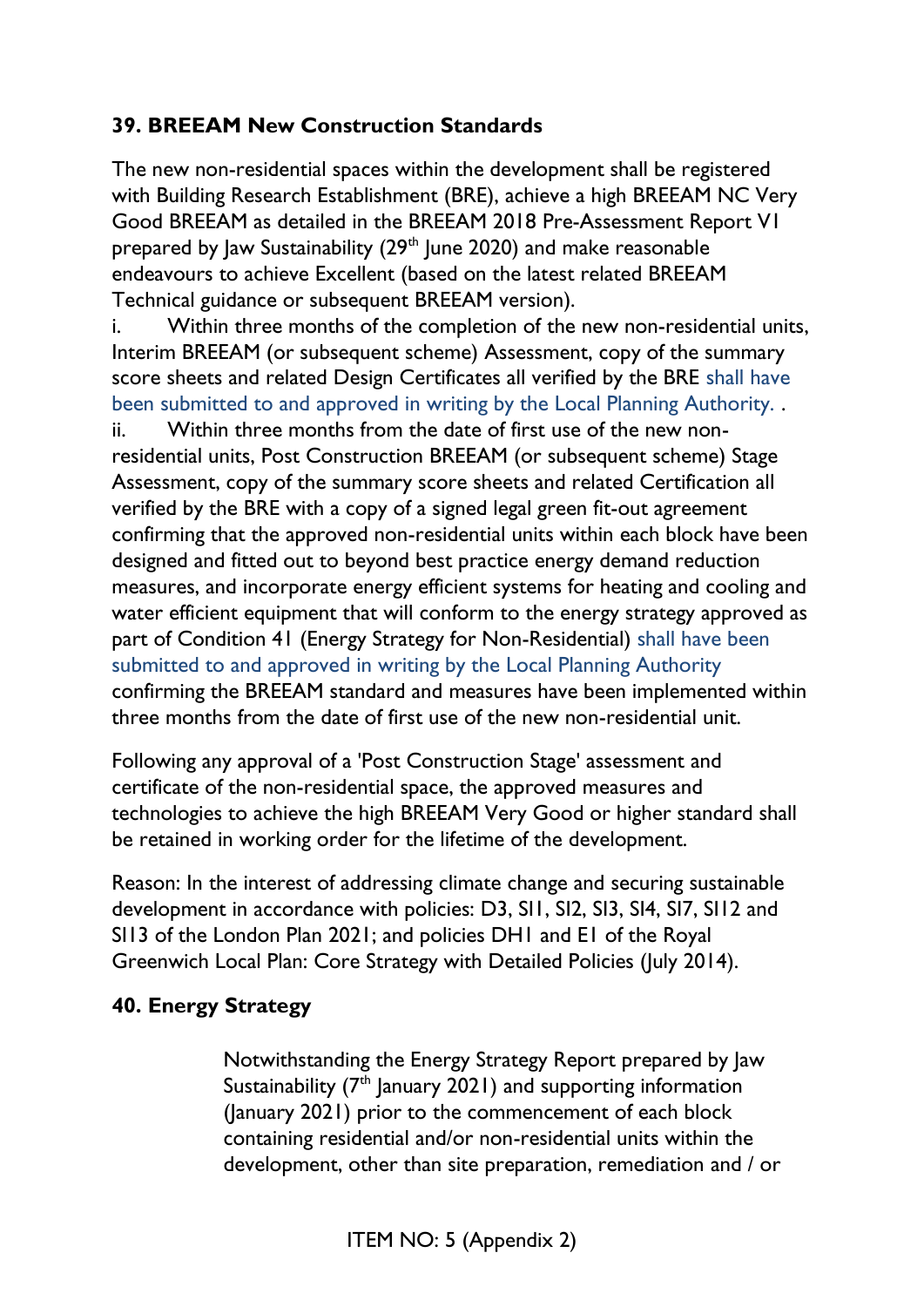the formation of accesses, a revised Energy Strategy shall have been submitted to and approved in writing by the Local Planning Authority. The Energy Strategy shall:

- outline the measures to be incorporated into the residential and non-residential components of the development to comply with the zero carbon standard above Building Regulations Part L 2013 taking into account the changes proposed under the revised Interim Building Regulations Part L and Future Homes Standards.
- investigate beyond best practice energy efficiency to minimise thermal bridging and maximise energy and carbon savings prior to incorporation of renewable/low carbon technologies. The carbon emissions and associated savings at the Be Lean case must be assessed and demonstrated against SAP 2012 emissions factors (if appropriate). Consideration to the LETI Climate Emergency Design Guide guidance shall be made.
- identify measures and calculate and minimise energy uses not covered by Building Regulations (un-regulated);
- be based on connection of all residential and/or non-residential buildings to the site wide district heating network served by either i) heating/cooling imported into the site or (ii) a single on-site energy centre based on low carbon heat sources.
- investigate ways of reducing peak sizes of installed postoccupancy
- provide technical details for all technologies proposed including but not limited to types of refrigerants proposed for the technology and heat network, efficiencies of systems, refrigerant leak detector and refrigerants' Global Warming Potential etc;
- maximise onsite renewable energy generation, subject to operational plant requirements and overshadowing constraints, including a minimum capacity of 73kWp solar Photovoltaic system;
- evidence of developing a decarbonisation strategy including for low carbon heat to be supplied to the network from plant installed to serve the proposed development in the event that connection to an offsite local low carbon energy network is not pursued and engagement with RBG;
- provide accredited SAP and SBEM modelling output reports for each stage of the Energy Hierarchy;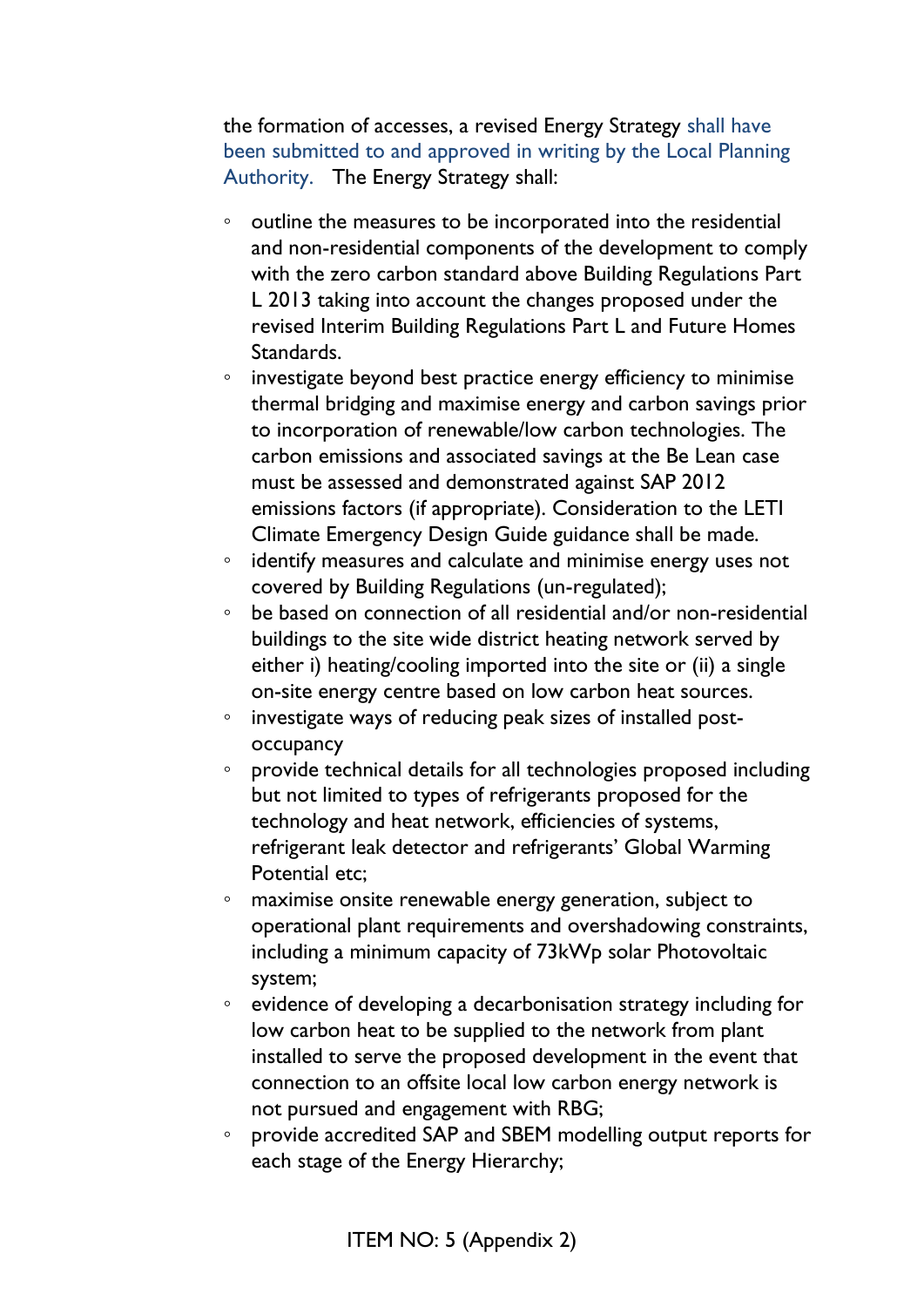◦ submission of the GLA's Carbon Emission Reporting spreadsheet demonstrating the carbon dioxide emissions and associated savings.

Within three-months of the practical completion of each block containing residential and/or non-residential units within the development and prior to occupation, the following information shall have been submitted to and approved in writing by the Local Planning Authority:

- Final technical information and evidence including commissioning of installation that the renewable/low carbon technologies are installed in accordance with Part ( A ) and, if appropriate, certified under the Microgeneration Certification Scheme (MSC) and complies with the Enhanced Capital Allowances (ECS) product criteria.
- the resulting scheme, along with machinery/apparatus location, specification and operational details of renewable/low carbon technologies in accordance with Part ( A ) and Condition 44 Energy Centre/ Centralised plant room/District Heating Network.
- a management plan for the operation of the renewable/low carbon technologies in accordance with Part ( A ) and Condition 44 Energy Centre/ District Heating/ Connection to offsite low carbon energy network
- a servicing plan including times, location, frequency, method of servicing of the renewable/low carbon technologies and Condition 44 Energy Centre/ District Heating/ Connection to offsite low carbon energy network
- Evidence that energy efficient appliances and other appropriate measures have been incorporated to reduce the energy demand and unregulated energy usage in accordance with Part  $(A)$ .
- Energy Performance Certificates [EPC's], detailed modelling output reports showing clearly the DER/BER and TER from the "as built stage" to confirm compliance with the carbon dioxide savings achieved through energy efficiency measures and the energy servicing strategy approved under Part ( A ).
- Detailed thermal bridging calculations for both residential and non-residential components, 'As Built' SAP Thermal Bridging (residential) and SAP Overheating (residential) modelling output reports to confirm that the psi value has been reduced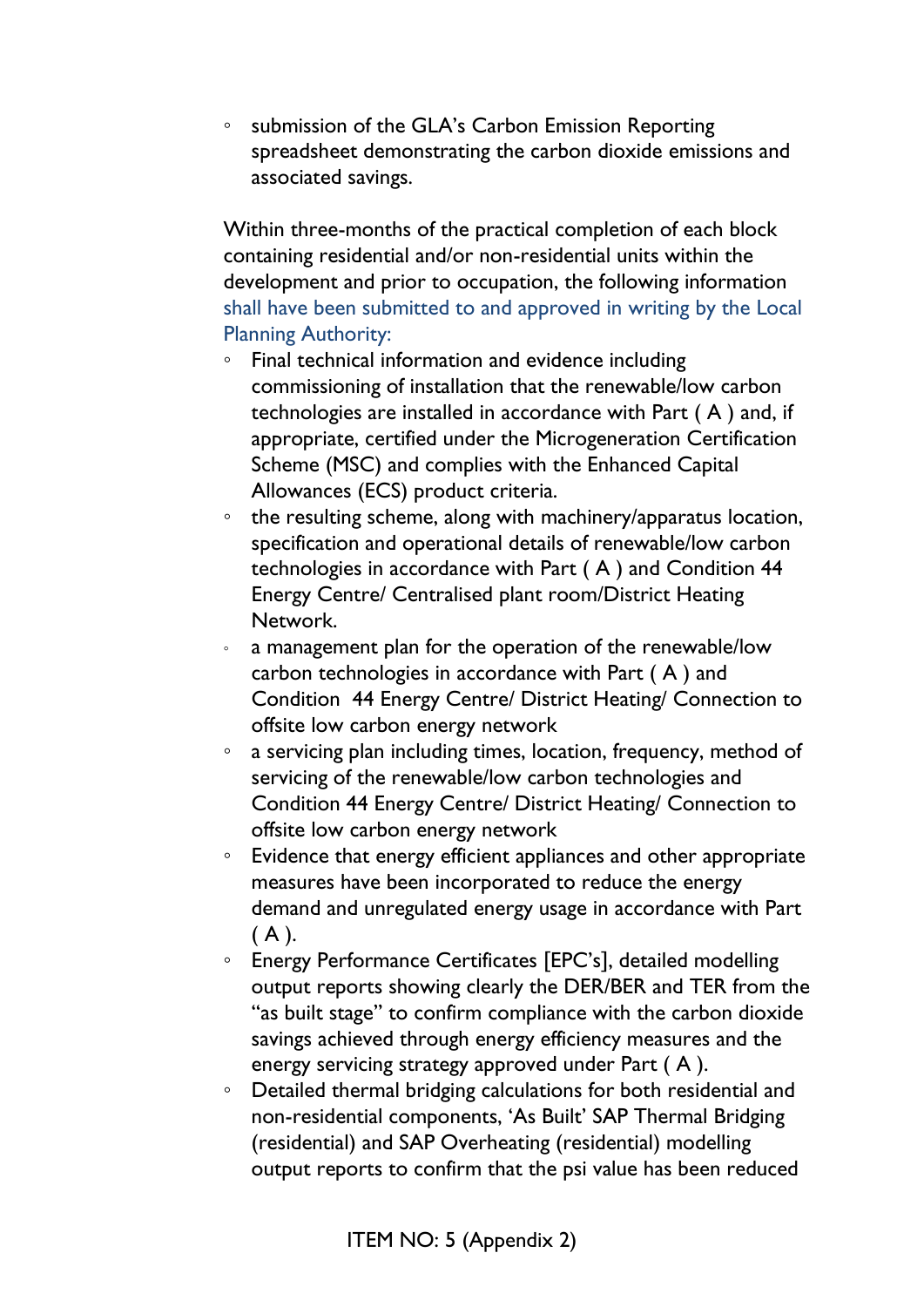(psi-value <0.15) and Criterion 3 of the Building Regulations Part L 2013.

The approved development shall be carried out strictly in accordance with the details so approved, and the necessary equipment to allow connection of the approved development to the onsite energy centre or to the offsite local energy network shall be installed and operational prior to the first occupation of the development.

Reason: To ensure that the development hereby approved is energy efficient and to contribute to the avoidance of need for new fossil fuel or other primary energy generation capacity and to reduce emissions of greenhouse gases and to minimise the impact of building emissions on local air quality in the interests of health, in accordance with policies GG3, SI1, SI2, SI3 and SI4 of the London Plan 2021, Policy E1 of the Royal Greenwich Local Plan: Core Strategy with Detailed Policies (July 2014), Royal Borough of Greenwich, Greener Greenwich SPD (2014) and the Mayor's Sustainable Design and Construction SPG (2014).

# **41. Energy Strategy for non-residential elements**

Prior to the first occupation of each non-residential unit within the development, evidence that the approved non-residential spaces shall incorporate and maintain energy, overheating and fit out measures that are in line or improve upon those stated and approved under Condition 40 Energy Strategy and Condition 43 Overheating and Cooling Non- Residential shall have been submitted to and approved in writing by the Local Planning Authority. .

Reason: To ensure that the non-residential components of the development hereby approved and occupied are energy efficient and to contribute to the avoidance of need for new fossil fuel or other primary energy generation capacity and to reduce emissions of greenhouse gases and to minimise the impact of building emissions on local air quality in the interests of health, in accordance with policies GG3, SI1, SI2, SI3 and SI4 of the London Plan 2021, Policy E1 of the Royal Greenwich Local Plan: Core Strategy with Detailed Policies (July 2014), Royal Borough of Greenwich, Greener Greenwich SPD (2014) and the Mayor's Sustainable Design and Construction SPG (2014).

# **42. Overheating and Cooling - Residential**

Prior to commencement of the residential units within the development, hereby approved, other than site preparation, remediation and / or the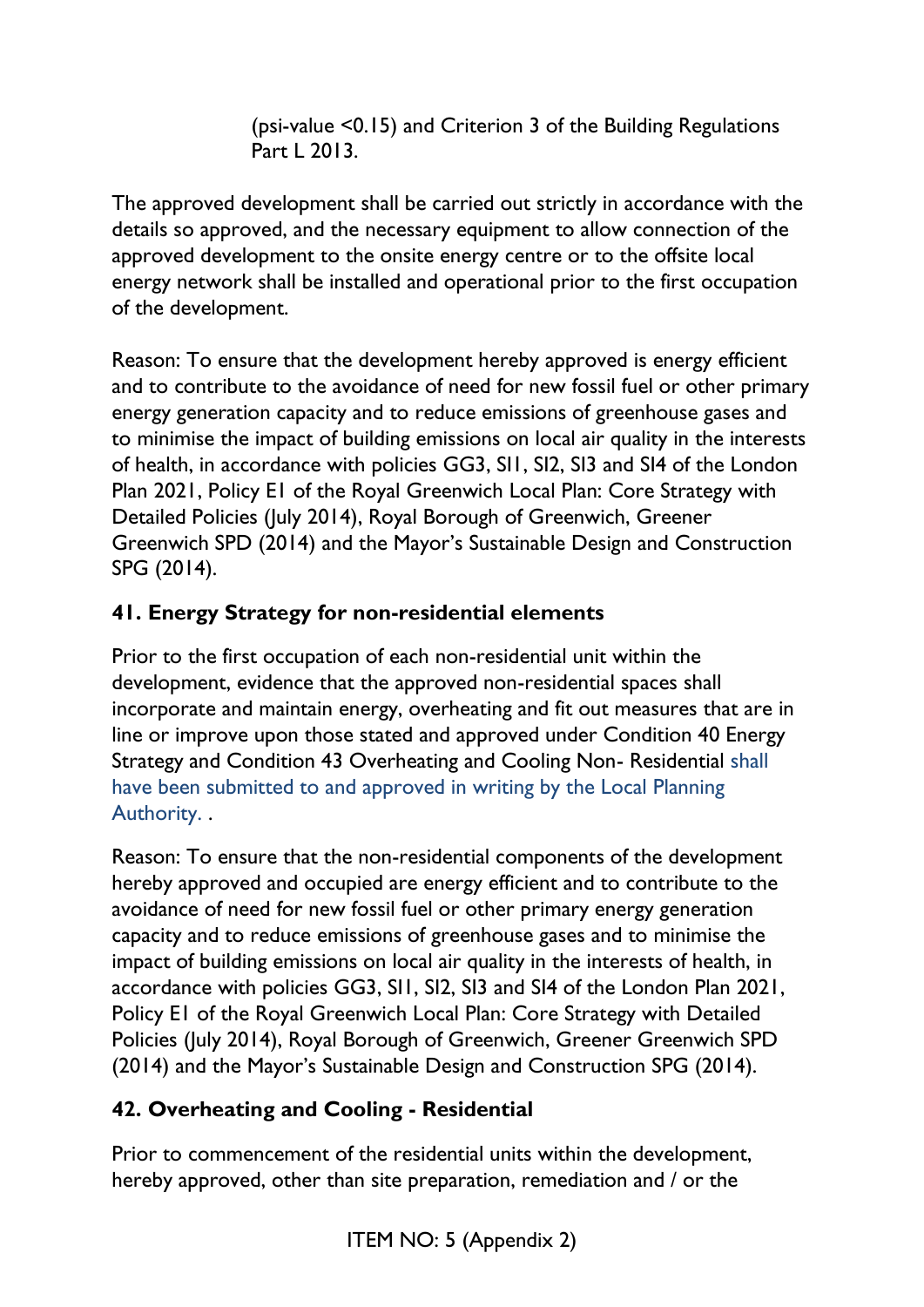formation of accesses, the details of the dynamic thermal modelling using the guidance and criteria provided in CIBSE TM59 & TM49 (DSY1, DSY2 and DSY3) and Cooling Hierarchy, and demonstrating how these units perform against and even exceed the overheating criteria, shall have been submitted to and approved in writing by the Local Planning Authority. The details of any additional measures to be incorporated into each residential unit to minimise the risk of overheating (without active cooling) shall also be submitted and evidence that these measures can and will be incorporated into the residential component of the development if the dynamic thermal modelling demonstrates that overheating would occur. Compliance with Criterion 3 of the Building Regulations should also be demonstrated.

Each residential unit shall thereafter be constructed in accordance with the approved details.

Reason: To ensure that each residential unit within the development, hereby approved, is energy efficient and to reduce reliance on cooling and the risk of overheating in line with policy SI4 of the London Plan 2021, and policies DH1 and E1 of the Royal Greenwich Local Plan: Core Strategy with Detailed Policies (July 2014).

# **43. Overheating and Cooling - Non-residential**

Prior to commencement of the non-residential spaces within the development, hereby approved, the details of the dynamic thermal modelling, being applied to each non-residential unit proposed using the guidance and criteria provided in CIBSE TM52 & TM49 (DSY1, DSY2 and DSY3) and Cooling Hierarchy, and demonstrating how these units perform against and even exceed the overheating criteria, shall have been submitted to and approved in writing by the Local Planning Authority. The details of any additional measures to be incorporated into each non-residential unit to minimise the risk of overheating (without active cooling first) shall also be submitted and evidence that these measures can and will be incorporated into the development if the dynamic thermal modelling demonstrates that overheating would occur. Compliance with Criterion 3 of the Building Regulations should also be demonstrated and the actual cooling demand (kW/m2) (if required) should be demonstrated to be significantly reduced compared to the notional.

Each non-residential unit shall thereafter be maintained in accordance with the approved details.

Reason: To ensure that the non-residential development, hereby approved, is energy efficient and to reduce reliance on cooling and the risk of overheating in line with policy SI4 of the London Plan 2021, and policies DH1 and E1 of the Royal Greenwich Local Plan: Core Strategy with Detailed Policies (July 2014).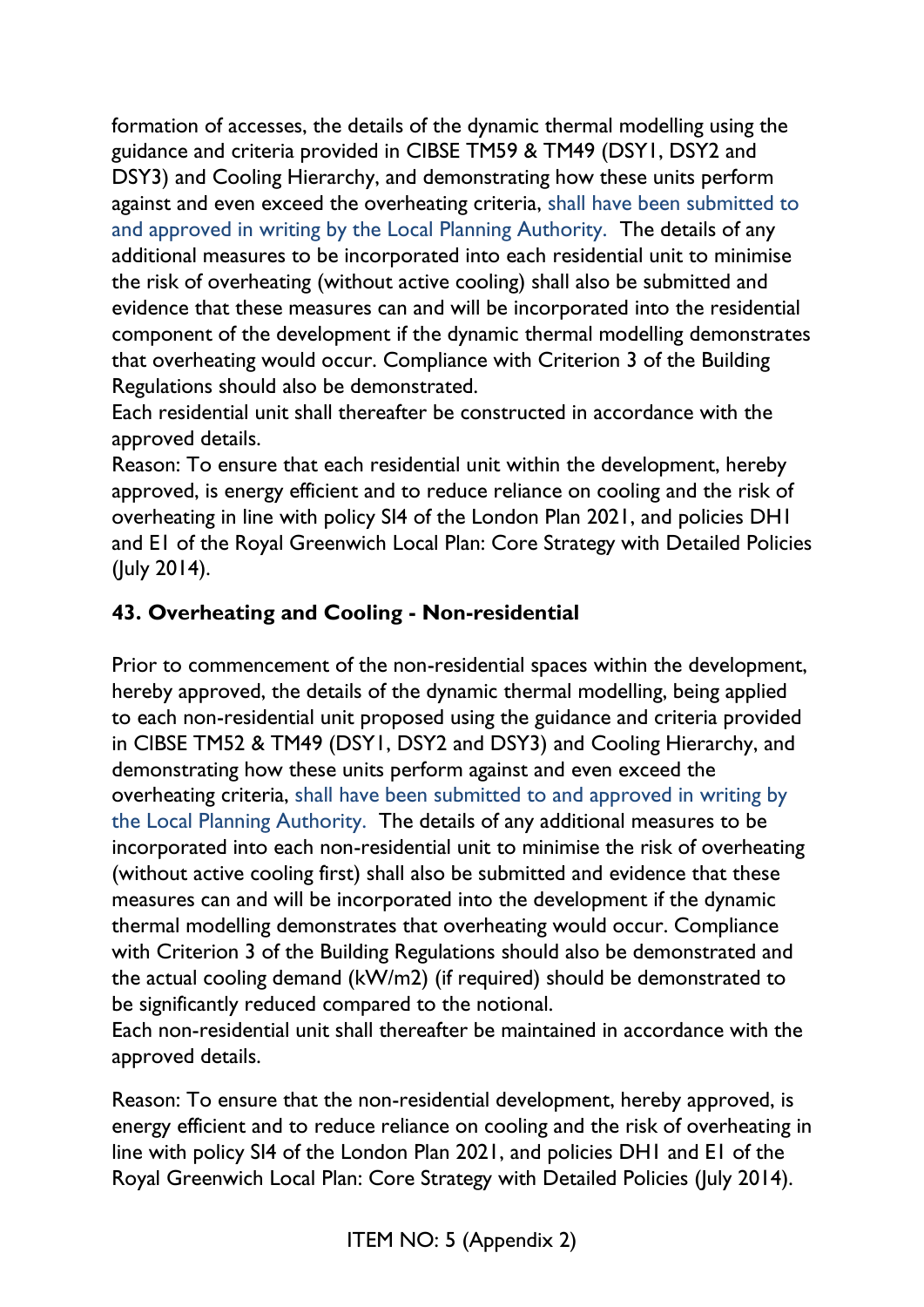# **44. Energy Centre/ District Heating/ Connection to offsite low carbon energy network**

- A) Within six (6) months of commencement of the approved development, including residential and non-residential components, within the development, hereby approved, the following details shall have been submitted to and approved in writing by the Local Planning Authority. :
	- i. Evidence of investigation of ways of heat exported to neighbouring sites and briefings of discussions with sites in close proximity;
	- ii. Evidence of investigation of ways of heat imported into the site and briefings of discussions with sites in close proximity;
	- iii. Details of the energy plant room and equipment, including size, layout and location, details of the flue and thermal stores (if available);
	- iv. Details of the technologies and associated equipment to serve the energy requirements of the development, including technical information such as operational data and operational performance, costs, carbon intensity of heat network (kgCO2/kWh), monthly demand profiles for heating and hot water and cooling demand, analysis used to determine size of the proposed technology, HIUs including specifications, type and efficiency (and any other details the Local Planning Authority deems necessary);
	- v. Details of the pipe network (including the size and route, flow and return temperatures, total length of the heat network in metres (flow and return) distribution and transmission, diagram route, total plant heating capacity, total heat generated, total heat supplied to premises and how primary and secondary site heat network losses have been minimised) for the connection of the residential and/or non-residential components into the site wide heat network or as approved under Energy Strategy condition
	- vi. Details of schematic of the site wide heat network showing all residential units and/or non-residential units connected into it or plant room and connection to a local low carbon energy network as approved under Condition 40 Energy Strategy;
- vii. Details showing how the non-residential units will be designed with appropriate connections to allow space heating to be provided by the onsite or offsite district heating network;
- viii. The method of how the facility and/or infrastructure has been designed to allow for the future connection of the development to an offsite heat network and/ or private wite network including connection point on the ground floor; drawings and floor plans if connection to an offsite local low carbon energy network hasn't been pursued as a priority;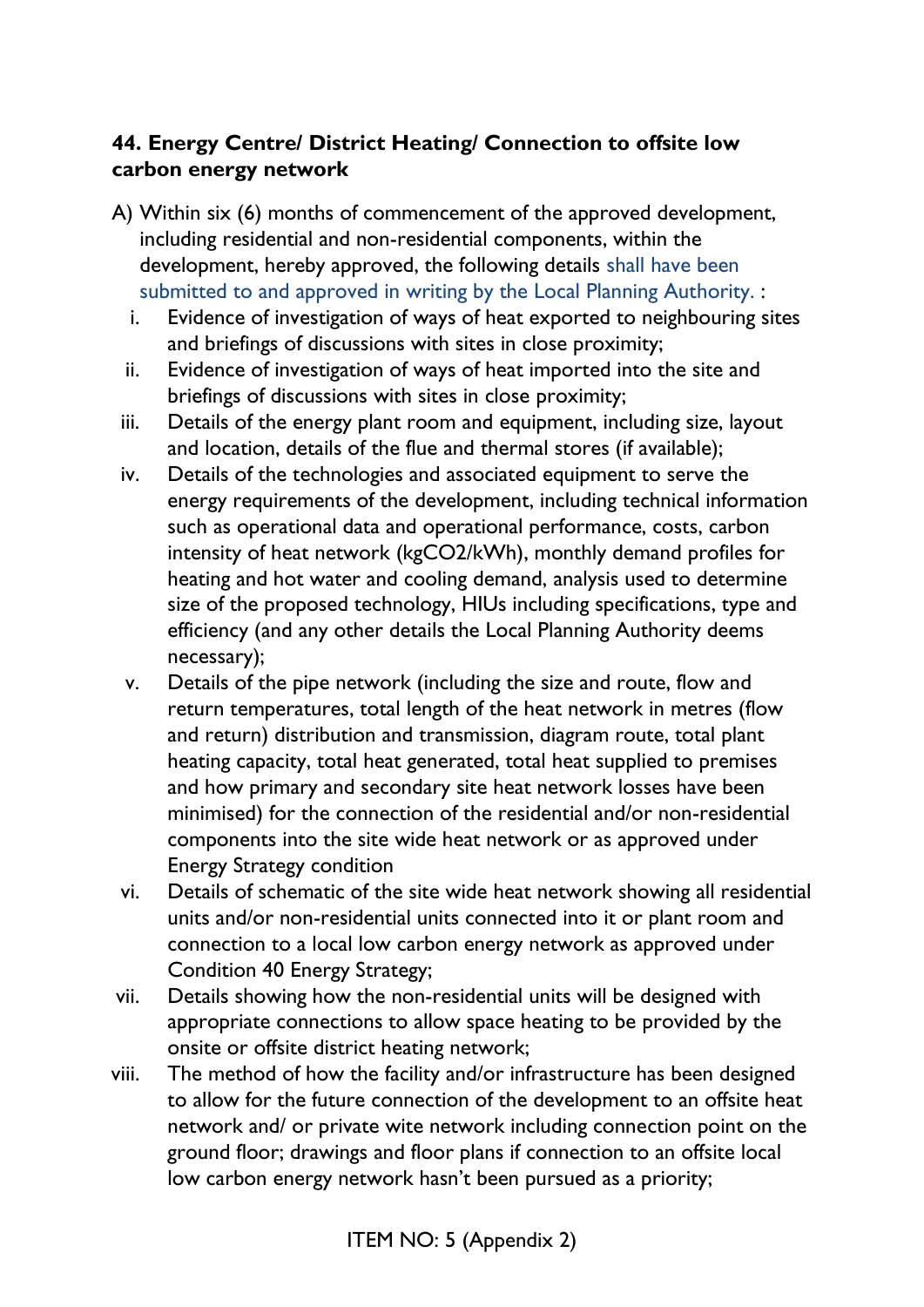- ix. Evidence that any gas boilers required to serve the energy requirements of the approved development as an interim or later stage, should be of Ultra-Low NOx with maximum NOx Emissions that are compliant with the NOx (g/m²) (<40mgNOX/kWh) benchmarks as set out at Appendix 5 of the Mayor's Sustainable Design and Construction SPG (April 2014).
- x. Details and evidence to demonstrate that the district heating network shall be designed in accordance with Heat Networks: Code of Practice for the UK (based on the latest technical guidance), Heat Trust Standards and Heat Network (Metering and Billing) Regulations (HNMBR).
- B) Within six months of occupation of the relevant block of the development including residential and non-residential components, details and evidence of a post-commissioning assessment, completed by an independent assessor, for either connection to an offsite local low carbon energy network or installation of an energy centre to provide the space heating/ hot water/ cooling, certifying that either the offsite connection or the onsite standalone energy servicing strategy has been well designed in line with Part A, runs efficiently, has reliability of supply, a reasonable customer tariff and appropriate management and maintenance arrangements are in place shall have been submitted to and approved in writing by the Local Planning Authority.

Reason: To ensure that the allocated space for energy equipment within the development is designed in a manner that ensures that the development contributes to reducing the use of fossil fuel or other primary energy generation capacity, is designed to connect to an offsite heating and/or private wire network and to reduce emissions of greenhouse gases in accordance with policies SI2, SI3 of the London Plan 2021, policies DH1 and E1 of the Royal Greenwich Local Plan: Core Strategy with Detailed Policies (July 2014), the Mayor's Sustainable Design and Construction SPG (2014) and Greener Greenwich SPD (2014).

### **45. 'Be seen' energy monitoring**

The development hereby approved shall be constructed to comply with the GLA 'Be Seen' energy monitoring requirements set out in points a, b, c and d below for at least five years:

A. Within four weeks of planning permission being issued by the Local Planning Authority, accurate and verified estimates of the 'be seen' energy performance indicators, as outlined in Chapter 3 'Planning stage' of the GLA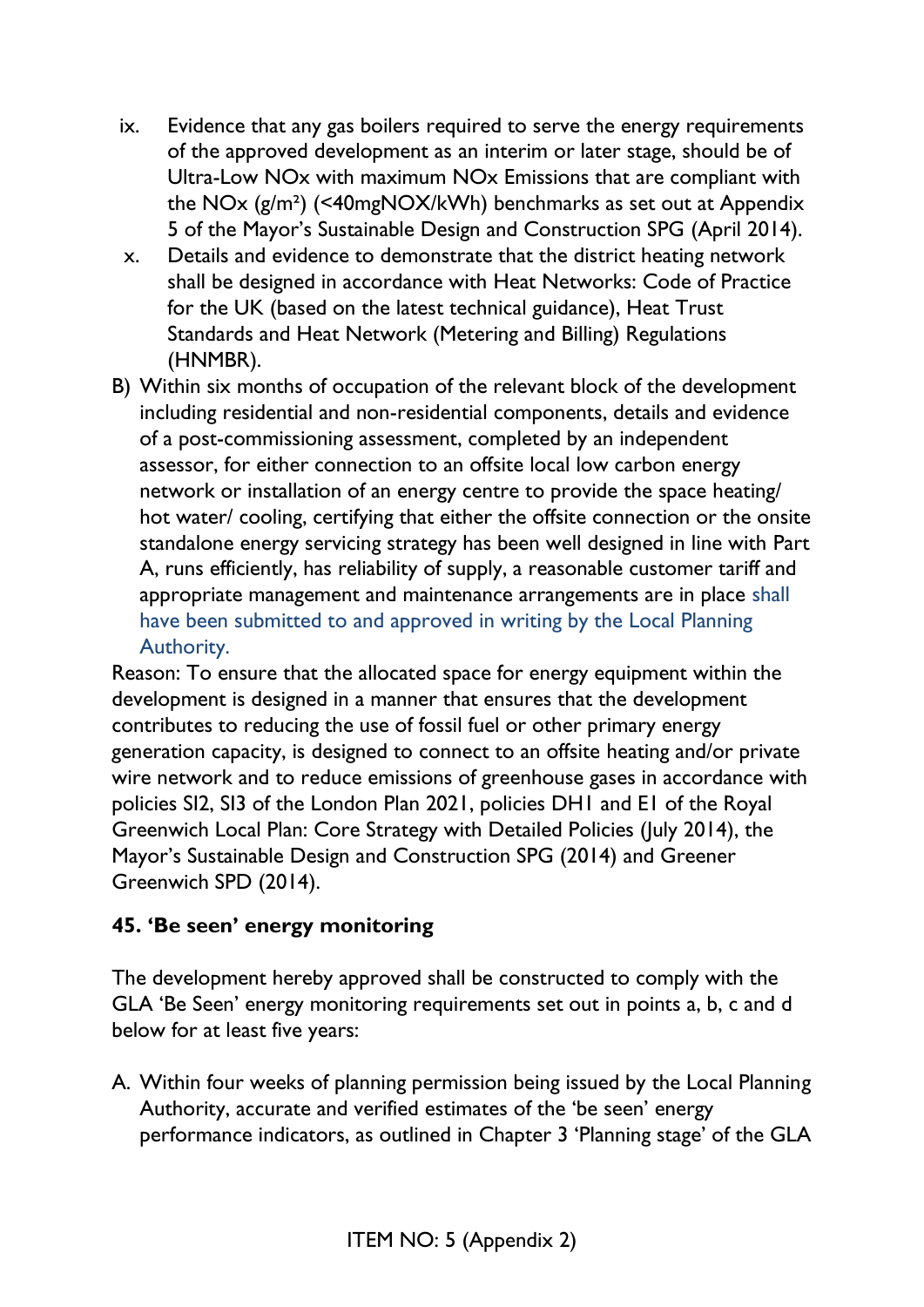'Be seen' energy monitoring guidance shall be submitted to the GLA's monitoring portal and Local Planning Authority for information.

- B. Once the as-built design has been completed (upon commencement of RIBA Stage 6) and prior to occupation of each phase of the development, updated accurate and verified estimates of the 'be seen' energy performance indicators for each reportable unit of the development, as well as supporting evidence, as per the methodology outlined in Chapter 4 'Asbuilt stage' of the GLA 'Be seen' energy monitoring guidance shall be uploaded to the GLA's monitoring portal and submitted to the Local Planning Authority for information. The owner should also confirm that suitable monitoring devices have been installed and maintained for the monitoring of the in-use energy performance indicators, as outlined in Chapter 5 'In-use stage' of the GLA 'Be seen' energy monitoring guidance document.
- C. Upon completion of the first year of occupation following the end of the defects liability period (DLP) and for the following four years, accurate and verified annual in-use energy performance data as well as supporting evidence for all relevant indicators under each reportable unit of the development as per the methodology outlined in Chapter 5 'In-use stage' of the GLA 'Be seen' energy monitoring guidance shall be uploaded to the GLA's monitoring portal and submitted to the Local Planning Authority for information.
- D. In the event that the in-use evidence submitted shows that the as-built performance estimates have not been or are not being met, the legal Owner shall investigate and identify the causes of underperformance and the potential mitigation measures and set these out in the relevant comment box of the 'be seen' spreadsheet. Where measures are identified, which can be reasonably practicable to implement, an action plan comprising such measures shall shall have been submitted to and approved in writing by the Local Planning Authority within six weeks of the submission of the information being uploaded to the GLA's Portal. The measures approved by the Local Planning Authority shall be implemented by the legal Owner as soon as reasonably practicable and based on the agreed action plan timescales.

Reason: In order to ensure that actual operational energy performance is minimised and demonstrate compliance with the 'be seen' post-construction monitoring requirement of Policy SI 2 of the London Plan.

#### **46. Precautionary Bat Survey**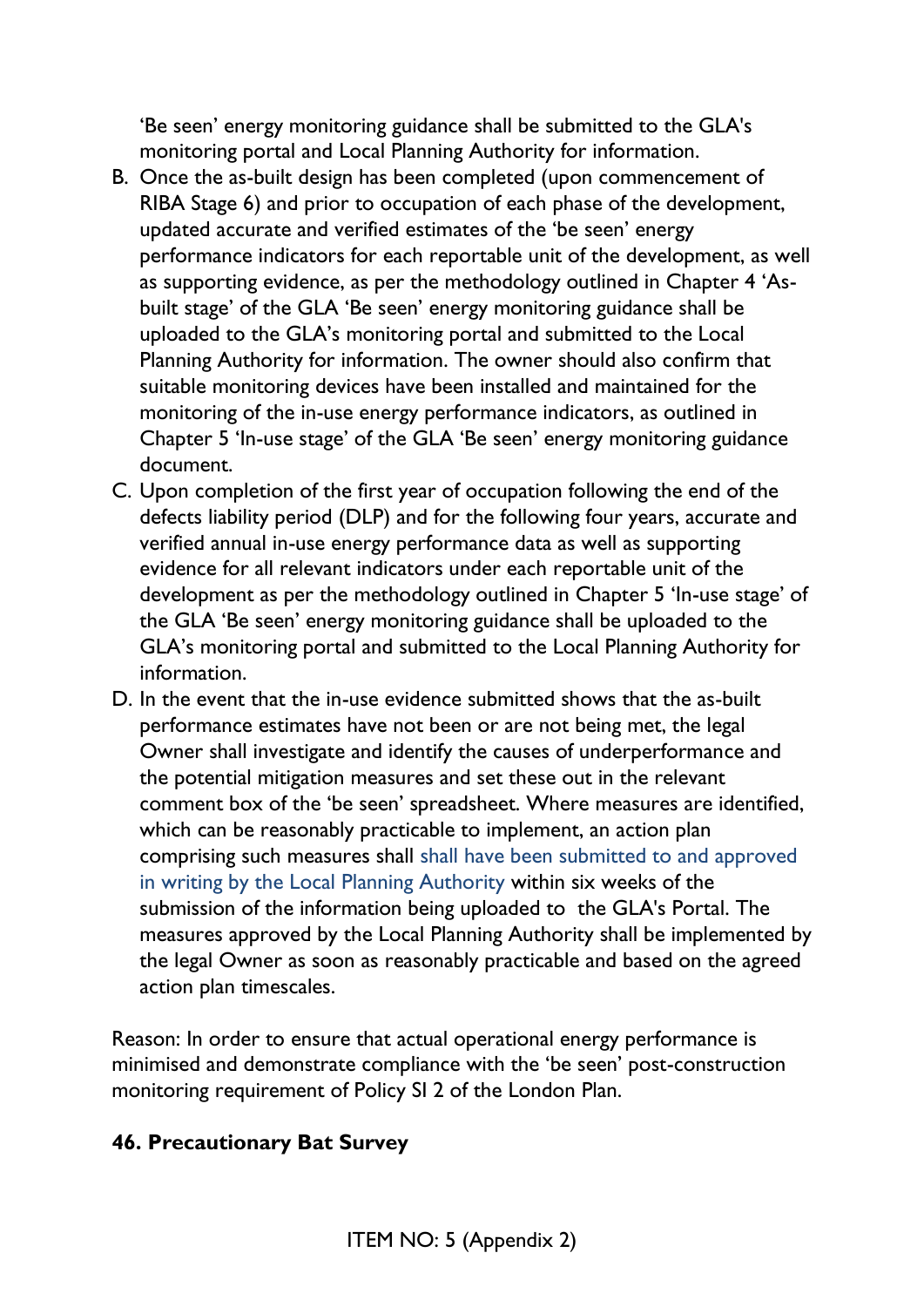If more than one year passes between the most recent bat survey and the commencement of development involving tree works an update bat survey must be undertaken immediately prior to tree works by a licensed bat worker. Evidence that the survey has been undertaken shall be submitted to and approved in writing by the Local Planning Authority prior to the commencement of tree works relating to each Phase.

Reason: To ensure compliance with the Habitats Regulations and the Wildlife & Countryside Act 1981 (as amended)

# **47.Timing of vegetation clearance (breeding birds)**

All removal of trees, hedgerows, shrubs, scrub or tall herbaceous vegetation shall be undertaken between September and February inclusive. If this is not possible then a suitably qualified ecologist shall check the areas concerned immediately prior to the clearance works to ensure that no nesting or nestbuilding birds are present. If any nesting birds are present then the vegetation shall not be removed until the fledglings have left the nest.

Reason: To ensure compliance with the Habitats Regulations and the Wildlife & Countryside Act 1981 (as amended). All wild birds, their nests and young are protected during the nesting period.

### **48.Ecological / Landscape management plan**

Notwithstanding the Preliminary Ecological Appraisal and Preliminary Roost Assessments prepared by The Ecology Partnership (June 2020) and Landscape Strategy prepared by Studio Bosk Ltd (24th June 2020), prior to the commencement of development an ecological and landscape management plan, including long-term design objectives, management responsibilities and maintenance schedules for all landscaped areas, shall be submitted to and approved in writing by the Local Planning Authority. Development proposals must ensure no net loss of biodiversity and wherever possible, make a positive contribution to the protection, enhancement, creation and management of biodiversity and achieve or even exceed the required Urban Greening Factor (UGF) score for the approved site.

The submitted report shall include:

A. Ecological Appraisal demonstrating the details of all features of ecological value on the site and setting out measures for their protection during construction works. Any mitigation measures identified therein shall be implemented in accordance with the approved details.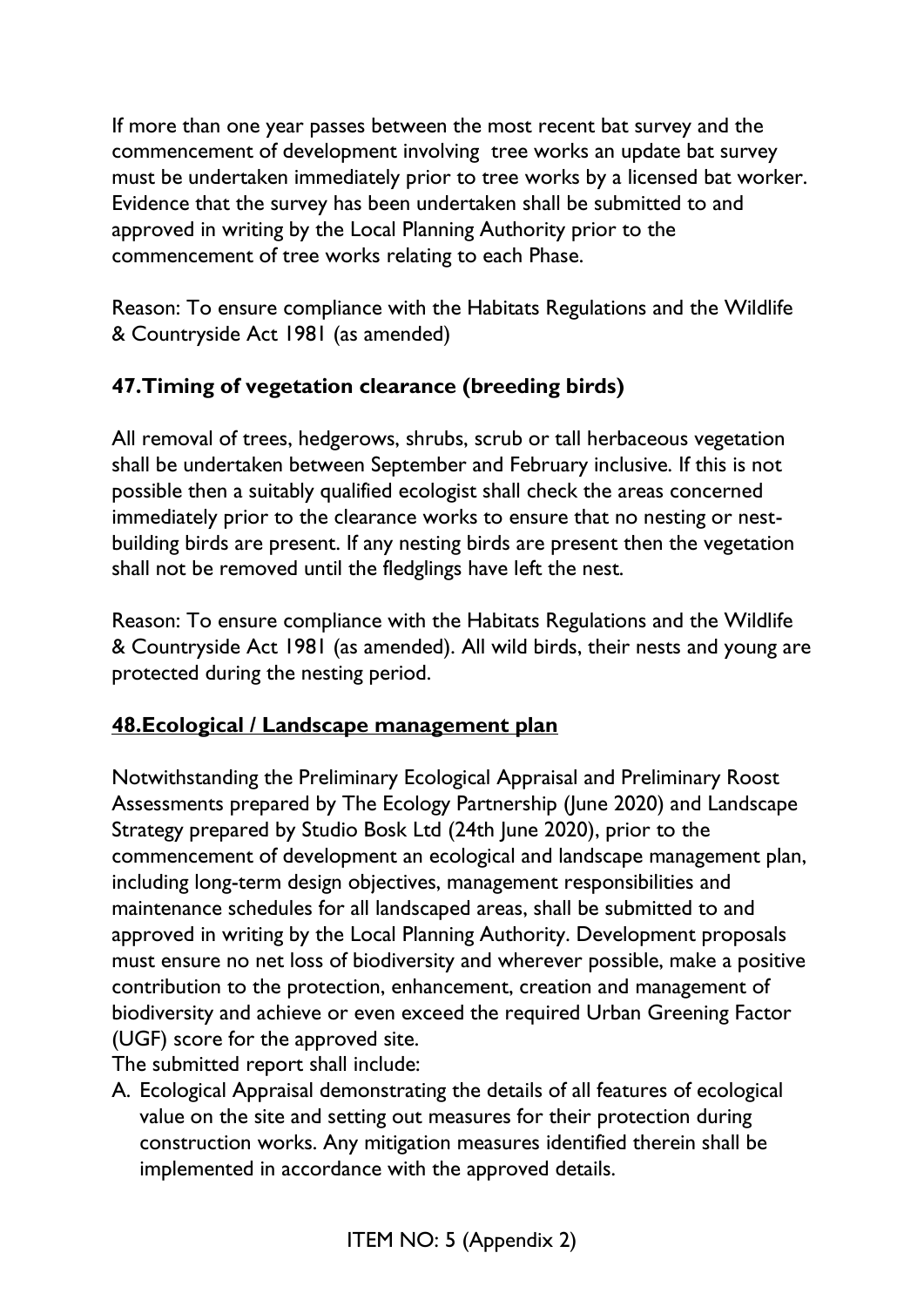- B. Detailed phase II nesting birds' surveys which include: nesting bird checks, if evidence of these species is recorded.
- C. A detailed method statement for the removal or long-term management /eradication of invasive species on the site. The method statement shall include proposed measures to prevent the spread of butterfly bush and cherry laurel during any operations such as mowing, strimming or soil movement. It shall also contain measures to ensure that any soils brought to the site are free of the seeds / root / stem of any invasive plant covered under the Wildlife and Countryside Act 1981.
- D. Details to protect the established vegetation from any damage that could be caused during demolition and construction. All works should be undertaken by a suitably qualified and experienced specialist contractor and should conform to current industry best practice, i.e. BS 3998: 2010 'Tree Work - Recommendations'. The details should ensure that existing commuting/foraging routes currently utilised by bats and other wildlife are maintained.
- E. Details from a suitably qualified ecologist specifying how the landscape features have been developed for biodiversity and ecological enhancement, are linked and will become part of the wider green infrastructure as well as provide ecological corridors for the local fauna as appropriate. The mitigation and enhancement should include the following:
	- i. Native and/or nectar producing and/or deciduous plant and tree species preferably of local provenance;
	- ii. Diversity grassland areas such as lawns with low growing native herbs, unmown grass verges, wildflower mixes on amenity and recreational open spaces and/or meadow areas;
	- iii. Dense areas of shrubbery;
	- iv. Habitat areas identified in the Greenwich Biodiversity Action Plan;
	- v. Bird and bat sensitive lighting;
	- vi. Street trees; and
	- vii. Artificial nesting and roosting sites/boxes including number, location (eastings and northings) and specification for bird, bat and invertebrate species

Where habitats are created as mitigation for development, management plans for the habitat shall also be provided detailing how the areas are to be managed in the longer term. Once approved the mitigation and management plans shall be undertaken in accordance with the approved details.

F. Evidence that the ecological measures approved under parts  $(A)$  to  $(E)$ have been installed in accordance with the details above should be submitted to and approved by the local planning authority prior to first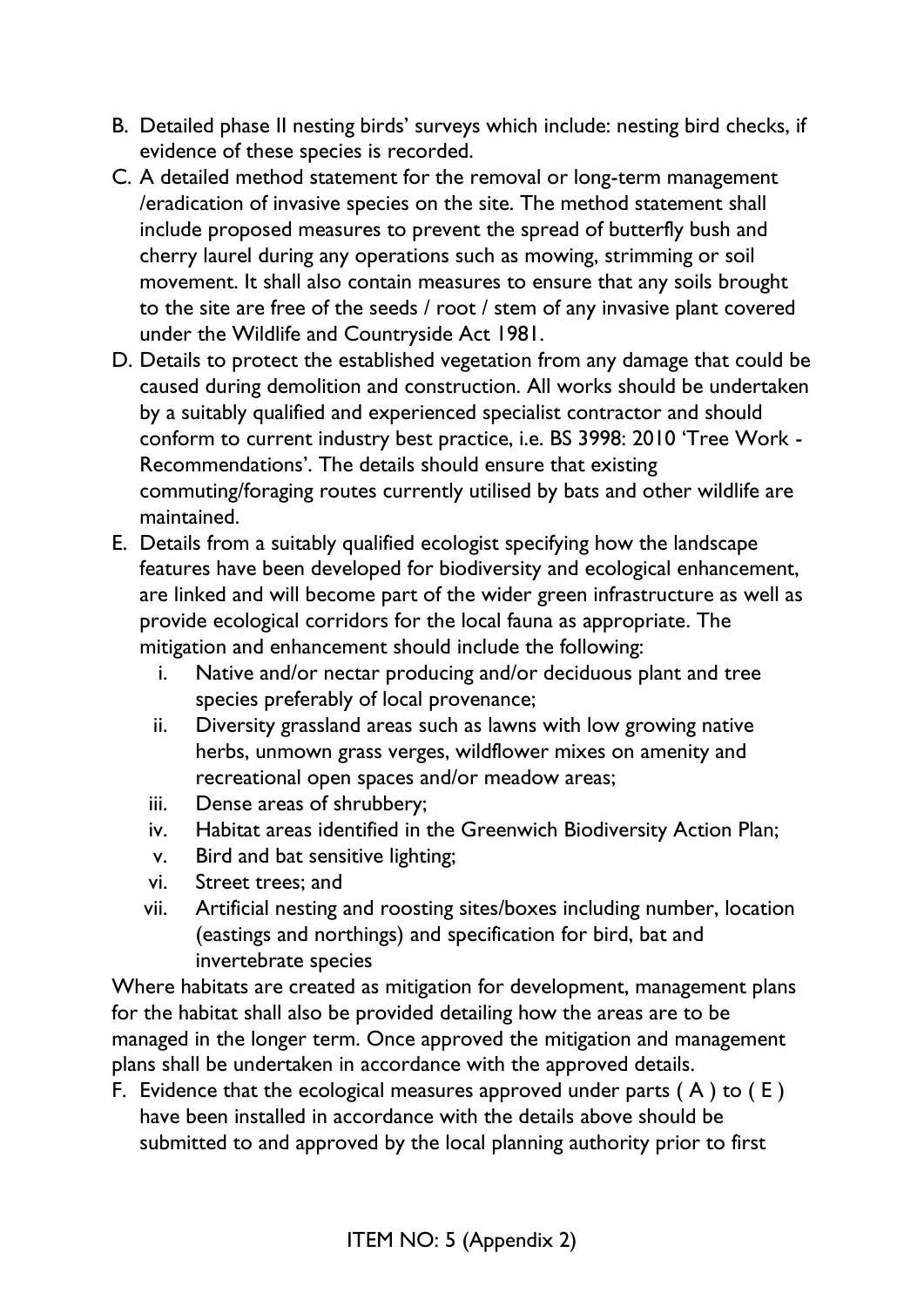occupation of the residential and non-residential buildings within the development.

Reason: To provide insulation and to contribute towards enhancing biodiversity, reducing flood risk and improving the aesthetic value of the development as well as resident's well-being and comply with London Plan (2021) policies G1 (Green Infrastructure), G5 (Urban Greening), SI13 (Sustainable Drainage) and G6 (Biodiversity and Access to Nature) and policies OS4 (Biodiversity), DH1 (Design) and E(f) Living Roofs and Walls of the Royal Greenwich Core Strategy and Detailed Policies 2014.

# **49. Biodiverse/ Biosolar Green Roof**

- A. Within three months of commencement of the development, a detailed investigation into the incorporation of biodiverse/ bio-solar green roof that is compliant with GRO Green Roof Code 2014 shall have been be carried out and submitted to and approved in writing by the Local Planning Authority. and submitted to Local Planning Authority for written approval.
- B. Subject to part ( A ), details of the green/biosolar roof shall shall have been submitted to and approved in writing by the Local Planning Authority within six months of commencement of the development, and should include:
	- i. type of green roof and how it has been developed for biodiversity and biodiversity and ecological enhancement;
	- ii. details of landscape features;
	- iii. roof cross-sections and roof plan showing biosolar features;
	- iv. substrate and vegetation;
	- v. assessment of the effectiveness of the green roof as a source control mechanism and interceptor for a Sustainable Urban Drainage System (SUDS);
	- vi. Planting within the first planting season following the practical completion of the building works

The green roof should be comprised of, but not necessarily limited to:

- biodiversity-based with extensive/semi-intensive soils,
- substrate which is commercial -based aggregate or equivalent with a varied substrate depth of 80-150mm planted with 50% locally native herbs/wildflowers in addition to sedum and include additional features such as areas of bare shingle, areas of sand for burrowing invertebrates, individual logs or log piles, shallow pools and an area suitable for black redstarts and nesting starling.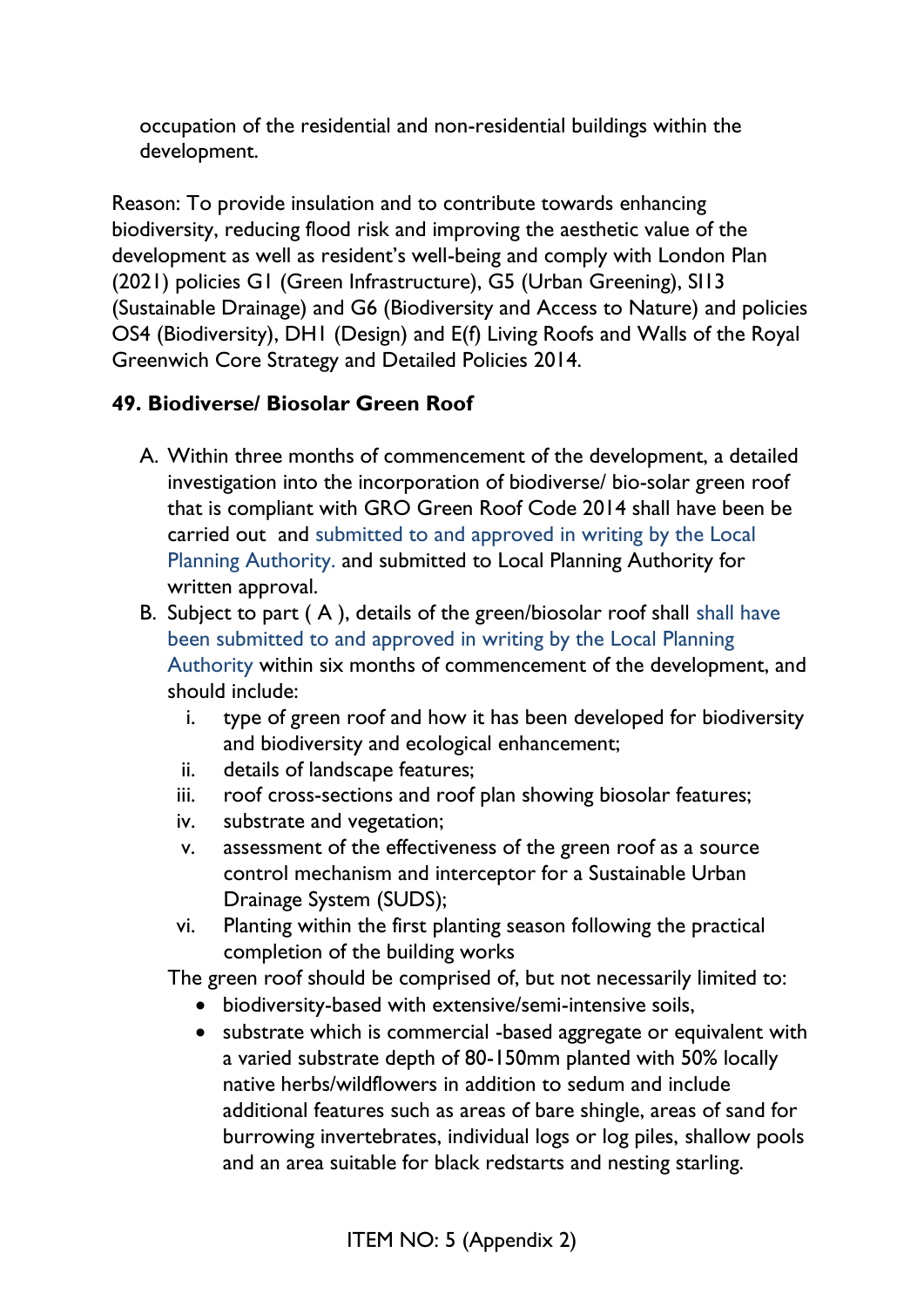- C. Evidence that the roof has been installed in accordance with (A) and (B) shall have been submitted to and approved in writing by the Local Planning Authority prior to the first occupation of the development hereby approved.
- D. The green roof shall be retained and maintained for the lifetime of the development in accordance the approved details.

Reason: To provide insulation and to contribute towards enhancing biodiversity, reducing flood risk and improving the aesthetic value of the development as well as resident's well-being and comply with London Plan (2021) policies G1 (Green Infrastructure), G5 (Urban Greening), SI13 (Sustainable Drainage) and G6 (Biodiversity and Access to Nature) and policies OS4 (Biodiversity), DH1 (Design) and E(f) Living Roofs and Walls of the Royal Greenwich Core Strategy and Detailed Policies 2014.

### **50. Landscaping Details**

- Prior to the commencement of any above ground works a detailed Landscaping Strategy, based on the principles secured within the Landscape Strategy hereby approved, for all the hard and soft landscaping of any part of the site not occupied by buildings including details of:
	- Open space / amenity areas
	- Areas of paving
	- Pedestrian / cycle linkages
	- Street furniture
	- Wayfinding
	- Materials
	- Boundary treatments
	- Planting specification

shall be submitted and approved in writing by the local planning authority.

- All **hard-landscaping** works which form part of the approved scheme under part (a) shall be completed prior to occupation of the development.
- All **planting, seeding or turfing** comprised in the landscaping scheme under part (a) shall be carried out in the first planting and seeding seasons following the occupation of the buildings or the completion of the development, whichever is the sooner. Any trees or plants which within a period of 5 years from the completion of the development die, are removed or become seriously damaged or diseased, shall be replaced in the next planting season with others of similar size and species.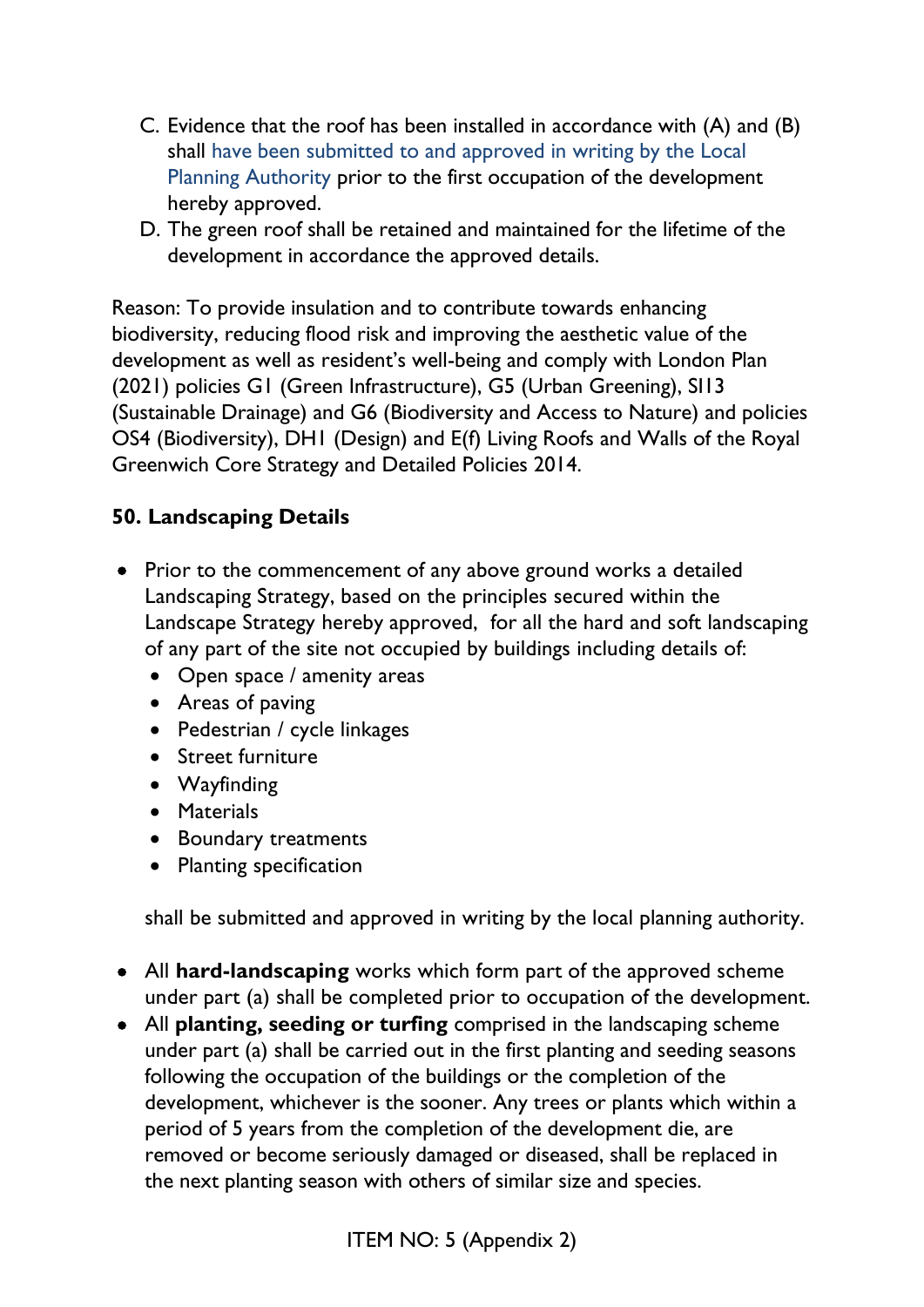Reason: In order that the local planning authority may be satisfied as to the details and quality of the landscaping scheme, to ensure the development provides a high quality environment for future occupiers and to comply with policies D8, G4, G5, G6, G7, G8, S4 and SI 13 of the London Plan (2021) policies D1 and IM(b) of the Royal Greenwich Core Strategy and Detailed Policies 2014.

# **51. Lighting Strategy**

Prior to the commencement of above ground works, details of an external lighting strategy shall be submitted to and approved in writing by the Local Planning Authority.

The details shall include:

- Details of the lighting fixtures and location;
- Hours of operation;
- Details of compliance with the Institute of Lighting Engineers guidance on preventing light pollution;

- Where appropriate, details of the sensitive lighting design to mitigate for impacts of light-spill on bats;

The lighting strategy shall be implemented in accordance with the approved details prior to the first occupation of the development.

Reason: In order to achieve an appropriately lit and high quality public realm that balances the requirements for safety and security with reducing light pollution in accordance with policies D8 and G6 of the London Plan (2021).

### **52. Children's Play Area**

- Full details of the children's play areas (as shown in the Landscape Strategy dated June 2021) play equipment and safety measures proposed for the development shall be submitted to and approved in writing by, the Local Planning Authority prior to the first occupation of the development. This shall include the provision of a minimum of  $587m^2$  of playspace for under 5s and  $547 m^2$  of play space for ages 5-11 and 12+
- The play areas and play equipment shall be fully implemented in accordance with the approved details prior to the occupation of the development and shall be retained for the lifetime of the development.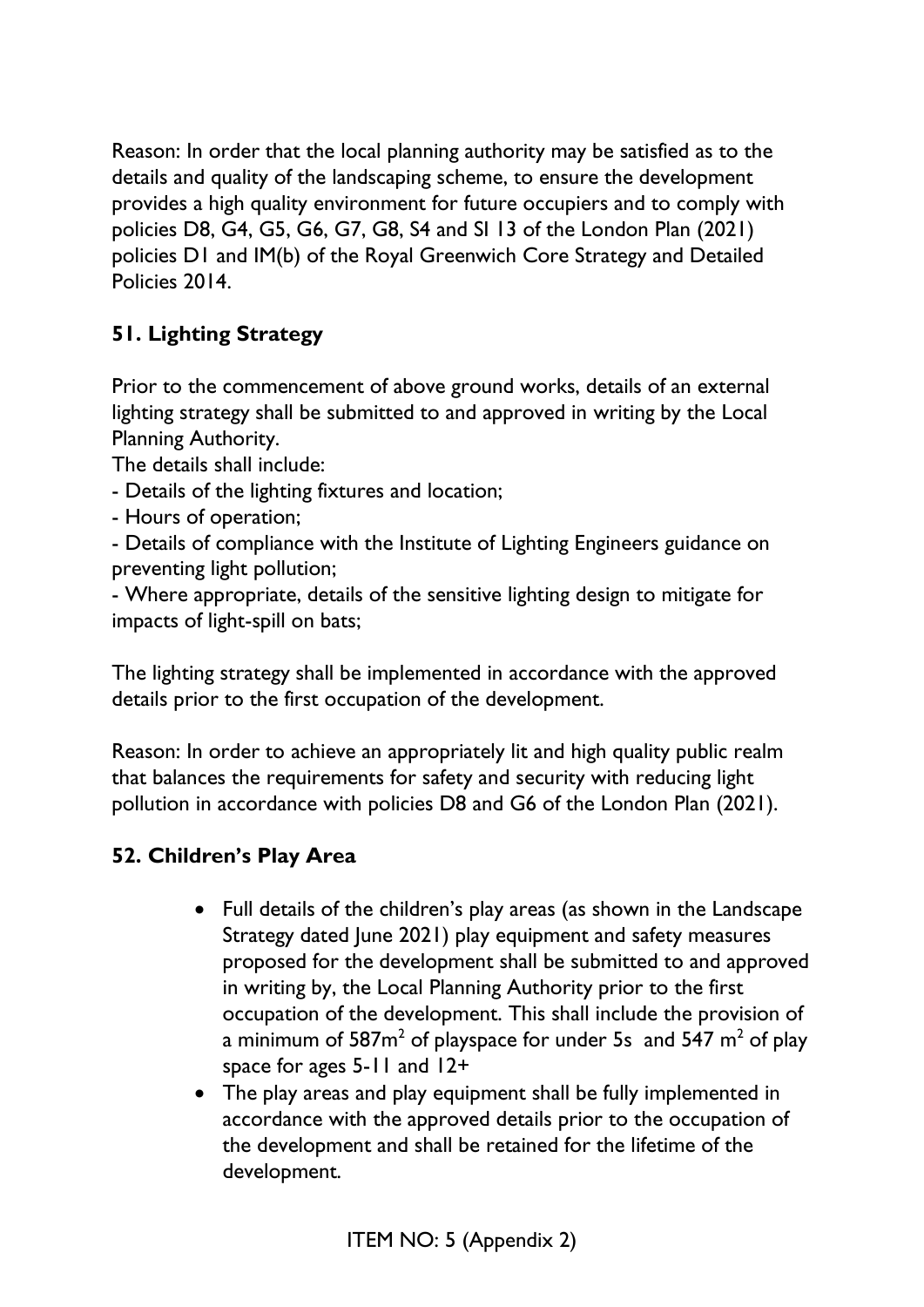Reason: In order to ensure that sufficient on-site play facilities are provided for the future occupiers of the development and to ensure compliance with Policy S4 of the London Plan (2021) and Policy H(e) of the Royal Greenwich Local Plan: Core Strategy with Detailed Policies (2014).

#### **53. Completion of Commercial Units Prior to Occupation of Residential Units**

The commercial units hereby permitted shall be completed to an enhanced shell specification (to a weathertight standard, including facades, glazing, doors, louvres and a screed floor with heating and all mechanical and electrical services provided) prior to the first occupation of the residential units hereby permitted.

To ensure the delivery of employment generating floorspace within the development and to facilitate the occupation of such floorspace in accordance with policy E7 of the London Plan (2021) and policies EA1 and EA2 of the Royal Greenwich Local Plan: Core Strategy

# **54. Marketing Strategy for Commercial Units**

Notwithstanding the submitted documents, prior to the commencement of any above ground works a detailed marketing strategy for the commercial units hereby permitted shall be submitted to and approved in writing by the Local Planning Authority. The Marketing Strategy shall include details of the following:

Means of advertising / media to be used; Duration and timing of the marketing campaign; How marketing will be targeted to likely occupiers; Proposed rent levels; Management arrangements; Terms on which the units are to be offered; and any incentives to expedite the letting of units.

The commercial units shall be marketed in accordance with the approved Marketing Strategy.

Reason: To ensure that the units are marketed effectively and to minimise the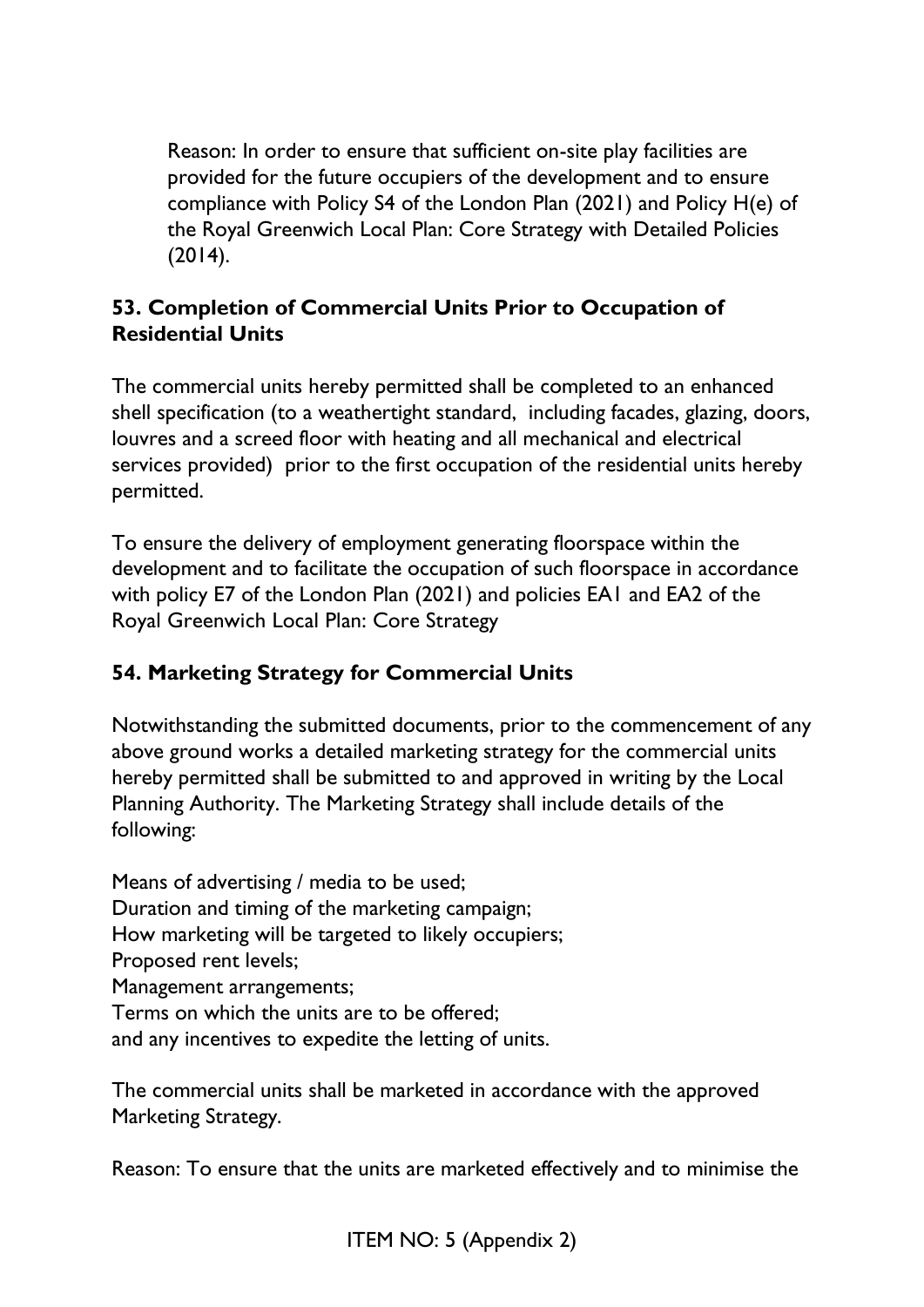likelihood of the units being left vacant, in accordance with policy E2 of the London Plan (2021) policies EA1 and EA2 of the Royal Greenwich Local Plan: Core Strategy with Detailed Policies (Adopted July 2014).

## **55. Removal of Permitted Development Rights for Conversion to Residential Use**

Notwithstanding the provisions of The Town and Country Planning (General Permitted Development) (England) Order 2015 (or any Order revoking and re-enacting that Order with or without modification), no part of the nonresidential floorspace within the development shall be used as a dwellinghouse within Class C3 of the Town and Country Planning (Use Classes) Order 1987 (as amended).

Reason: In order to ensure that satisfactory provision of employment generating floorspace is maintained in accordance with policy E2 of the London Plan (2021 and policy EA1 of the Royal Greenwich Local Plan: Core Strategy with Detailed Policies (2014).

# **56. Permitted Uses - Flexible Employment Units**

Notwithstanding the provisions of The Town and Country Planning (General Permitted Development) (England) Order 2015 (or any Order revoking and re enacting that Order with or without modification) the flexible employment

spaces

hereby permitted (Units 4,5,6,7 & 8 as shown on drawing GA-P-L00 Rev PL15) shall

be used only for the following purposes:

- Offices to carry out any operational or administrative functions;
- Research and development of products or processes;
- Industrial processes;
- Storage and distribution.

Reason: In order to ensure the satisfactory provision of employment generating floorspace for small and medium sized businesses in accordance with policy E2 of the London Plan (2021) and policy EA1 of the Royal Greenwich Local Plan: Core Strategy with Detailed Policies (2014).

### **57. Permitted Uses - Flexible Retail and Community Units**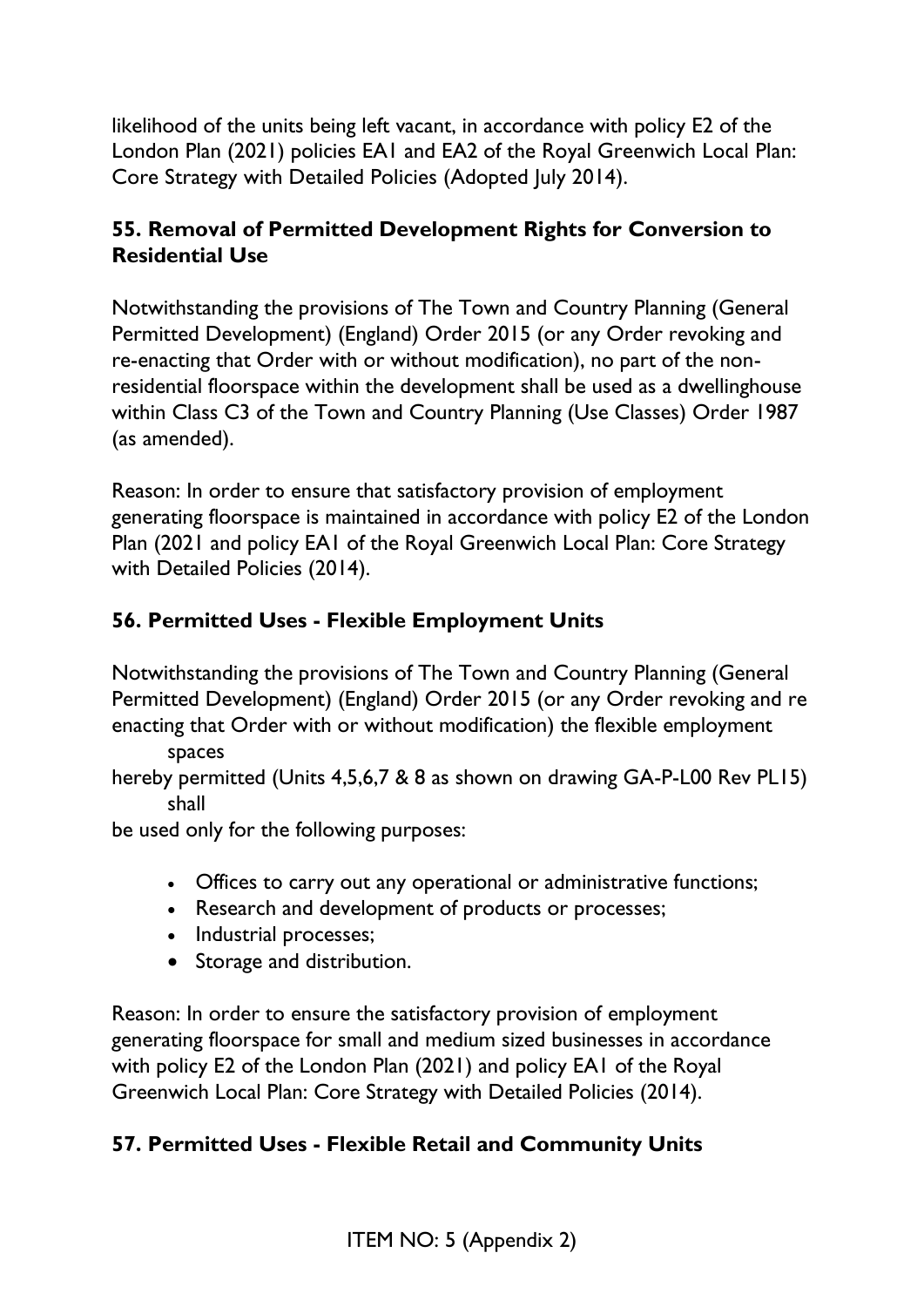Notwithstanding the provisions of The Town and Country Planning (General Permitted Development) (England) Order 2015 (or any Order revoking and re-enacting that Order with or without modification) the flexible employment spaces hereby permitted (Units 1,2 & 3 as shown on drawing GA-P-L00 Rev PL 15) shall be used only for the following purposes:

- Display or retail sale of goods, other than hot food
- Sale of food and drink for consumption (mostly) on the premises
- Provision of:
- Financial services
- Professional services (other than health or medical services), or
- Other appropriate services in a commercial, business or service locality
- Public houses, wine bars, or drinking establishments
- Drinking establishments with expanded food provision
- Indoor sport, recreation or fitness (not involving motorised vehicles or firearms
- Provision of medical or health services (except the use of premises attached to the residence of the consultant or practitioner)
- Creche, day nursery or day centre (not including a residential use)
- Offices to carry out any operational or administrative functions,
- Research and development of products or processes
- Industrial processes
- Halls or meeting places for the principal use of the local community
- Provision of education
- Display of works of art (otherwise than for sale or hire)
- Museums
- Public libraries or public reading rooms

For the avoidance of doubt the use of the flexible retail and commercial units hereby permitted shall not be used for the following purposes:

- Place of worship;
- Hot food takeaway;

#### Reasons:

To safeguard the amenities of future occupants of the development and neighbouring properties and the area generally and to ensure compliance with policies D14 and E7 of the London Plan (2021) and Policies E(a) and DH1 of the Royal Greenwich Local Plan: Core Strategy with Detailed Policies (2014).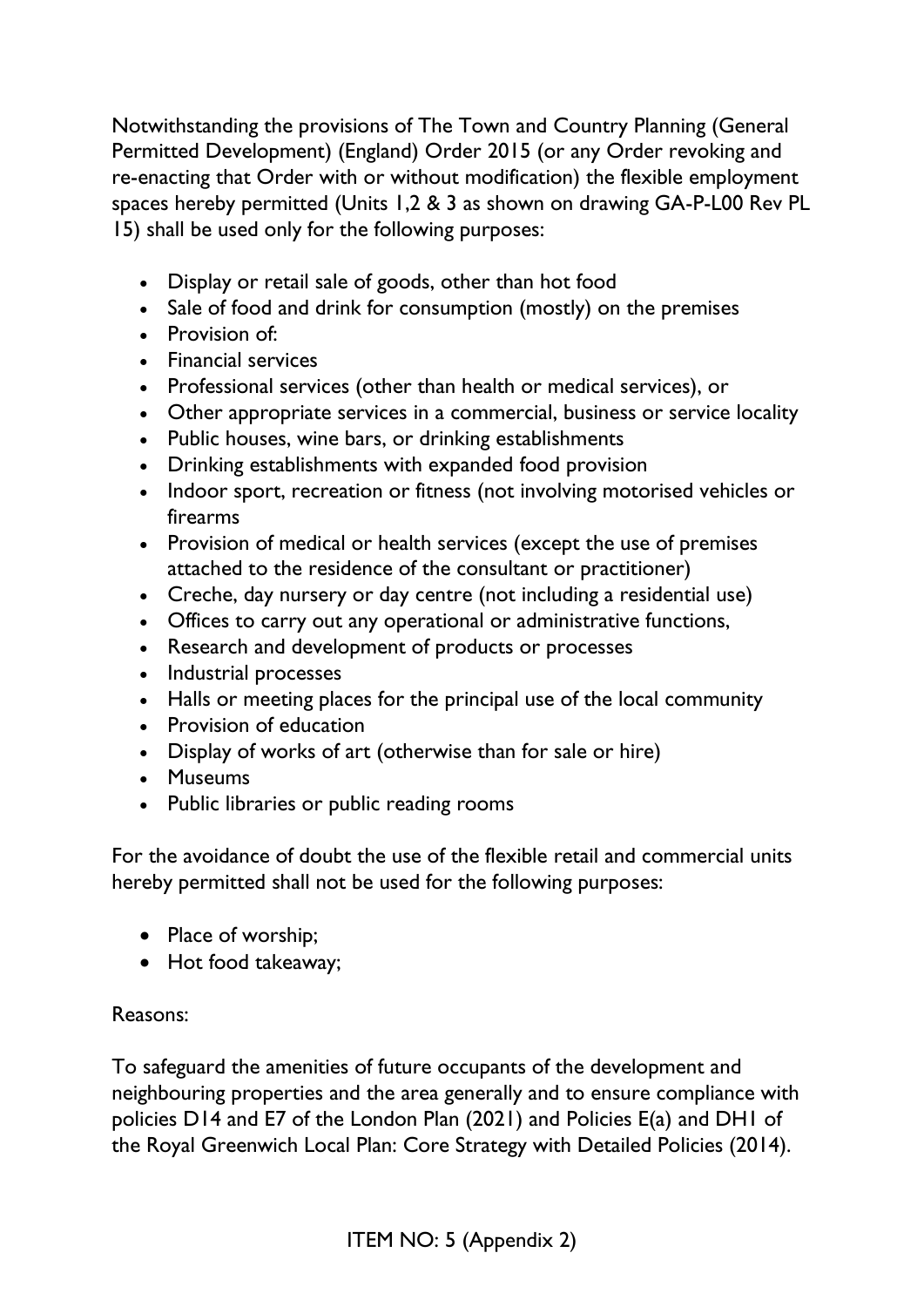In order to prevent adverse impacts upon the local road network in accordance with policy T4 of the London Plan (2021)

In order to prevent the introduction of hot food takeaway uses within 400m of a

school entrance in accordance with policy E9 of the London Plan (2021).

# **58. Sound Insulation between Residential and Non- Residential Floorspace**

Prior to the commencement of the development a detailed scheme of noise insulation measures for all divisions walls and/or floors separating the flexible employment floorspace / flexible retail and community floorspace and residential areas shall be submitted to and approved in writing by the Local Planning Authority. The scheme of noise insulation measures shall be prepared by a suitably qualified consultant/engineer and shall demonstrate that the proposed sound insulation will achieve a level of protection which is at least +5dB above the Approved Document E standard dwelling houses and flats for airborne sound insulation and -5dB for impact sound insulation. The approved scheme shall be implemented prior to the first use of the relevant floorspace and be permanently retained thereafter.

Reason: In the interest of the prospective residential occupiers of the accommodation and ensure compliance with policies D14 and E7 of the London Plan (2021) and policy E(a) of the Royal Greenwich Local Plan: Core Strategy with Detailed Policies (2014).

# **59. Sound Insulation for Flexible Retail and Community Uses**

Prior to the commencement of the development hereby permitted, details of the proposed sound insulation scheme for the parts of the development to be used for flexible retail and community use shall be submitted to and approved by the Local Planning Authority. The sound insulation scheme shall be designed to ensure that noise from within the building does not cause a disturbance to surrounding occupiers. The noise measured at one metre from the façade of the nearest noise sensitive premises should not exceed 10dB(A) below the typical LA90 1Hour day or LA90 5 min night. Details should include airborne sound insulation. The developer shall certify to the Local Planning Authority that the noise mitigation measures agreed have been installed. The approved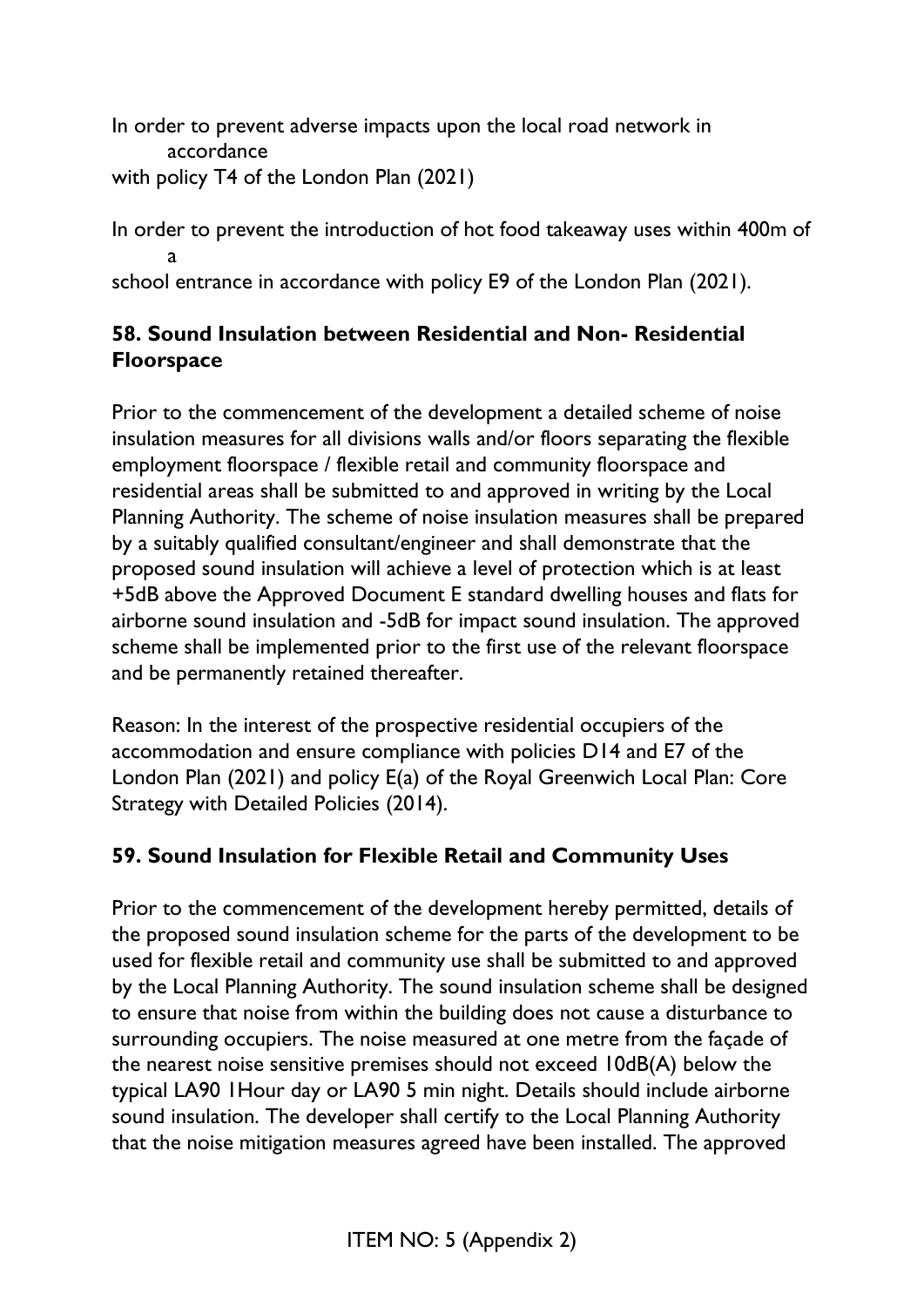scheme is to be completed prior to occupation of the community floorspace and shall be permanently maintained thereafter.

Reason: In order to safeguard the amenities of neighbouring properties and the area generally and to ensure compliance with policies D14 and E7 of the London Plan (2021) and policies DH1 and E(a) of the Royal Greenwich Local Plan: Core Strategy with Detailed Policies (2014).

## **60. Commercial Uses – Hours of operation and deliveries**

Prior to the commencement of use of any of the commercial uses hereby permitted, full details of hours of operation including but not limited to time of receiving deliveries or servicing shall be submitted to and approved in writing by the Local Planning Authority. The uses shall thereafter be carried out in strict accordance with the approved details.

Reason: To safeguard the amenities of neighbouring properties, particularly residential properties and the area generally and to ensure compliance with Policy D3 and T7 of the London Plan (2021) and Policies E(c) and DH1 of the Royal Greenwich Local Plan: Core Strategy with Detailed Policies (2014).

### **61. Implementation of Approved Noise Mitigation Measures**

Prior to the first occupation of the development hereby permitted full details demonstrating that the approved mitigation and design set out in the 'Ardent Consulting Engineers Noise Assessment Report Ref 195870-04 dated June 2020' submitted with the planning application have been fully installed shall be submitted and approved in writing by the Local Planning Authority. Reason: In order to protect the amenity of future occupants of the development and to minimise the potential for conflict with the nearby safeguarded wharf in accordance with policies D1and H5 of the Royal Greenwich Local Plan: Core Strategy with Detailed Policies (2014) and policies D13 and D14 of the London Plan (2021).

### **62. Noise Criteria Compliance**

The development hereby permitted shall achieve the following noise criteria:

#### Criterion A

Noise levels in bedrooms at night under whole dwelling ventilation rates shall not exceed 30 dB LAeq,8h and shall not exceed 45 dB LAmax,f more than 10-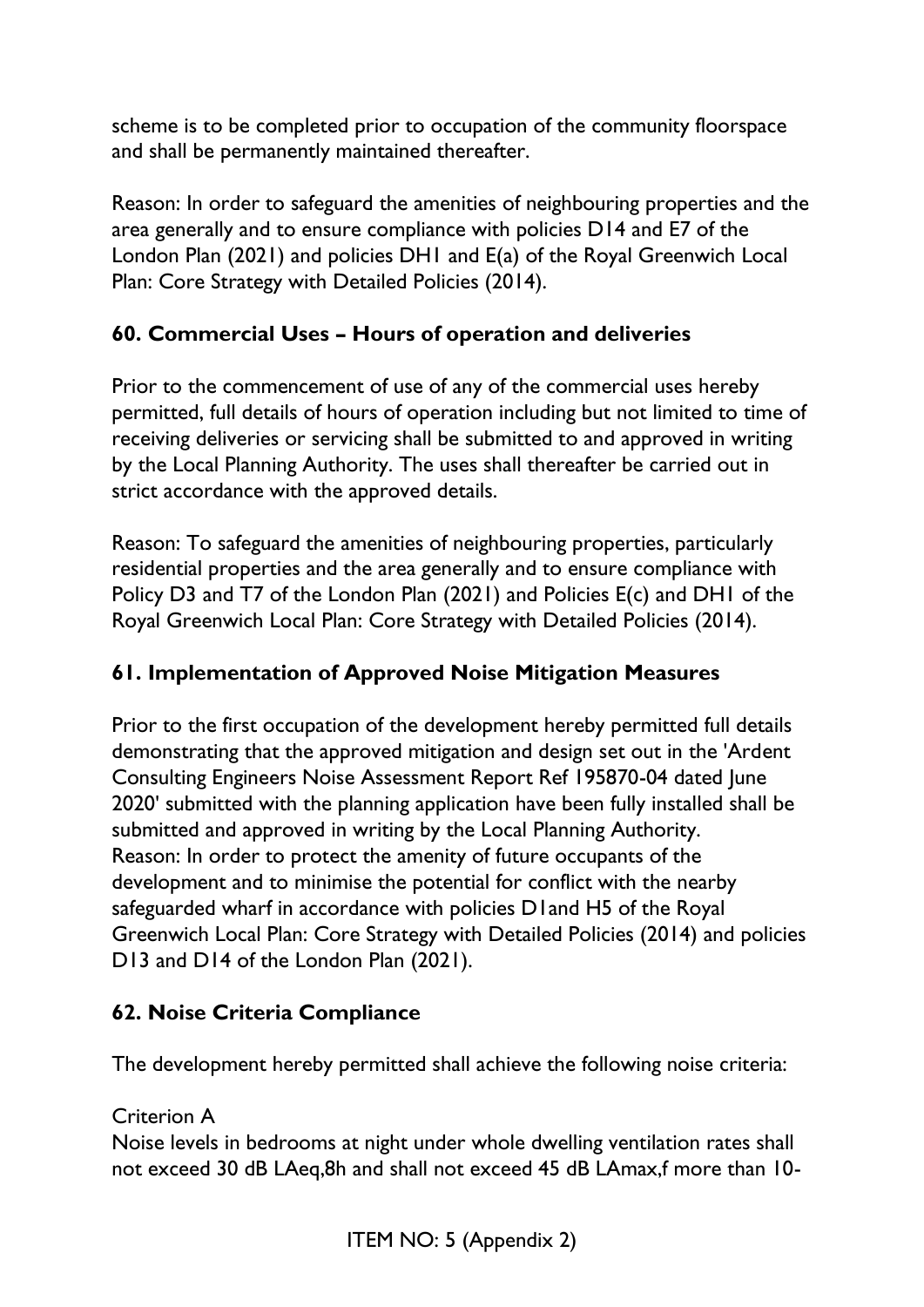15 times per night for regular noise sources. Regular noise sources include sources which commonly occur at, or in the vicinity of, the site, as opposed to one-off events, or special occasions which could result in higher than typical site noise levels. The limits include all external noise sources and building services noise if applicable.

#### Criterion B

Noise levels in habitable rooms during the day under whole dwelling ventilation rates shall not exceed 35 dB LAeq,16h. The limit includes all external noise sources and building services noise if applicable.

#### Criterion C

The low frequency noise level at the 63 Hz octave-band, due to operations at the Safeguarded Wharves including dredgers operating at a cumulative maximum, shall not exceed 50 dB Leq,63Hz,15min inside any habitable room at any time under whole dwelling ventilation rates.

#### Criterion D

Noise levels in bedrooms at night under higher ventilation rates (above the extract and whole dwelling ventilation rates set out in the Building Regulations 2010 Approved Document F) such as may be required for mitigation against overheating, shall not exceed 35 dB LAeq,8hour. Criterion D does not apply to purge ventilation. This limit applies to rooms that are exposed to façade noise levels due to operations at the Safeguarded Wharves including dredgers at or above 50 dB LAeq,15min and/or 65 dB Leq,63Hz.

#### Criterion E

Noise levels in living rooms during the day under higher ventilation rates (above the extract and whole dwelling ventilation rates set out in the Building Regulations 2010 Approved Document F) such as may be required for mitigation against overheating, shall not exceed 40 dB LAeq,16hour. Criterion E does not apply to purge ventilation. This limit applies to rooms that are exposed to façade noise levels due to operations at the Safeguarded Wharves including dredgers at or above 55 dB LAeq,15min and/or 65 dB Leq,63Hz.

#### Criterion F

The rating levels according to BS 4142: 2014 +A1: 2019 on balconies due to all industrial and wharf sources operating at a cumulative maximum shall not be more than 5 dB above pre-existing background levels at all times. For public / private outdoor areas (i.e. gardens and balconies) the maximum target noise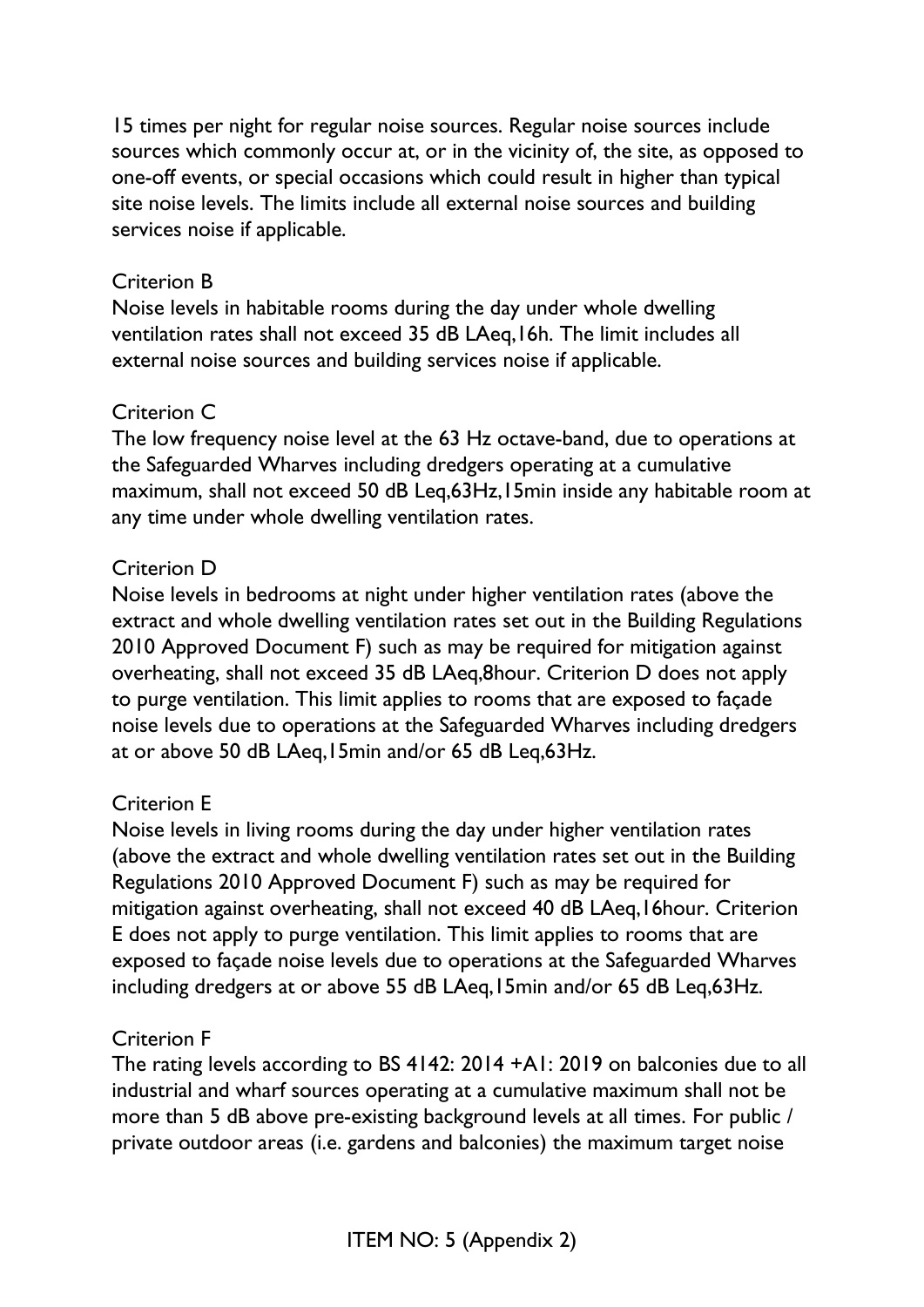level shall be as specified within BS8233:2014. i.e.; LAeq 55 dB [BS 8233:2014 'upper guideline value'.

Prior to the commencement of any above ground works in connection with the development hereby permitted full details of any mitigation measures, in addition to those outlined in the *Ardent Consulting Engineers Noise Assessment Report Ref 195870-04 dated June 2020',* required in order to meet the above criteria, including a requirement for windows to be fixed shut where required to meet the criteria and, where relevant, details of any alternative means of ventilation or cooling, shall be submitted to and approved in writing by the Local Planning Authority (in consultation with the Port of London Authority and the wharf operators) and the mitigation shall be installed in accordance with the approved details prior to the first occupation of the residential units hereby permitted.

Reason: In order to protect the amenity of future occupants of the development and to minimise the potential for conflict with the nearby safeguarded wharf in accordance with policies D1and H5 of the Royal Greenwich Local Plan: Core Strategy with Detailed Policies (2014) and policies D13 and D14 of the London Plan (2021).

### **63. Scheme of Noise Testing**

a) Prior to the first occupation of the development hereby permitted, a scheme for testing the noise environment of the units, to demonstrate compliance with Criteria A to F of Condition 62 above shall be submitted to and approved in writing by the Local Planning Authority (in consultation with the Port of London Authority and Safeguarded Wharf Operators).

b) Prior to the first occupation of the development hereby permitted the scheme for noise testing required by part a) above shall be implemented and the results submitted and approved in writing by the Local Planning Authority (in consultation with the Port of London Authority and the Safeguarded Wharf Operators).

Reason: In order to protect the amenity of future occupants of the development and to minimise the potential for conflict with the nearby safeguarded wharf in accordance with policies D1and H5 of the Royal Greenwich Local Plan: Core Strategy with Detailed Policies (2014) and policies D13 and D14 of the London Plan (2021).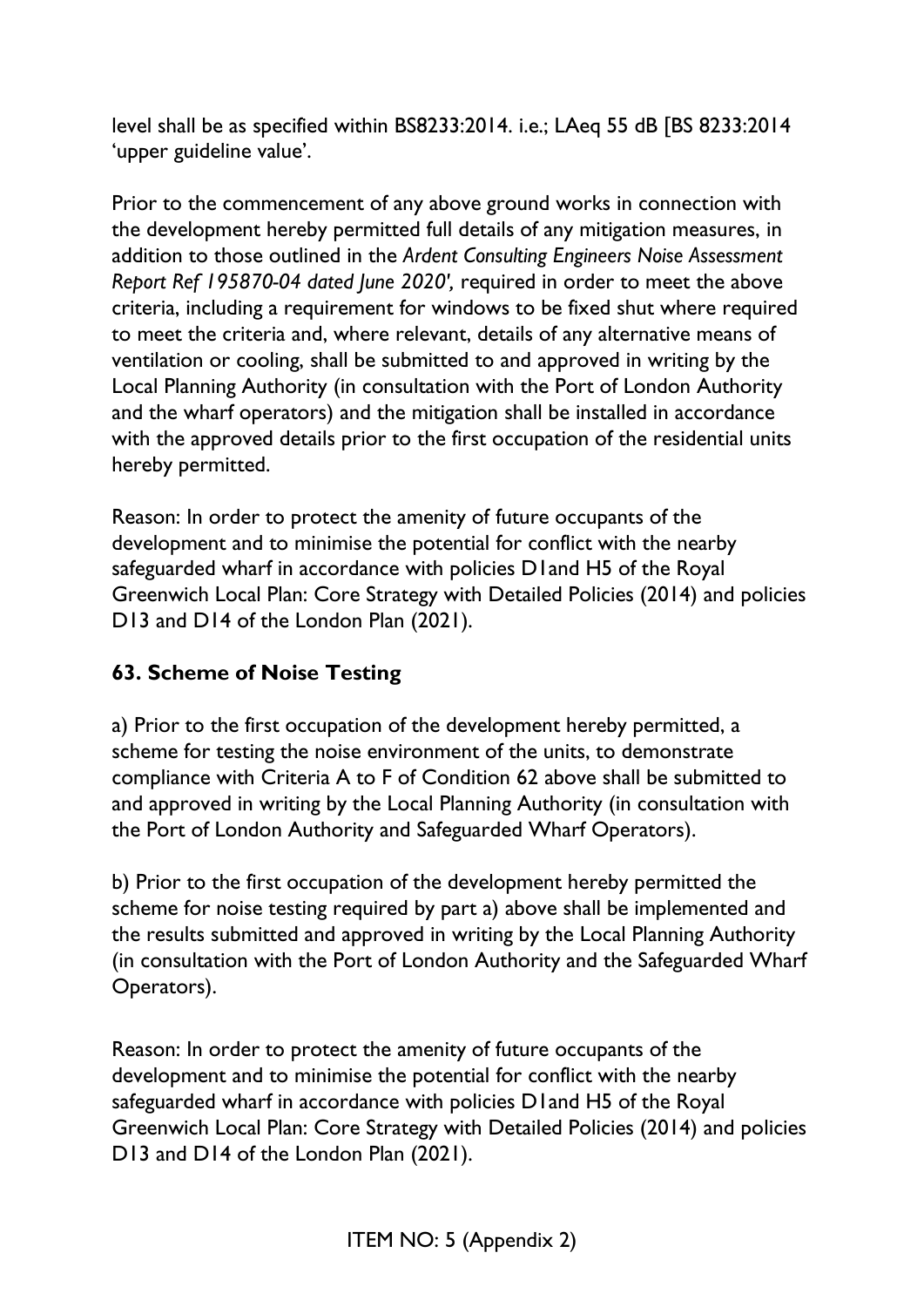# **64. Operational Management Plan**

Prior to the first occupation of the development hereby permitted an Operational Management Plan to address potential noise nuisance or noise environmental health impacts shall be submitted to and approved in writing by the Local Planning Authority setting out the following:

- A commitment from the owner of the development to ensure that the approved mitigation set out in the *Ardent Consulting Engineers Noise Assessment Report Ref 195870-04 dated June 2020', s*ubmitted with the planning application is installed properly, is maintained in perpetuity and is correctly repaired in the event of failure, paying reference to any relevant British Standards adopted at the date of this planning permission.
- The operational management measures to be adopted by occupiers of the commercial units within the development to avoid noise and disturbance impacts of loading and servicing on residents of the development.
- Thereafter the Operational Management Plan shall be implemented and retained as approved.

Reason: To protect the amenity of future occupants and allow the continued operation of neighbouring uses accordance with policies D1and H5 of the Royal Greenwich Local Plan: Core Strategy with Detailed Policies (2014) and policies D13 and D14 of the London Plan (2021).

### **65. Noise from Plant**

Noise levels from any plant associated with the development hereby permitted shall not exceed 10 dB below the existing background level (LA90 15min) when measured at one metre from the façade of the nearest noise sensitive premises.

Reason: In order to safeguard the amenities of residential properties and ensure compliance with policies D13 and D14 of the London Plan (2021) and Policies DH(b) and E(a) of the Royal Greenwich Local Plan: Core Strategy with Detailed Policies (2014).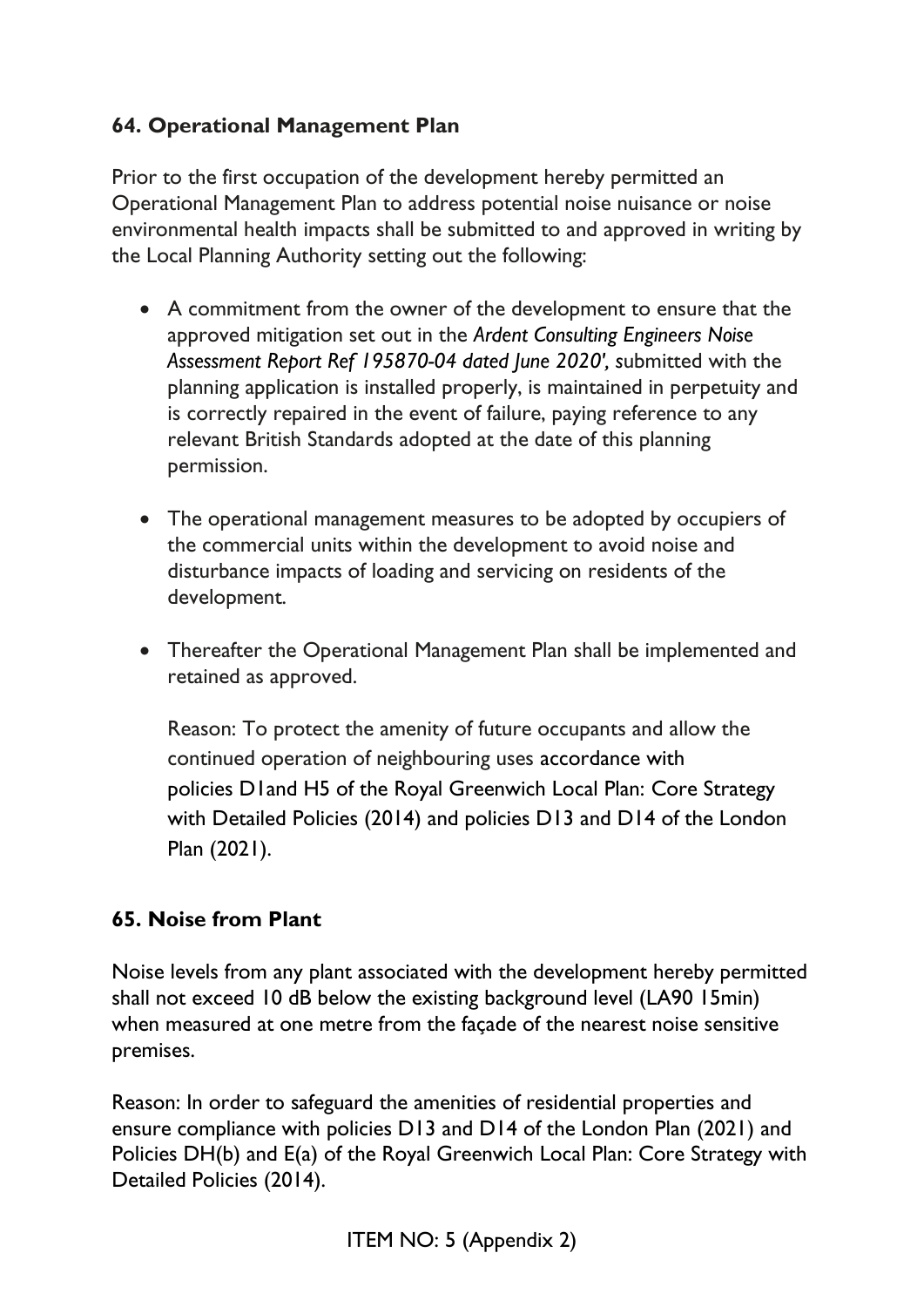# **66. Mechanical and Extract Ventilation**

a) Prior to the commencement of any above ground works a scheme demonstrating how provision will be made for the future installation of mechanical ventilation equipment or other plant associated with the commercial units shall be submitted to and approved in writing by the Local Planning Authority.

b) No use involving the preparation of hot food shall commence until full details of any mechanical ventilation or other plant associated with the commercial operation of the building (including details of external appearance) have been submitted to and approved in writing by the Local Planning Authority. Details should include full specifications of all filtration, deodorising systems, noise output and termination points. Particular consideration should be given to the high-level discharge of kitchen extract air/ the discharge of toxic or odoriferous extract air where a high level of discharge is usually essential. The approved scheme shall be completed prior to occupation of the development and shall be permanently maintained thereafter.

Reference shall be had to Guidance on the Control of Odour and Noise from Commercial Kitchen Exhaust Systems published by DEFRA (https://www.gov.uk/government/uploads/system/uploads/attachment\_data/file/ 69280 /pb105 27-kitchen-exhaust-0105.pdf)

Reason: In the interest of the prospective residential occupiers of the accommodation and ensure compliance with E(a) of the Royal Greenwich Local Plan: Core Strategy with Detailed Policies (2014).

# **67. Air Quality**

The development hereby permitted shall be carried out in accordance with the mitigation measures identified in the submitted Air Quality Assessment Report Reference: 195870-08 PROJECT NO. 195870 JUNE 2020.

Reason: to ensure compliance with policy SI 1 the London Plan (2021) and and policy Policy E(c) of the Royal Greenwich Local Plan: Core Strategy with Detailed Policies (2014)

### **68. Fire Statement**

Prior to the commencement of the development (other than demolition, site clearance and ground works), a Fire Statement in the form of an independent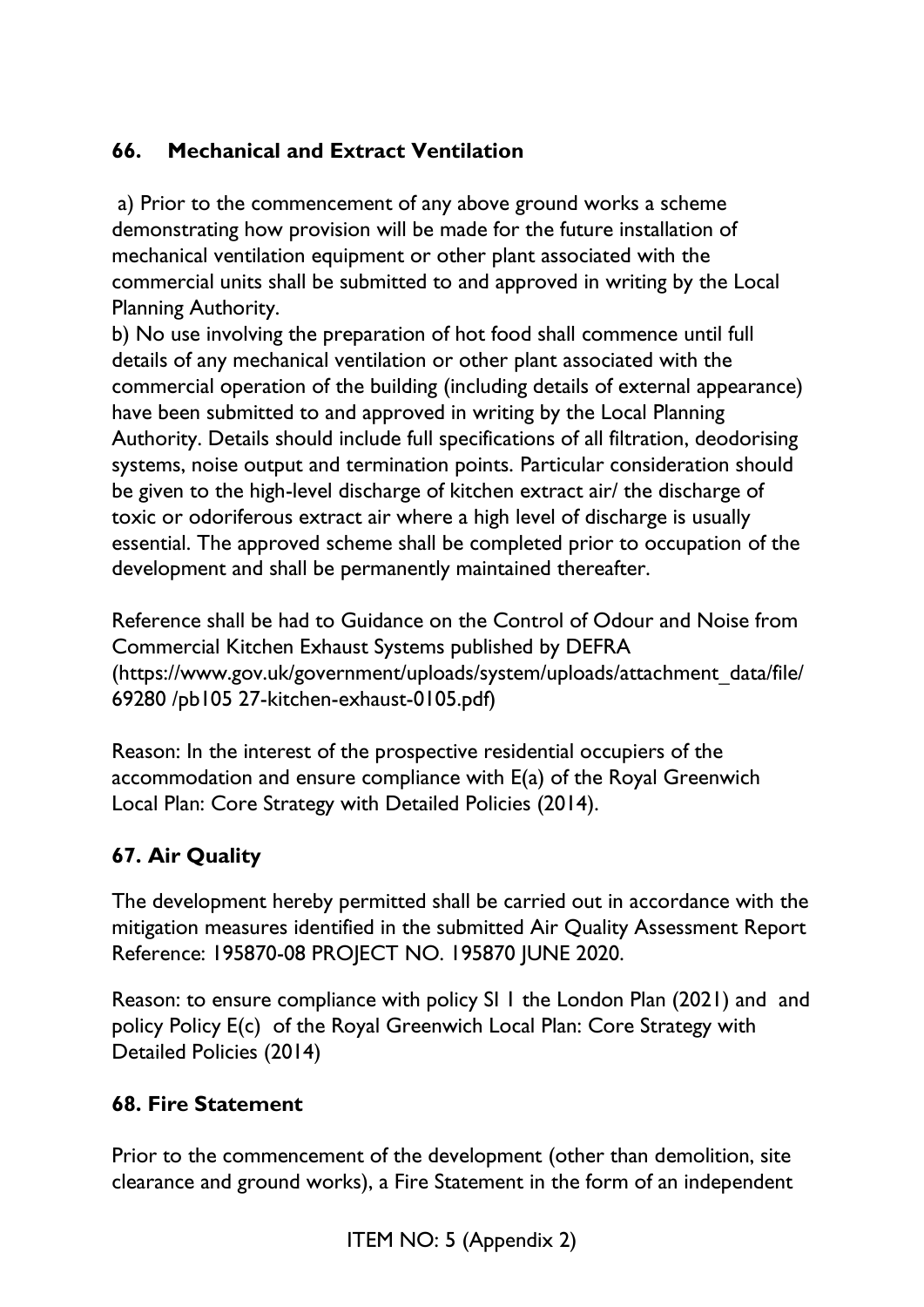fire strategy produced by a third party suitably qualified assessor shall be submitted to and approved in writing by the Local Planning Authority. The statement should detail how the development proposal will function in terms of:

- The building's construction: methods, products and materials used, including manufacturers' details;

- The means of escape for all building users: stair cores, escape for building users who are disabled or require level access, and the associated evacuation strategy approach;

- Features which reduce the risk to life: fire alarm systems, passive and active fire safety measures and associated management and maintenance plans;

- Access for fire service personnel and equipment: how this will be achieved in an evacuation situation, water supplies, provision and positioning of equipment, firefighting lifts, stairs and lobbies, any fire suppression and smoke ventilation systems proposed, and the ongoing maintenance and monitoring of these; and - How provision will be made within the site to enable fire appliances to gain access to buildings;

- Ensuring that any potential future modifications to the building will take into account and not compromise the base build fire safety/protection measures. The development shall be implemented in accordance with the approved Fire Statement and retained as such for the lifetime of the development.

Reason: In order to achieve the highest standards of fire safety and ensure the safety of all building users in accordance with policy D12 of the London Plan (2021).

### **69. Surface Water Capacity**

No development shall be occupied until confirmation has been provided that either:-

1. Capacity exists off site to serve the development or

2. A development and infrastructure phasing plan has been agreed with the Local Authority in consultation with Thames Water. Where a development and infrastructure phasing plan is agreed, no occupation shall take place other than in accordance with the agreed development and infrastructure phasing plan.

Or 3. All wastewater network upgrades required to accommodate the additional flows from the development have been completed.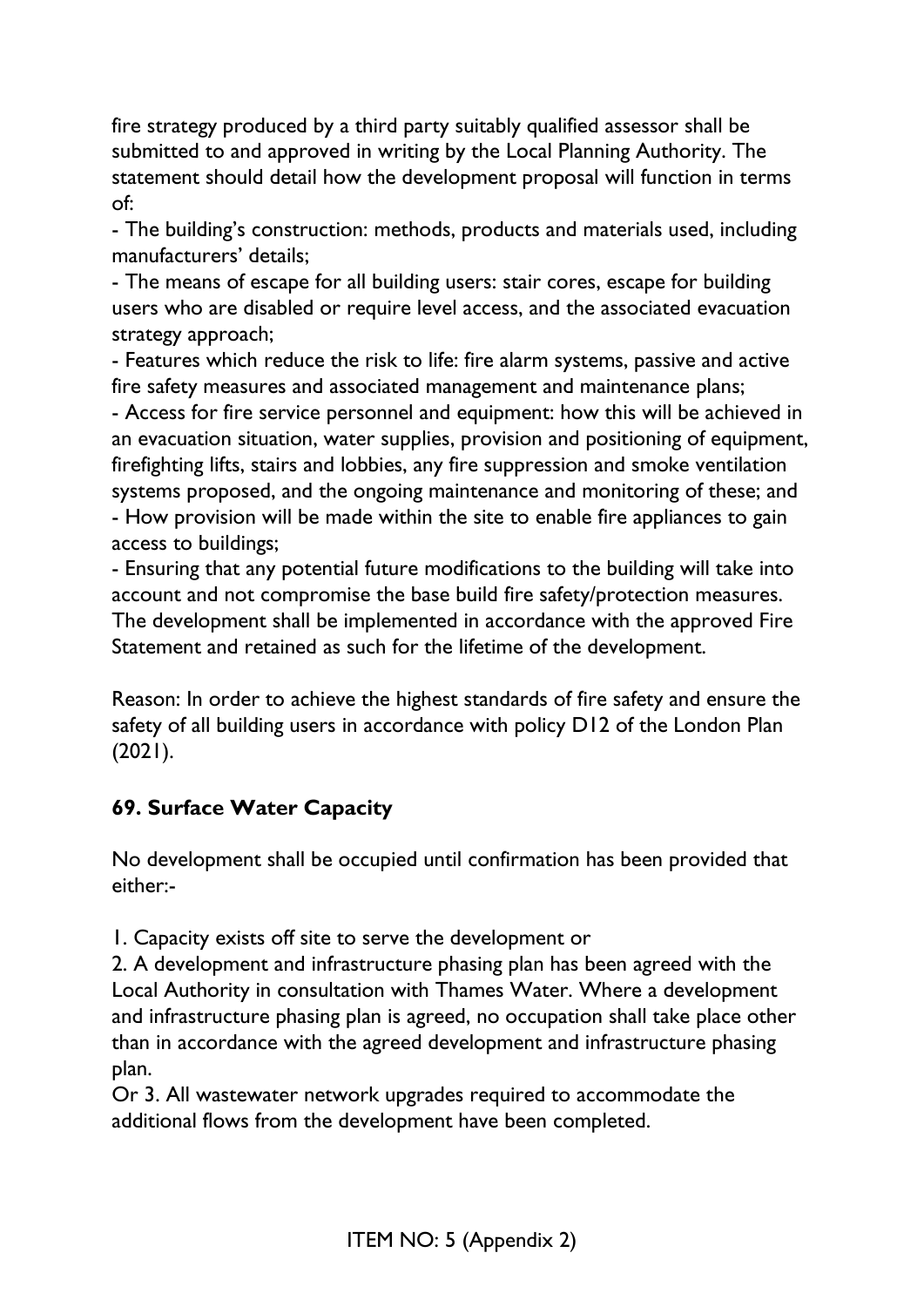Reason: To ensure the satisfactory provision of waste water infrastructure to meet the needs of the development, noting that network reinforcement works may be required to accommodate the proposed development in order to avoid flooding and/or potential pollution incidents in accordance with London Plan (2021) policy SI 5.

## **70. Water Network Upgrades**

There shall be no occupation beyond the 99th dwelling until confirmation has been provided that either:-

all water network upgrades required to accommodate the additional flows to serve the development have been completed;

or- a development and infrastructure phasing plan has been agreed with Thames Water to allow additional development to be occupied. Where a development and infrastructure phasing plan is agreed no occupation of those additional dwellings shall take place other than in accordance with the agreed development and infrastructure phasing plan.

Reason: To ensure that sufficient water capacity is made available to accommodate additional demand anticipated from the new development in accordance with London Plan (2021) policy SI 5.

### **71. Details of Cranes (Aviation Safety)**

No cranes or scaffolding shall be erected on the site unless and until construction methodology and diagrams clearly presenting the location, maximum operating height, radius and start/finish dates for the use of cranes during the Development has been submitted to and approved by the Local Planning Authority, the Local Planning Authority having consulted London City Airport.

### **72. Bird Management (Aviation Safety)**

No Construction Works in respect of any Building shall be carried out unless and until a detailed scheme for green and/or brown roofs and associated aggressive bird management strategy has been submitted to and approved by the Local Planning Authority, the Local Planning Authority having consulted London City Airport. All green and/or brown roofs should be designed to make them unattractive to birds so as not to have an adverse effect on the safety of operations at London City Airport by encouraging bird roosting and creating sources of food for birds, and thereby presenting a bird strike threat to aircraft operating at the Airport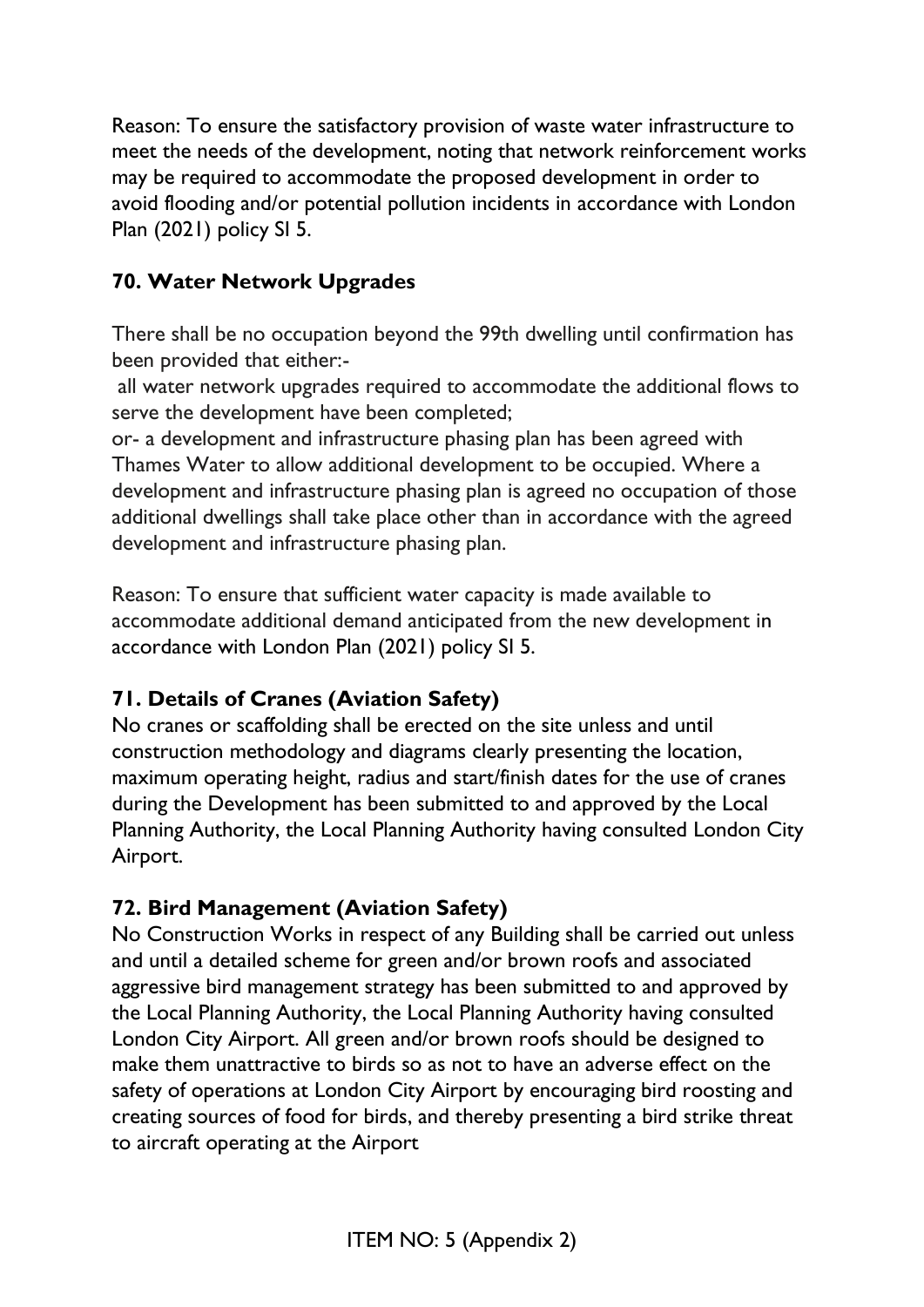## **73. Community Development Plan**

Prior to the first occupation of the development hereby permitted a Community Development Strategy and Community Use Plan shall be submitted to and approved in writing by the Local Planning Authority. The Community Development Strategy and Community Use Plan shall be fully implemented in accordance with the approved details prior to the occupation of the residential units and shall be maintained for the lifetime of the development.

Reason: To ensure that the development contributes towards creating and maintaining cohesive communities and encourages the successful integration of tenures in accordance with policy CH1 of the Greenwich Local Plan: Core Strategy with Detailed Policies (2014).2. Informative(s) for Application Reference 20/1924/F:

# 2. **Informative(s) for Application Reference 20/1924/F**

### **Archaeology**

The written scheme of investigation will need to be prepared and implemented by a suitably qualified professionally accredited archaeological practice in accordance with Historic England's Guidelines for Archaeological Projects in Greater London. This condition is exempt from deemed discharge under schedule 6 of The Town and Country Planning (Development Management Procedure) (England) Order 2015.

### **Construction Logistics**

TfL have consulted on walking and cycling improvements along the A206. The applicant should engage with TfL to determine the timeframes for the proposed walking and cycling improvements. Should timeframes overlap, appropriate measures to mitigate conflict will need to be identified.

#### **Environment Agency Advice:**

Flood resistance and resilience

It is recommended that flood resistant and resilient measures are incorporated in to the design and construction of the development proposals, where practical considerations allow, using guidance contained within the Department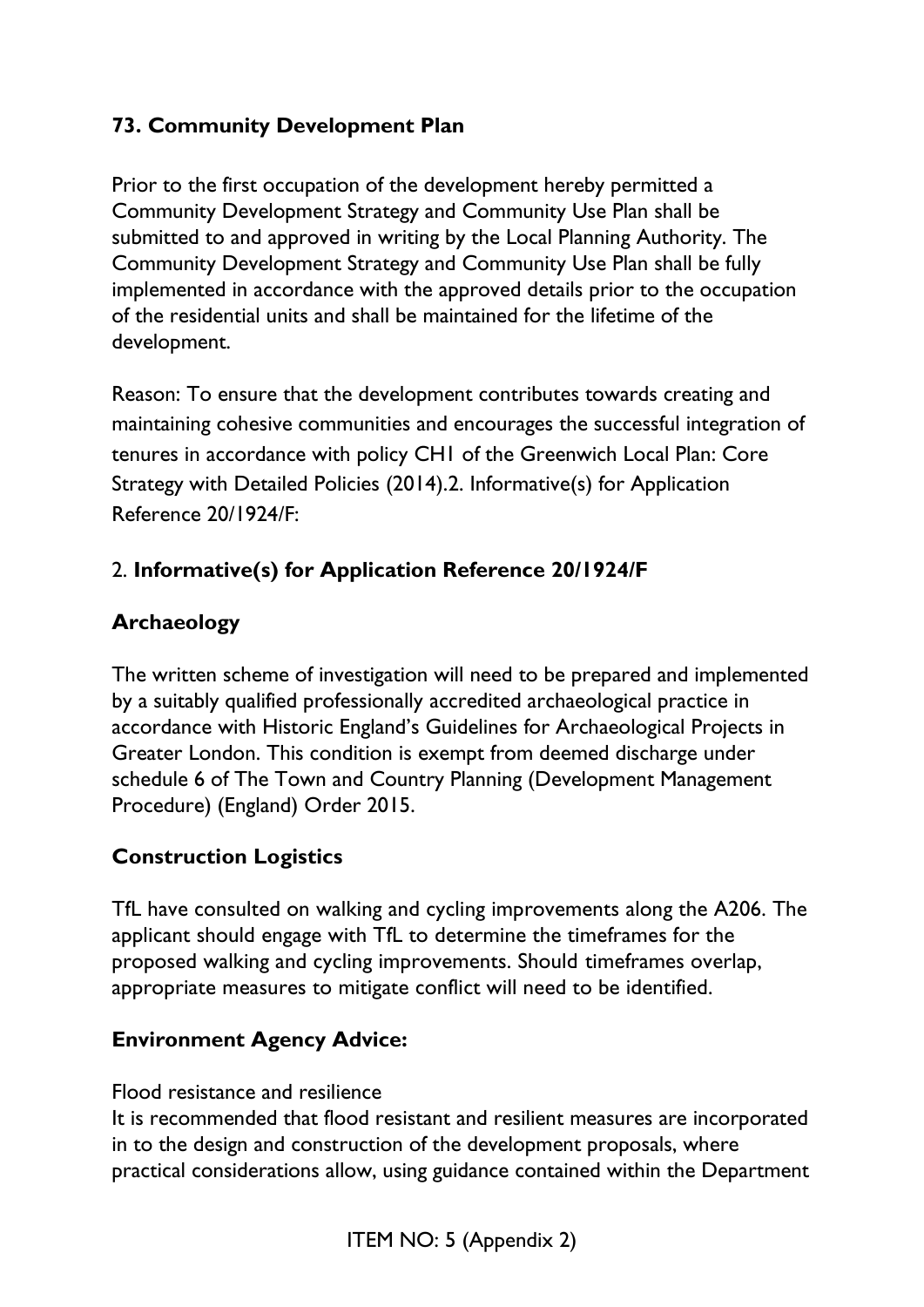for Communities and Local Government (DCLG) document 'Improving the flood performance of new buildings: flood resilient construction'.

#### Environmental Management

The applicant must ensure that any waste from construction is classified and disposed of appropriately and lawfully. It is the waste producer's responsibility for the classification of waste from the development. All waste must be classified with a waste code from the List of Waste or European Waste Catalogue. Information about how to classify waste can be found through the following link: https://www.gov.uk/government/publications/wasteclassificationtechnical-guidance All waste originating from site must be carried by a registered waste carrier and disposed of at a permitted waste site authorised to receive this waste

#### Piling

The Environment Agency recommends that where soil contamination is present, a risk assessment is carried out in accordance with its guidance 'Piling into Contaminated Sites'. The Environment Agency will not permit piling activities on parts of a site where an unacceptable risk is posed to controlled waters.

### **Thames Water**

A Groundwater Risk Management Permit from Thames Water will be required for discharging groundwater into a public sewer. Any discharge made without a permit is deemed illegal and may result in prosecution under the provisions of the Water Industry Act 1991. We would expect the developer to demonstrate what measures he will undertake to minimise groundwater discharges into the public sewer. Permit enquiries should be directed to Thames Water's Risk Management Team by telephoning 020 3577 9483 or by emailing trade.effluent@thameswater.co.uk . Application forms should be completed on line via www.thameswater.co.uk. Please refer to the Wholsesale; Business customers; Groundwater discharges section.

Thames Water will aim to provide customers with a minimum pressure of 10m head (approx 1 bar) and a flow rate of 9 litres/minute at the point where it leaves Thames Waters pipes. The developer should take account of this minimum pressure in the design of the proposed development.

A Trade Effluent Consent will be required for any Effluent discharge other than a 'Domestic Discharge'. Any discharge without this consent is illegal and may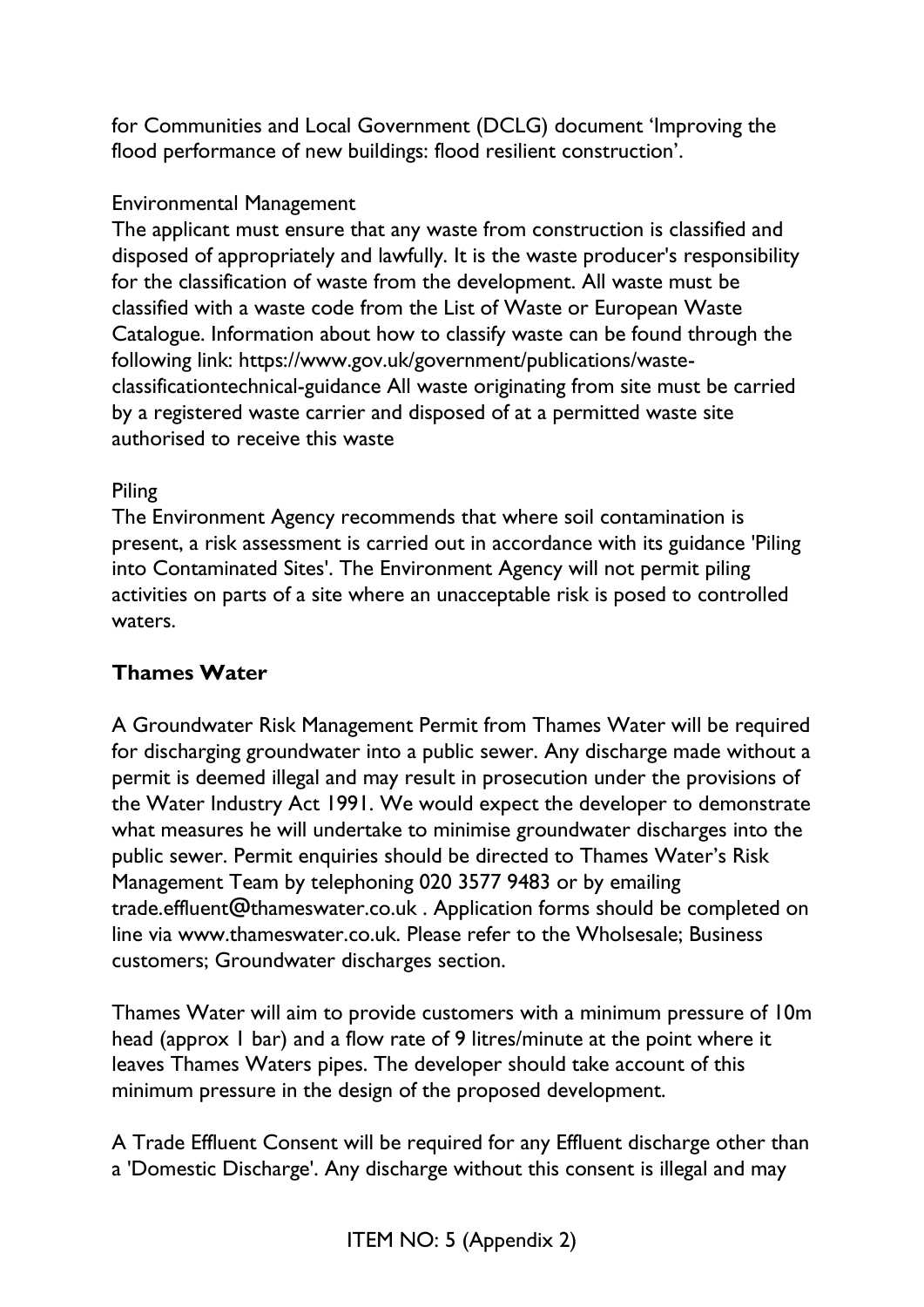result in prosecution. (Domestic usage for example includes - toilets, showers, washbasins, baths, private swimming pools and canteens). Typical Trade Effluent processes include: - Laundrette/Laundry, PCB manufacture, commercial swimming pools, photographic/printing, food preparation, abattoir, farm wastes, vehicle washing, metal plating/finishing, cattle market wash down, chemical manufacture, treated cooling water and any other process which produces contaminated water. Pre-treatment, separate metering, sampling access etc may be required before the Company can give its consent. Applications should be made at

https://wholesale.thameswater.co.uk/Wholesale-services/Businesscustomers/Trade-effluent or alternatively to Waste Water Quality, Crossness STW, Belvedere Road, Abbeywood, London. SE2 9AQ. Telephone: 020 3577 9200.

As per Building regulations part H paragraph 2.21, Drainage serving kitchens in commercial hot food premises should be fitted with a grease separator complying with BS EN 1825-:2004 and designed in accordance with BS EN 1825-2:2002 or other effective means of grease removal. Thames Water further recommend, in line with best practice for the disposal of Fats, Oils and Grease, the collection of waste oil by a contractor, particularly to recycle for the production of bio diesel. Failure to implement these recommendations may result in this and other properties suffering blocked drains, sewage flooding and pollution to local watercourses. Please refer to our website for further information : www.thameswater.co.uk/advice

There are public sewers crossing or close to your development. If you're planning significant work near our sewers, it's important that you minimize the risk of damage. We'll need to check that your development doesn't limit repair or maintenance activities or inhibit the services we provide in any other way. The applicant is advised to read our guide working near or diverting our pipes. https://developers.thameswater.co.uk/Developing-a-large-site/Planning-yourdevelopment/Working-near-or-diverting-our-pipes.

As you are redeveloping a site, there may be public sewers crossing or close to your development. If you discover a sewer, it's important that you minimize the risk of damage. We'll need to check that your development doesn't limit repair or maintenance activities or inhibit the services we provide in any other way. The applicant is advised to read our guide working near or diverting our pipes. https://developers.thameswater.co.uk/Developing-a-large-site/Planningyour-development/Working-near-or-diverting-our-pipes.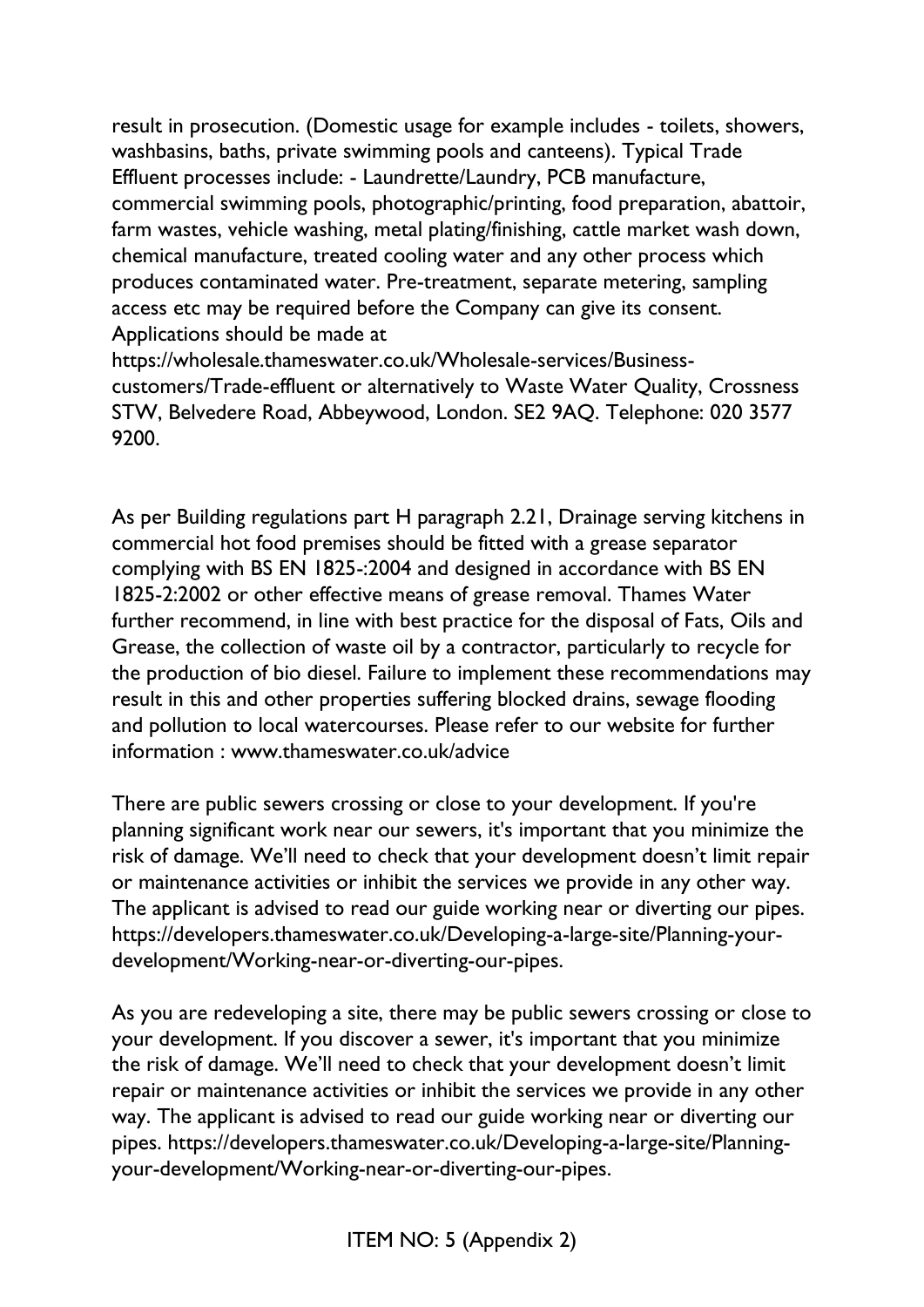As required by Building regulations part H paragraph 2.36, Thames Water requests that the Applicant should incorporate within their proposal, protection to the property to prevent sewage flooding, by installing a positive pumped device (or equivalent reflecting technological advances), on the assumption that the sewerage network may surcharge to ground level during storm conditions. If as part of the basement development there is a proposal to discharge ground water to the public network, this would require a Groundwater Risk Management Permit from Thames Water. Any discharge made without a permit is deemed illegal and may result in prosecution under the provisions of the Water Industry Act 1991. We would expect the developer to demonstrate what measures will be undertaken to minimise groundwater discharges into the public sewer. Permit enquiries should be directed to Thames Water's Risk Management Team by telephoning 02035779483 or by emailing wwqriskmanagement@thameswater.co.uk. Application forms should be completed on line via www.thameswater.co.uk. Please refer to the Wholsesale; Business customers; Groundwater discharges section.

The proposed development is located within 15 metres of our underground waste water assets and as such we would like the following informative attached to any approval granted. "The proposed development is located within 15 metres of Thames Waters underground assets and as such, the development could cause the assets to fail if appropriate measures are not taken. Please read our guide 'working near our assets' to ensure your workings are in line with the necessary processes you need to follow if you're considering working above or near our pipes or other structures.https://developers.thameswater.co.uk/Developing-a-largesite/Planning-your-development/Working-near-or-diverting-our-pipes. Should you require further information please contact Thames Water. Email: developer.services@thameswater.co.uk Phone: 0800 009 3921 (Monday to Friday, 8am to 5pm) Write to: Thames Water Developer Services, Clearwater Court, Vastern Road, Reading, Berkshire RG1 8DB

There are water mains crossing or close to your development. Thames Water do NOT permit the building over or construction within 3m of water mains. If you're planning significant works near our mains (within 3m) we'll need to check that your development doesn't reduce capacity, limit repair or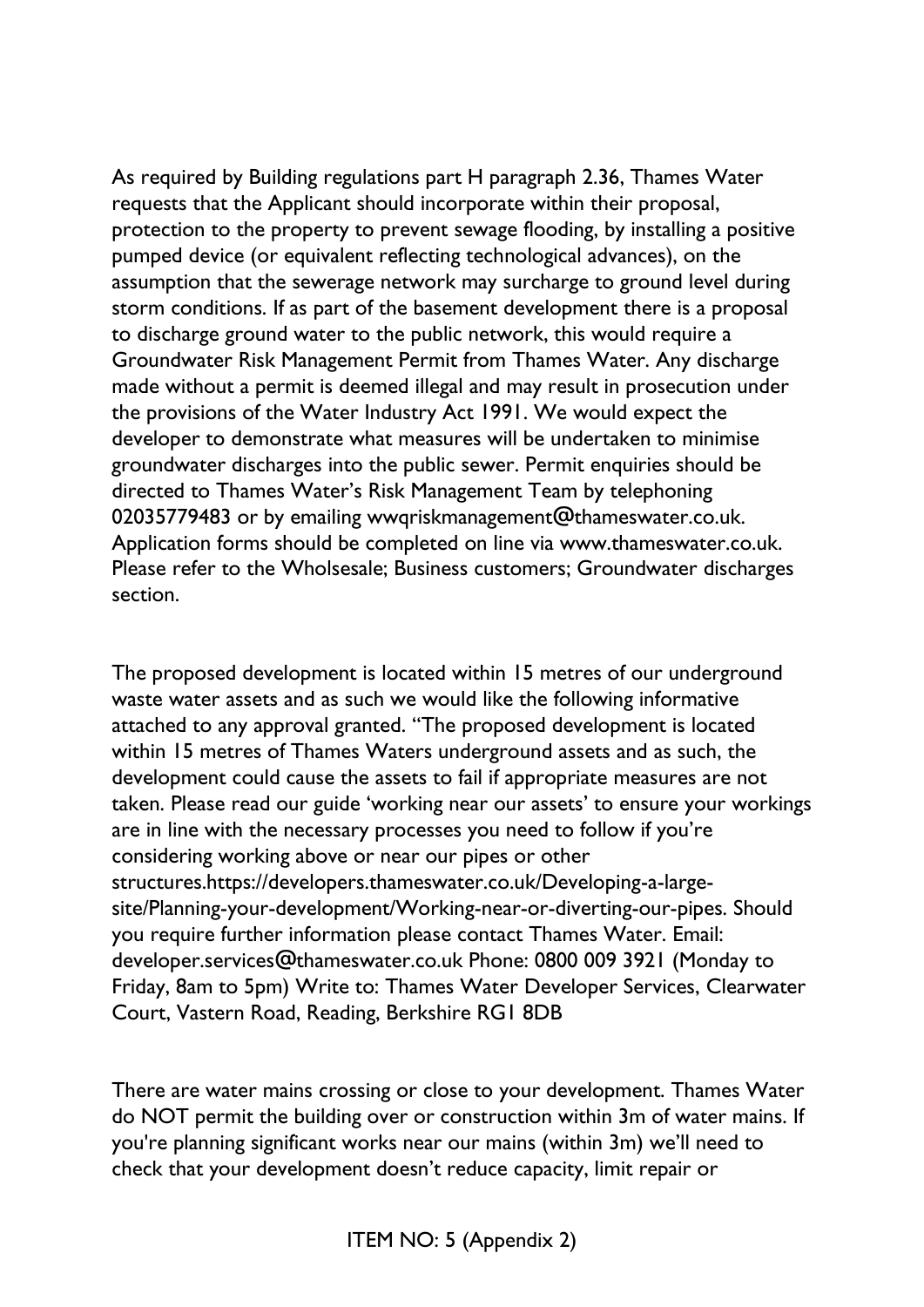maintenance activities during and after construction, or inhibit the services we provide in any other way. The applicant is advised to read our guide working near or diverting our pipes. https://developers.thameswater.co.uk/Developinga-large-site/Planning-your-development/Working-near-or-diverting-our-pipes

The proposed development is located within 15m of our underground water assets and as such we would like the following informative attached to any approval granted. The proposed development is located within 15m of Thames Waters underground assets, as such the development could cause the assets to fail if appropriate measures are not taken. Please read our guide 'working near our assets' to ensure your workings are in line with the necessary processes you need to follow if you're considering working above or near our pipes or other structures. https://developers.thameswater.co.uk/Developing-alarge-site/Planning-your-development/Working-near-or-diverting-our-pipes. Should you require further information please contact Thames Water. Email: developer.services@thameswater.co.uk **Noise** 

"The applicant is advised that the 'target noise level' referred to in Criterion F of Condition 62 Noise Compliance Criteria is also known as a 'guideline value' and that in the Local Planning Authority's consideration of the details to be submitted it will have regard to the conclusions of the submitted Acoustic Report which demonstrates that the target noise level may not be achievable in all circumstances."

# **Air Quality**

In preparing the Construction Management Plan, the applicant should refer to the GLA's Supplementary Planning Guidance - The Control of Dust and Emissions during Construction and Demolition to determine the relevant mitigation measures and dust monitoring strategy to employ on the site. The CMP shall be implemented in full throughout the construction phase.

### **Non-Road Mobile Machinery**

All Non-Road Mobile Machinery (NRMM) of net power of 37kW and up to and including 560kW used during the course of the demolition, site preparation and construction phases shall comply with the emission standards set out in chapter 7 of the GLA's supplementary planning guidance "Control of